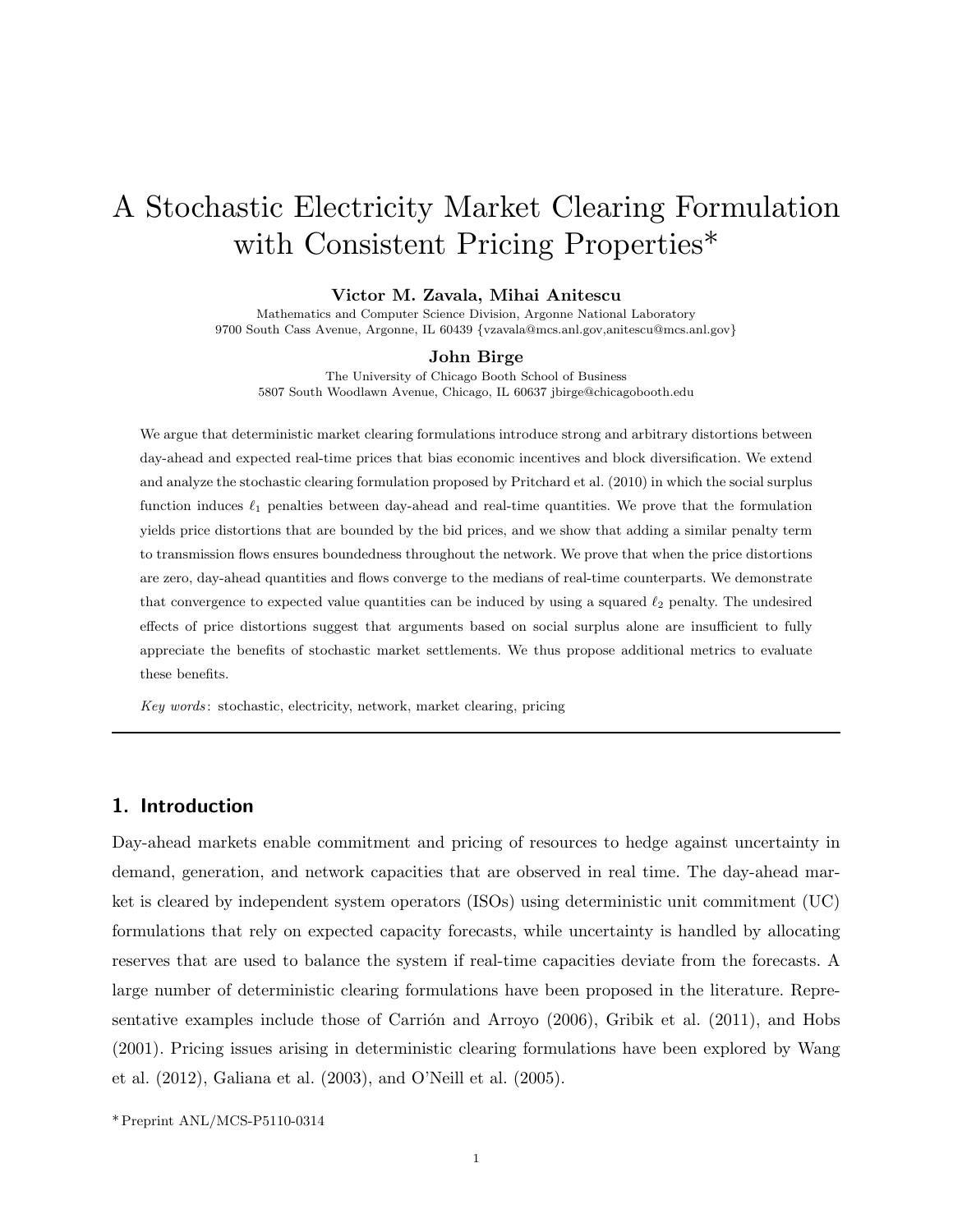In addition to guaranteeing reliability and maximizing social surplus, several metrics are monitored by ISOs to ensure that the market operates efficiently. For instance, as is discussed in Ott (2003), the ISO must ensure that market players receive appropriate economic incentives that promote participation. It is also desired that day-ahead and real-time prices are sufficiently close or converge. One of the reasons is that price convergence is an indication that capacity forecasts be effective reflections of real-time capacities. Recent evidence provided by Bowden et al. (2009), Birge et al. (2013), however, has shown that persistent and predictable deviations between dayahead and real-time prices (premia) exist in certain markets. This can bias the incentives to a subset of players and block the entry of new players and technologies. Consequently, in designing an appropriate pricing scheme, ISOs must achieve fairness. The introduction of purely financial players was intended to eliminate premia, but recent evidence provided by Birge et al. (2013) shows that this has not been fully effective. One hypothesis is that virtual players can exploit predictable price differences in the day-ahead market to create artificial congestion and benefit from financial transmission rights (FTRs).

Prices are also monitored by ISOs to ensure that they do not run into financial deficit (a situation called revenue inadequacy) when balancing payments to suppliers and from consumers. This is discussed in detail in Philpott and Pritchard (2004). In addition, ISOs might need to use uplift payments and adjust prices to protect suppliers from operating at an economic loss. This is necessary to prevent players from leaving the market. As discussed by O'Neill et al. (2005) and Wang et al. (2012), uplift payments can result from using improper characterizations of the system (e.g., nonconvexities) in the clearing model.

Achieving efficient market operations under intermittent renewable generation is a challenge for the ISOs because uncertainty follows complex spatiotemporal patterns not faced before (Constantinescu et al. (2011)). In addition, the power grid is relying more strongly on natural gas and transportation infrastructures, and it is thus necessary to quantify and mitigate uncertainty in more systematic ways (Liu et al. (2009), Zavala (2014)). Doing so will enable the ISOs to efficiently allocate reserves thoughout the network and promote fair and efficient market conditions.

## 1.1. Previous Work

A wide range of stochastic formulations of day-ahead market clearing and operational UC procedures has been previously proposed. In operational UC models, on/off decisions are made in advance (here-and-now) to ensure that enough running capacity is available at future times to balance the system. The objective of these formulations is to ensure reliability and maximization of social surplus (cost in case of inelastic demands) in intra-day operations. Examples include the works of Takriti et al. (1996), Wang et al. (2008), Constantinescu et al. (2011), Jin et al. (2013),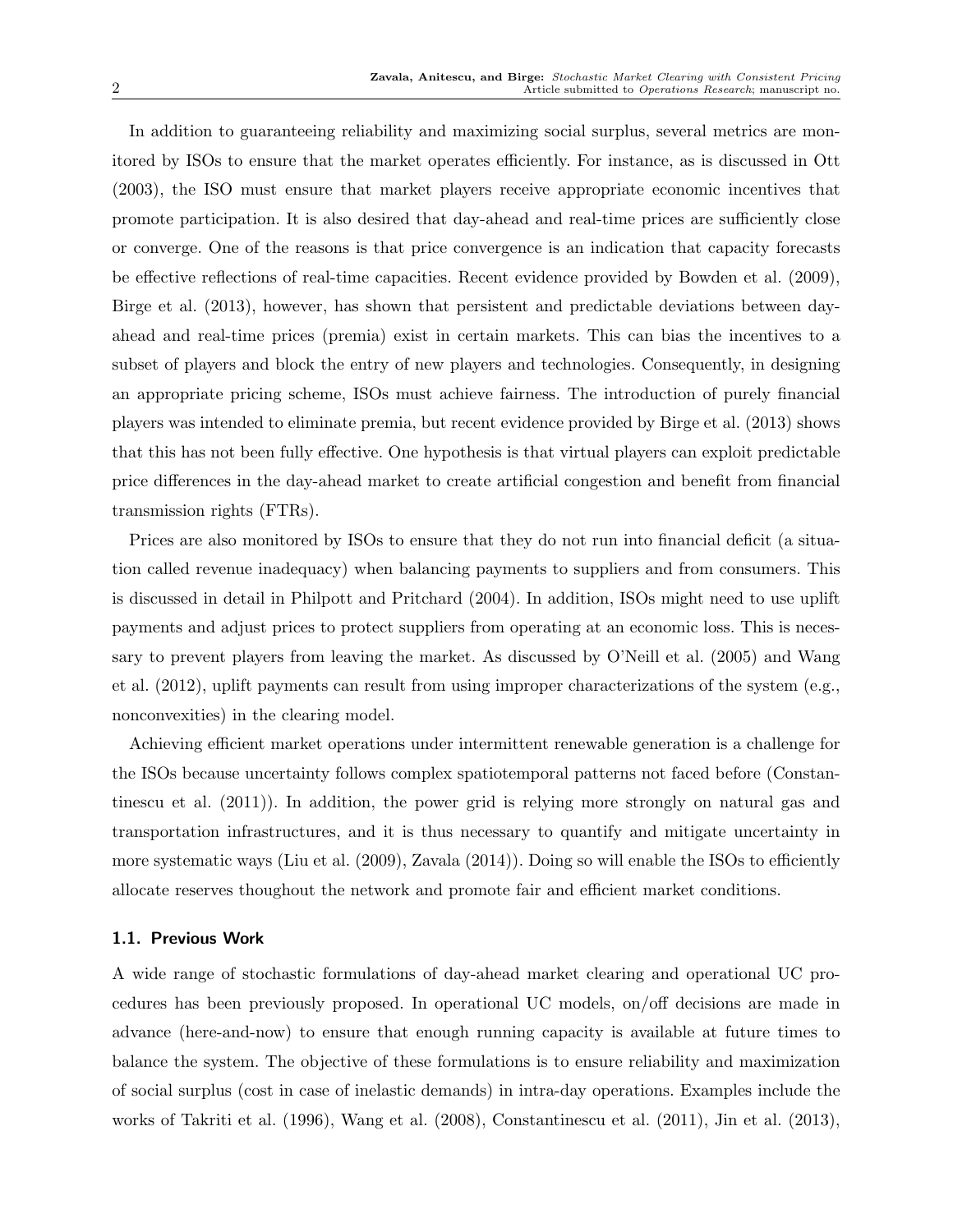Ruiz et al. (2009), Bouffard et al. (2005). These studies have demonstrated significant improvements in reliability over deterministic formulations. However, these works consistently report marginal improvements in expected social surplus. In addition, these formulations do not explore pricing issues.

Stochastic day-ahead clearing formulations have been proposed by Kaye et al. (1990) and Wong and Fuller (2007). Kaye et al. (1990) analyse day-ahead and real-time markets under uncertainty and argue that day-ahead prices should be set to expected values of the real-time prices. This price consistency ensures that the day-ahead market does not bias real-time market incentives in the long run. Such consistency also avoids arbitrage as is argued by Khazaei et al. (2013).Wong and Fuller (2007) propose pricing schemes to achieve appropriate economic incentives (cost recovery) for all suppliers. The pricing schemes, however, rely only partially on dual variables generated by the stochastic clearing model which is adjusted to achieve cost recovery. Consequently, these procedures do not guarantee dual and model consistency.

Morales et al. (2012) propose a stochastic clearing model to price electricity in pools with stochastic producers. Their model co-optimizes energy and reserves and they prove that it leads to revenue adequacy in expectation. In addition, they prove that prices allow for cost recovery in expectation for all players (i.e., no uplifts are needed in expectation) but pricing consistency is not explored.

Pritchard et al. (2010) propose a stochastic formulation that captures day-ahead and real-time bidding of both suppliers and consumers. The formulation maximizes the day-ahead social surplus and the expected value of the real-time corrections by considering the possibility of players bidding in the real-time market. The authors prove that the formulation leads to revenue adequacy in expectation and provide conditions under which adequacy will hold for each scenario. The authors do not explore pricing consistency and economic incentives.

Khazaei et al. (2013) propose a stochastic equilibrium formulation in which players bid parameters of a quadratic supply function to maximize the expected value of their profit function while the ISO uses these parameters to solve the clearing model and generate day-ahead and real-time quantities and prices. It is shown that the equilibrium model generates day-ahead prices that converge to expected value prices and thus achieve consistency. It is also shown that day-ahead quantities converge to expected value quantities and a small case study is presented to demonstrate that the formulation yields higher social surplus and producer profits compared to deterministic clearing. The proposed formulation uses a quadratic supply function and quadratic penalties for deviations between day-ahead and real-time quantities. No network and no capacity constraints are considered.

Morales et al. (2014) propose a bilevel stochastic optimization formulation that uses forecast capacities of stochastic suppliers as degrees of freedom. Using small computational studies, they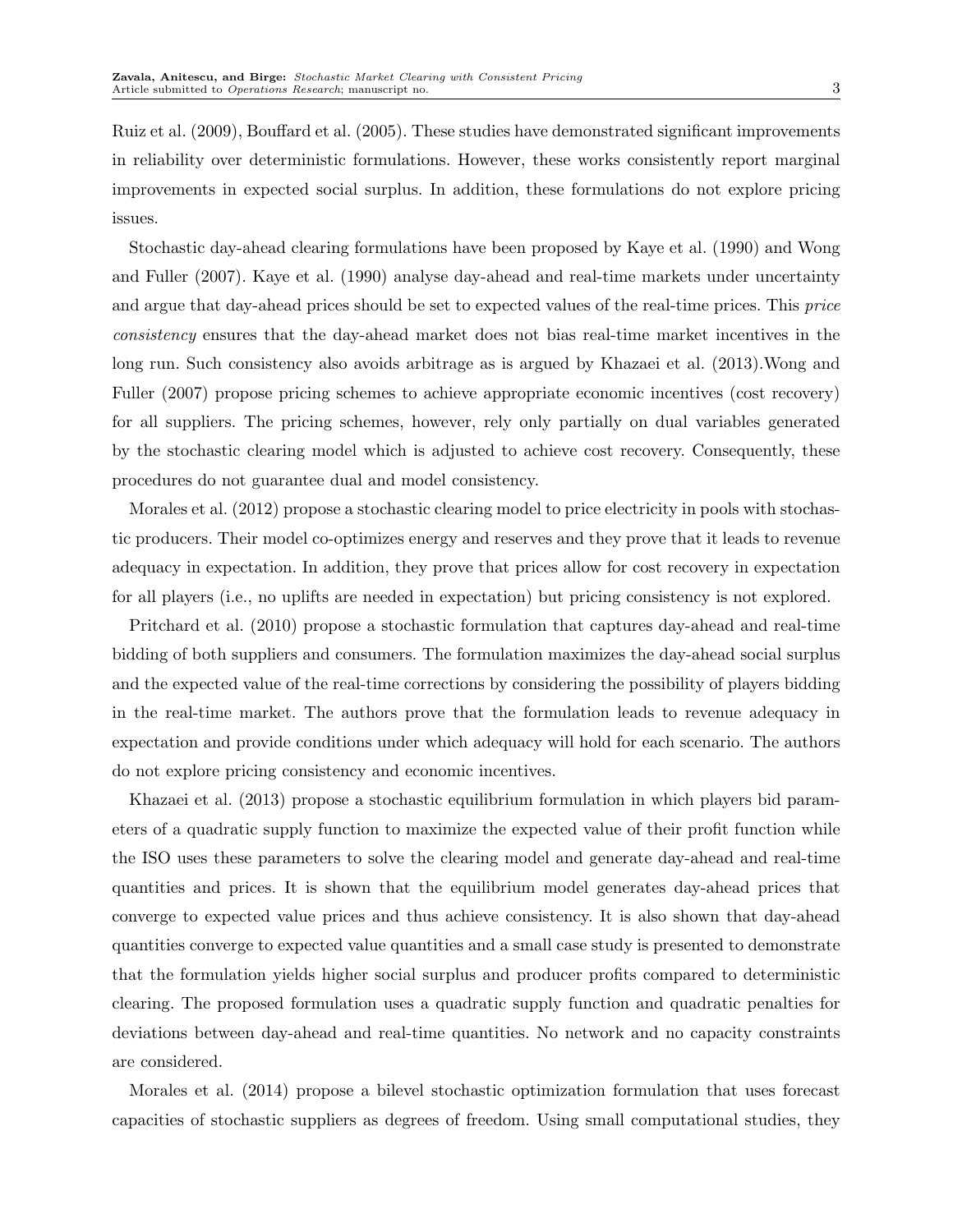demonstrate that their framework provides cost recovery for all suppliers and for each scenario. The authors, however, do not discuss the effects of the modified pricing strategy on consumer payments (the demands are treated as inelastic) and do not discuss incentives and fairness issues. In addition, no theoretical guarantees are provided. In particular, it is not guaranteed that a set of day-ahead capacities and prices exist that can achieve cost recovery forboth suppliers and consumers in each scenario. While plausible, we believe that this requires further evidence and theoretical justification.

## 1.2. Contributions of This Work

In this work, we argue that deterministic formulations generate day-ahead prices that are distorted representations of expected real-time prices. This pricing inconsistency arises because solving a day-head clearing model using summarizing statistics of uncertain capacities (e.g., expected forecasts) does not lead to day-ahead prices that are expected values of the real-time prices. We argue that these price distortions lead to diverse issues such as the need of uplift payments as well as arbitrary and biased incentives that block diversification. We extend and analyze the stochastic clearing formulation of Pritchard et al. (2010) in which linear supply functions for day-ahead and real-time markets are used. The structure of this surplus function has the key property that if real-time bid prices are symmetric relative to the day-ahead prices, an  $\ell_1$  term arises that penalizes deviations between day-ahead and real-time quantities. We prove that this formulation yields price distortions that are bounded by the smallest real-time bid price and therefore it is very robust. We also prove that when the price distortion is zero, the formulation yields day-ahead quantities and network flows that converge to the median of their real-time counterparts. In addition, we prove that the formulation yields revenue adequacy in expectation and yields zero uplifts in expectation. We provide several case studies to demonstrate the properties of the stochastic formulation. Moreover, we demonstrate that quadratic supply functions induce day-ahead quantities and flows that converge to the means of real-time counterparts.

The paper is structured as follows. In Section 2 we describe the market setting. In Section 3 we present deterministic and stochastic formulations of the day-ahead ISO clearing problem. In Section 4 we present a set of performance metrics to assess the benefits of the stochastic formulation over its deterministic counterpart. In Section 5 we present the pricing properties of the formulation. In Section 6 we present case studies to demonstrate the developments. Pricing properties of quadratic penalty functions are presented in Section 7. Concluding remarks and directions of future work are provided in Section 8.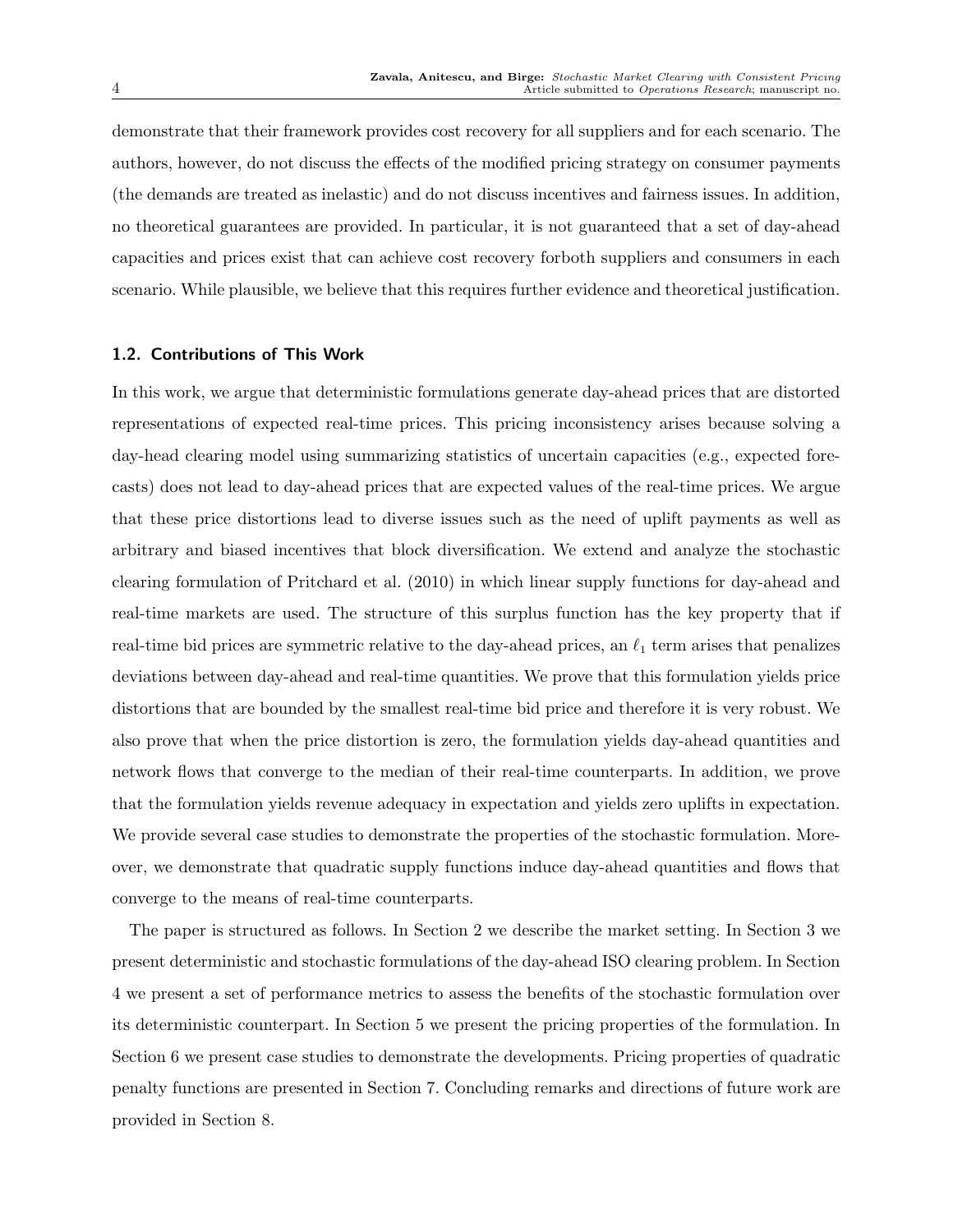# 2. Market Setting

We consider a market setting based on the work of Pritchard et al. (2010) and Ott (2003). A set of suppliers (suppliers)  $\mathcal G$  and consumers (demands)  $\mathcal D$  bid into the day-ahead market by providing price bids  $\alpha_i^g \geq 0$ ,  $i \in \mathcal{G}$  and  $\alpha_j^d \geq 0$ ,  $j \in \mathcal{D}$ , respectively. If a given demand is inelastic, we set the bid price to  $\alpha_j^d = VOLL$  where  $VOLL$  denotes the value of lost load, typically 1,000 \$/MWh. Suppliers and consumers also provide estimates of the available capacities  $\bar{g}_i$  and  $d_j$ , respectively. We assume that these capacities satisfy  $0 \le \bar{g}_i \le Cap_i^g$  and  $0 \le \bar{d}_j \le Cap_j^d$  where  $0 \le Cap_i^g < +\infty$ is the total installed capacity of the supplier (its maximum possible supply) and  $0 \leq Cap_i^d < +\infty$ is the total installed capacity of the consumer (its maximum possible demand). The cleared dayahead quantities for suppliers and consumers are given by  $g_i$  and  $d_j$ , respectively. These satisfy  $0 \le g_i \le \bar{g}_i$  and  $0 \le d_j \le d_j$ .

Suppliers and consumers are connected through a network comprising of a set of lines  $\mathcal L$  and a set of nodes N. For each line  $\ell \in \mathcal{L}$  we define its sending node as  $snd(\ell) \in \mathcal{N}$  and its receiving node as  $rec(\ell) \in \mathcal{N}$ . For each node  $n \in \mathcal{N}$ , we define its set of receiving lines as  $\mathcal{L}_n^{rec} \subseteq \mathcal{L}$  and its set of sending lines as  $\mathcal{L}_n^{snd} \subseteq \mathcal{L}$ . These sets are given by

$$
\mathcal{L}_n^{rec} = \{ \ell \in \mathcal{L} \mid n = rec(\ell) \}, n \in \mathcal{N}
$$
\n<sup>(1a)</sup>

$$
\mathcal{L}_n^{snd} = \{ \ell \in \mathcal{L} \mid n = snd(\ell) \}, \ n \in \mathcal{N}.
$$
\n(1b)

Day-ahead capacities  $\bar{f}_\ell$  are also typically estimated for the transmission lines. We assume that these satisfy  $0 \le \bar{f}_{\ell} \le Cap_{\ell}^f$ . Here,  $0 \le Cap_{\ell}^f < +\infty$  is the installed capacity of line (its maximum possible value). We define the set of all suppliers connected to node  $n \in \mathcal{N}$  as  $\mathcal{G}_n \subseteq \mathcal{G}$  and the set of demands connected to node n as  $\mathcal{D}_n \subseteq \mathcal{D}$ . Subindex  $n(i)$  indicates the node at which supplier  $i \in \mathcal{G}$  is connected, and  $n(j)$  indicates the node at which the demand  $j \in \mathcal{D}$  is connected. We use subindex  $i$  exclusively for suppliers and subindex  $j$  exclusively for consumers.

At the moment the day-ahead market is cleared, the real-time market conditions are uncertain. In particular, we assume that a subset of generation, demand, and transmission line capacities are uncertain. We further assume that discrete distributions comprising a finite number of scenarios  $\Omega$  and  $p(\omega)$  denote the probability of scenario  $\omega \in \Omega$ . We also require that  $\sum_{\omega \in \Omega} p(\omega) = 1$ . The expected value of variable  $Y(\cdot)$  is given by  $\mathbb{E}[Y(\omega)] = \sum_{\omega \in \Omega} p(\omega) Y(\omega)$ . If  $Y(\omega)$  is scalar-valued, the median is denoted as  $M[Y(\omega)]$  and satisfies the following properties,

$$
\mathbb{P}(Y(\omega) \ge \mathbb{M}[Y(\omega)]) = \mathbb{P}(Y(\omega) \le \mathbb{M}[Y(\omega)]) = \frac{1}{2}
$$
\n(2a)

$$
\mathbb{M}[Y(\omega)] = \underset{m}{\operatorname{argmin}} \mathbb{E}[|Y(\omega) - m|],\tag{2b}
$$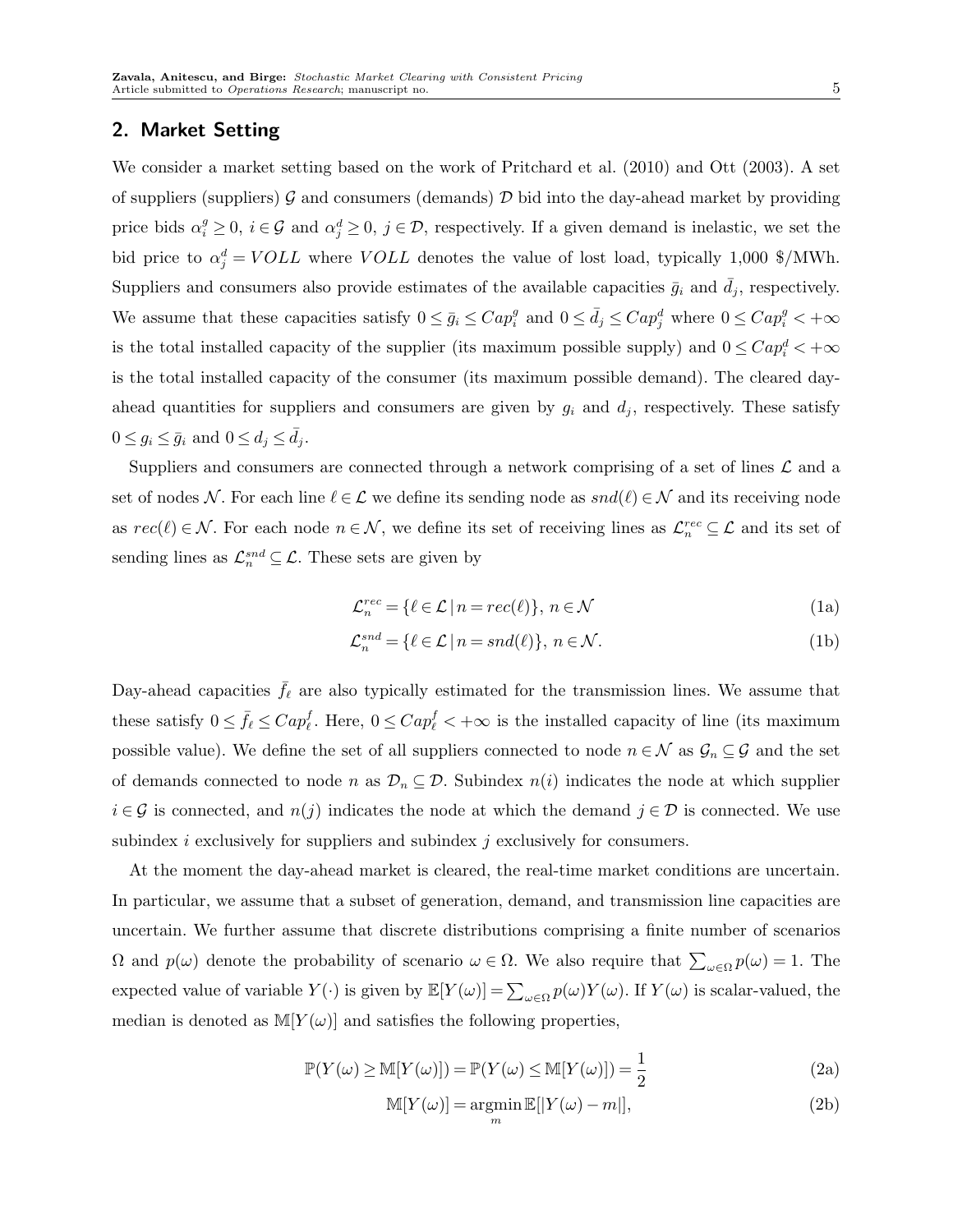where  $|\cdot|$  is the absolute value function. The second expression can be used as a definition for a median for the case of a multivariate  $Y(\omega)$ .

In the real-time market, the suppliers can offer to sell additional generation over the agreed dayahead quantities at a bid price  $\alpha_i^{g,+} \geq 0$ . The additional generation is given by  $(G_i(\omega)-g_i)_+$  where  $G_i(\omega)$  is the cleared quantity in the real-time market and  $0 \leq \bar{G}_i(\omega) \leq Cap_i^g$  is the realized capacity under scenario  $\omega \in \Omega$ . Real-time generation quantities are bounded as  $0 \leq G_i(\omega) \leq \overline{G}_i(\omega)$ . Here,  $(X-x)_+ := \max\{X-x,0\}.$  The suppliers also have the option of buying electricity at an offering price  $\alpha_i^{g,-} \geq 0$  to account for any uncovered generation  $(G_i(\omega) - g_i)$ <sub>-</sub> over the agreed day-ahead quantities. Here,  $(X - x)$ <sub>−</sub> = max{- $(X - x)$ , 0}.

Consumers provide bid prices  $\alpha_j^{d,-} \geq 0$  to buy additional demand  $(D_j(\omega) - d_j)_+$  in the real-time market, where  $D_j(\omega)$  is the cleared quantity and  $0 \le \bar{D}_j(\omega) \le Cap_j^d$  is the available demand capacity realized under scenario  $\omega \in \Omega$ . We thus have  $0 \le D_j(\omega) \le \bar{D}_j(\omega)$ . Consumers also have the option of selling the demand decifit  $(D_j(\omega) - d_j)$ <sub>-</sub> at price  $\alpha_j^{d,+} \geq 0$ .

The flows cleared in the real-time market are given by  $F_{\ell}(\omega)$  and satisfy  $0 \le F_{\ell}(\omega) \le \bar{F}_{\ell}(\omega)$ . Here,  $\bar{F}_\ell(\omega)$  is the transmission line capacity realized under scenario  $\omega \in \Omega$  and satisfies  $0 \leq \bar{F}_\ell(\omega) \leq Cap_\ell^f$ . Uncertain line capacities can be used to model  $N - x$  contingencies or uncertainties in capacity due to ambient conditions (e.g., ambient temperature affects line capacity).

We also define day-ahead clearing prices (i.e., locational marginal prices) for each node  $n \in \mathcal{N}$ as  $\pi_n$ . The real-time prices are defined as  $\Pi_n(\omega)$ ,  $\omega \in \Omega$ .

# 3. Clearing Formulations

In this section, we present *energy-only* day-ahead deterministic and stochastic clearing formulations. The term "energy-only" indicates that no unit commitment decisions are made. We consider these simplified formulations in order to focus on important concepts related to pricing and payments to suppliers and consumers. Model extensions are left as a topic of future research.

## 3.1. Deterministic Formulation

In a deterministic setting, the day-ahead market is cleared by solving the following optimization problem.

$$
\min_{d_j, g_i, f_\ell} \quad \sum_{i \in \mathcal{G}} \alpha_i^g g_i - \sum_{j \in \mathcal{D}} \alpha_i^d d_j \tag{3a}
$$

s.t. 
$$
\sum_{\ell \in \mathcal{L}_n^{rec}} f_{\ell} - \sum_{\ell \in \mathcal{L}_n^{snd}} f_{\ell} + \sum_{i \in \mathcal{G}_n} g_i - \sum_{i \in \mathcal{D}_n} d_i = 0, \quad (\pi_n) \quad n \in \mathcal{N}
$$
 (3b)

$$
-\bar{f}_{\ell} \le f_{\ell} \le \bar{f}_{\ell}, \qquad \ell \in \mathcal{L} \tag{3c}
$$

$$
0 \le g_i \le \bar{g}_i, \qquad i \in \mathcal{G} \tag{3d}
$$

$$
0 \le d_j \le \bar{d}_j, \qquad j \in \mathcal{D} \tag{3e}
$$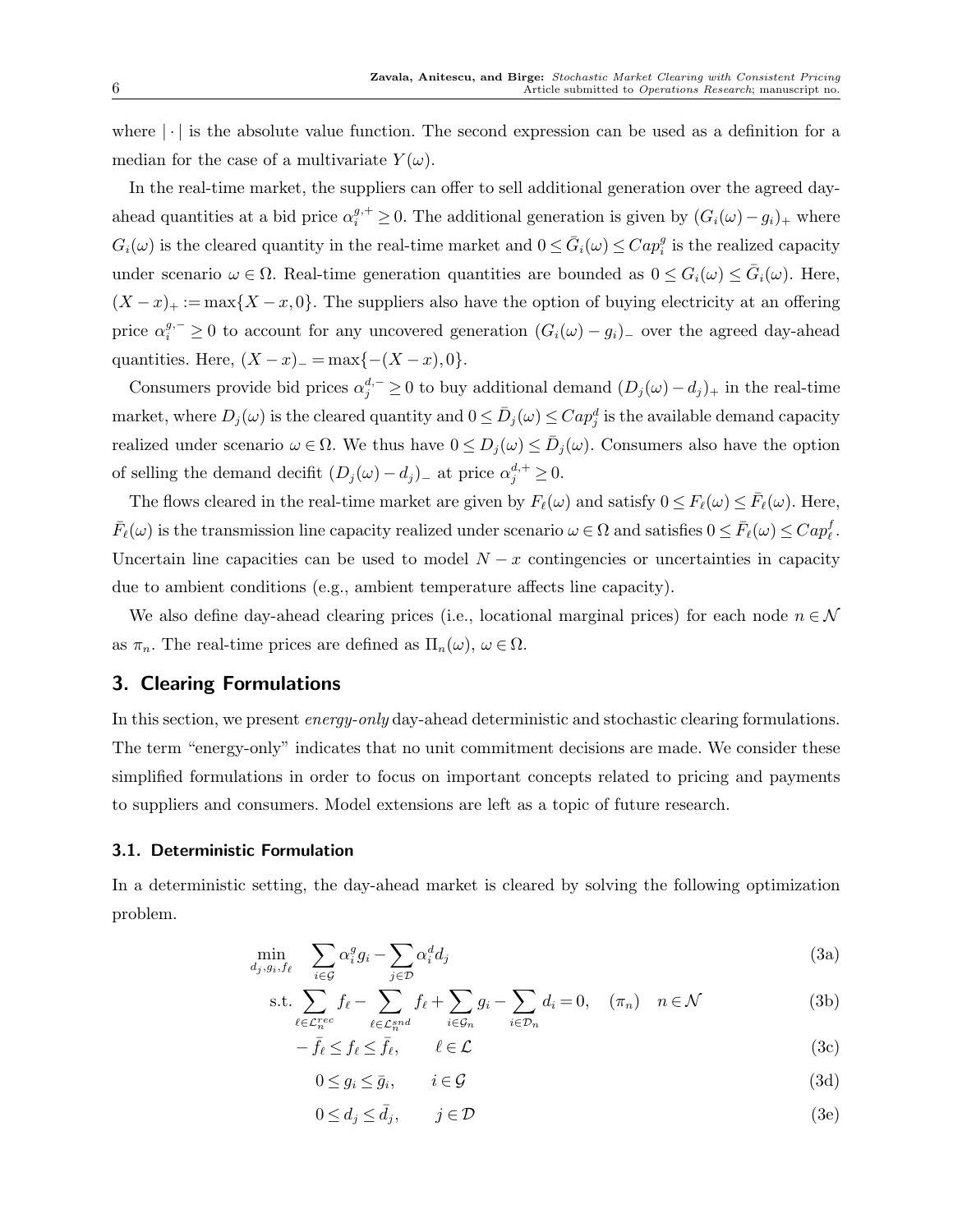The objective function of this problem is the day-ahead *negative* social surplus. The solution of this problem gives the day-ahead quantities  $g_i, d_j$ , flows  $f_\ell$ , and prices  $\pi_n$ . The deterministic formulation assumes a given value for the capacities  $\bar{g}_i, \bar{d}_j$ , and  $\bar{f}_\ell$ . Because the conditions of the real-time market are uncertain at the time the day-ahead problem (3) is solved, these capacities are typically assumed to be the most probable ones (e.g., the expected value or forecast for supply and demand capacities) or are set based on the current state of the system (e.g., for line capacities). In particular, it is usually assumed that  $\bar{g}_i = \mathbb{E}[\bar{G}_i(\omega)], \ \bar{d}_j = \mathbb{E}[\bar{D}_j(\omega)],$  and  $\bar{f}_\ell$  is the most probable state. One can also assume that  $\bar{g}_i = Cap_i^g$  and  $\bar{d}_j = Cap_j^d$ , and  $\bar{f}_\ell = Cap_\ell^f$ . Such an assumption, however, can yield high economic penalties if the day-ahead dispatched quantities are far from those realized in the real-time market. Similarly, one can also assume conservative values worst-case capacities. This approach, however, can also yield high economic penalties. In this sense, note that day-ahead capacities  $\bar{g}_i$ ,  $\bar{d}_j$ ,  $\bar{f}_{ell}$  provided by market players can be used as mechanisms to hedge against risk. Doing so, however, gives only limited control because the players need to summarize the entire possible range of real-time capacities in one statistic. In Section 4 we argue that this limitation induces a distortion between day-ahead and real-time prices and biases revenues.

When the capacities become known, the ISO uses fixed day-ahead commited quantities  $g_i, d_j, f_\ell$ , to solve the following real-time clearing problem.

$$
\min_{D_j(\cdot), G_i(\cdot), F_\ell(\cdot)} \quad \sum_{i \in \mathcal{G}} \left( \alpha_i^{g,+} (G_i(\omega) - g_i)_{+} - \alpha_i^{g,-} (G_i(\omega) - g_i)_{-} \right) \tag{4a}
$$

−

$$
\sum_{j \in \mathcal{D}} \left( \alpha_j^{d,+} (D_j(\omega) - d_j)_{+} - \alpha_j^{d,-} (D_j(\omega) - d_j)_{-} \right) \tag{4b}
$$

$$
\text{s.t.} \sum_{\ell \in \mathcal{L}_n^{rec}} F_{\ell}(\omega) - \sum_{\ell \in \mathcal{L}_n^{snd}} F_{\ell}(\omega) + \sum_{i \in \mathcal{G}_n} G_i(\omega) - \sum_{j \in \mathcal{D}_n} D_j(\omega) = 0, \quad (\Pi_n(\omega)), \quad n \in \mathcal{N} \tag{4c}
$$

$$
-\bar{F}_{\ell}(\omega) \leq F_{\ell}(\omega) \leq \bar{F}_{\ell}(\omega), \qquad \ell \in \mathcal{L}
$$
\n(4d)

$$
0 \le G_i(\omega) \le \bar{G}_i(\omega), \qquad i \in \mathcal{G}
$$
\n<sup>(4e)</sup>

$$
0 \le D_j(\omega) \le \bar{D}_j(\omega), \qquad j \in \mathcal{D}
$$
\n<sup>(4f)</sup>

The objective function of this problem is the real-time negative social surplus. The solution of this problem yields different real-time quantities  $G_i(\omega)$ ,  $D_j(\omega)$ , flows  $F_\ell(\omega)$ , and prices  $\Pi_n(\omega)$  depending on the scenario  $\omega \in \Omega$  realized.

# 4. ISO Performance Metrics

In this section, we discuss some objectives of the ISOs from a market operations standpoint and use these to motivate a new set of metrics to quantify the benefits of using stochastic formulations over deterministic counterparts. We place special emphasis on the structure of the *social surplus* function and on the issue of *price consistency*. We provide arguments as to why price consistency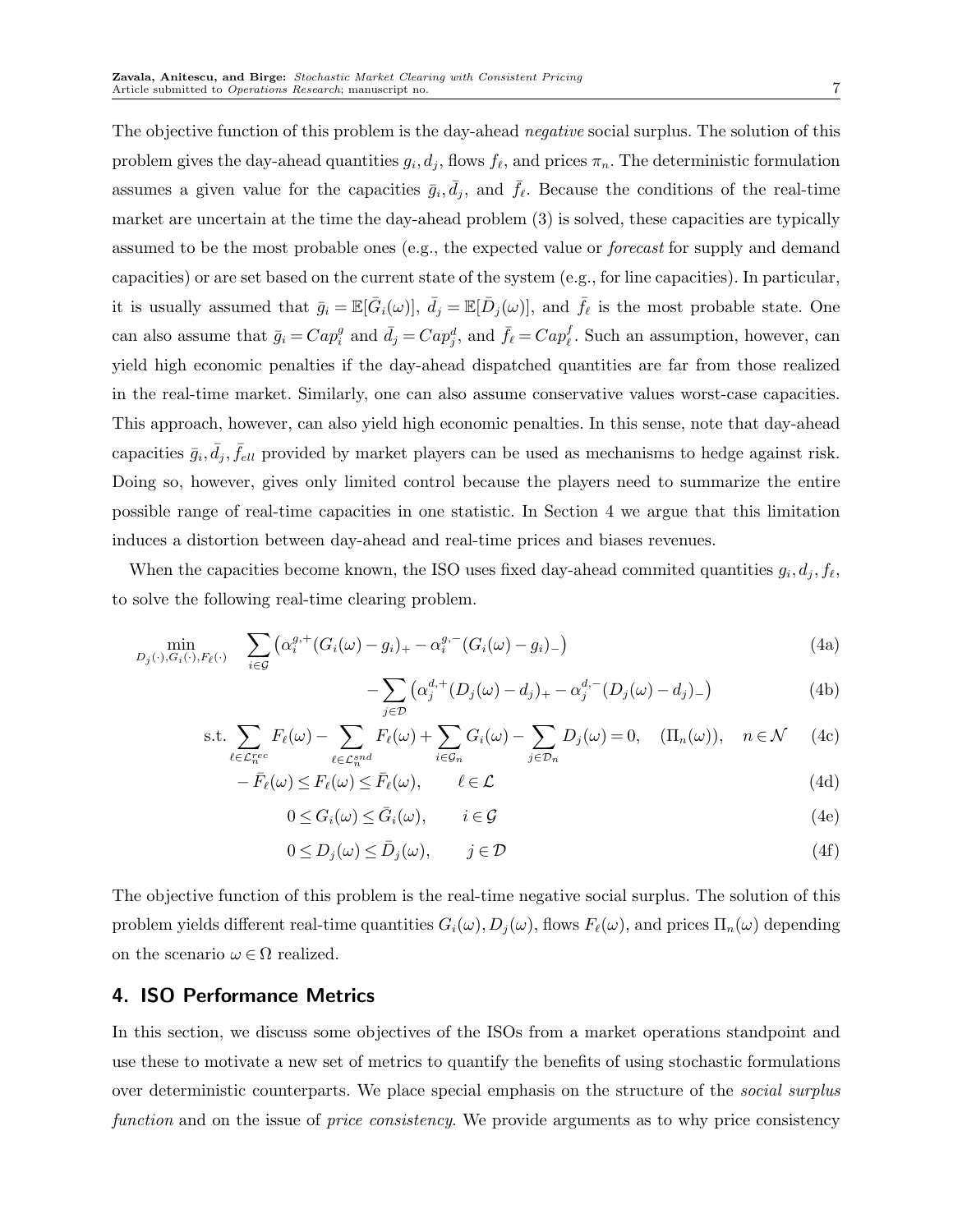is a key property in achieving fair incentives. We argue that deterministic formulations do not actually yield price consistency and hence result in a range of undesired effects such as biased payments, revenue inadequacy, and the need for uplifts.

## 4.1. Social Surplus

Consider the combination of the day-ahead and real-time costs for suppliers and consumers,

$$
C_i^g(\omega) = +\alpha_i^g g_i + \alpha_i^{g,+} (G_i(\omega) - g_i)_+ - \alpha_i^{g,-} (G_i(\omega) - g_i)_-\tag{5a}
$$

$$
C_j^d(\omega) = -\alpha_j^d d_i + \alpha_j^{d,+} (D_j(\omega) - d_j)_{-} - \alpha_j^{d,-} (D_j(\omega) - d_j)_{+}.
$$
\n(5b)

We analyze the particular case in which the players bid prices satisfy the following *symmetry* property:  $\alpha_i^{g,+} - \alpha_i^g = \alpha_i^g - \alpha_i^{g,-} = \Delta \alpha_i^g$  and  $\alpha_j^{d,+} - \alpha_j^d = \alpha_j^d - \alpha_j^{d,-} = \Delta \alpha_j^d$ . We refer to  $\Delta \alpha_i^g$  and  $\Delta \alpha_j^d$ as the *incremental bid prices*. To avoid degeneracy, we require that  $\Delta \alpha_i^g > 0$  and  $\Delta \alpha_j^d > 0$ .

THEOREM 1. Assume that the day-ahead and real-time bids satisfy  $\alpha_i^{g,+} - \alpha_i^g = \alpha_i^g - \alpha_i^{g,-} = \Delta \alpha_i^g$ and  $\alpha_j^{d,+} - \alpha_j^d = \alpha_j^d - \alpha_j^{d,-} = \Delta \alpha_j^d$ . The cost functions for suppliers and consumers become

$$
C_i^g(\omega) = +\alpha_i^g G_i(\omega) + \Delta \alpha_i^g |G_i(\omega) - g_i|, \quad i \in \mathcal{G}, \omega \in \Omega
$$
 (6a)

$$
C_j^d(\omega) = -\alpha_j^d D_j(\omega) + \Delta \alpha_j^d |D_j(\omega) - d_j|, \quad j \in \mathcal{D}, \omega \in \Omega.
$$
 (6b)

## Proof:

$$
C_i^g(\omega) = \alpha_i^g g_i + \alpha_i^{g,+} (G_i(\omega) - g_i)_+ - \alpha_i^{g,-} (G_i(\omega) - g_i)_-
$$
  
\n
$$
= \alpha_i^g g_i + (\alpha_i^g + \Delta \alpha_i^g) (G_i(\omega) - g_i)_+ - (\alpha_i^g - \Delta \alpha_i^g) (G_i(\omega) - g_i)_-
$$
  
\n
$$
= \alpha_i^g g_i + \alpha_i^g (G_i(\omega) - g_i)_+ - \alpha_i^g (G_i(\omega) - g_i)_- + \Delta \alpha_i^g (G_i(\omega) - g_i)_+ + \Delta \alpha_i^g (G_i(\omega) - g_i)_-
$$
  
\n
$$
= \alpha_i^g g_i + \alpha_i^g (G_i(\omega) - g_i) + \Delta \alpha_i^g |G_i(\omega) - g_i)|
$$
  
\n
$$
= \alpha_i^g G_i(\omega) + \Delta \alpha_i^g |G_i(\omega) - g_i|.
$$
\n(7)

The last three equalities follow from the facts that  $|X - x| = (X - x)_+ + (X - x)_-$  and  $X - x =$  $(X-x)_{+} - (X-x)_{-}$ . The same property applies to  $C_j^d(\omega)$  (using the appropriate cost terms).  $\Box$ DEFINITION 1. (Social Surplus) We define the expected negative social surplus (or social surplus for short) as

$$
\varphi := \mathbb{E}\left[\sum_{i \in \mathcal{G}} C_i^g(\omega) + \sum_{j \in \mathcal{D}} C_j^d(\omega)\right]
$$
  
=  $\varphi^g + \varphi^d$  (8)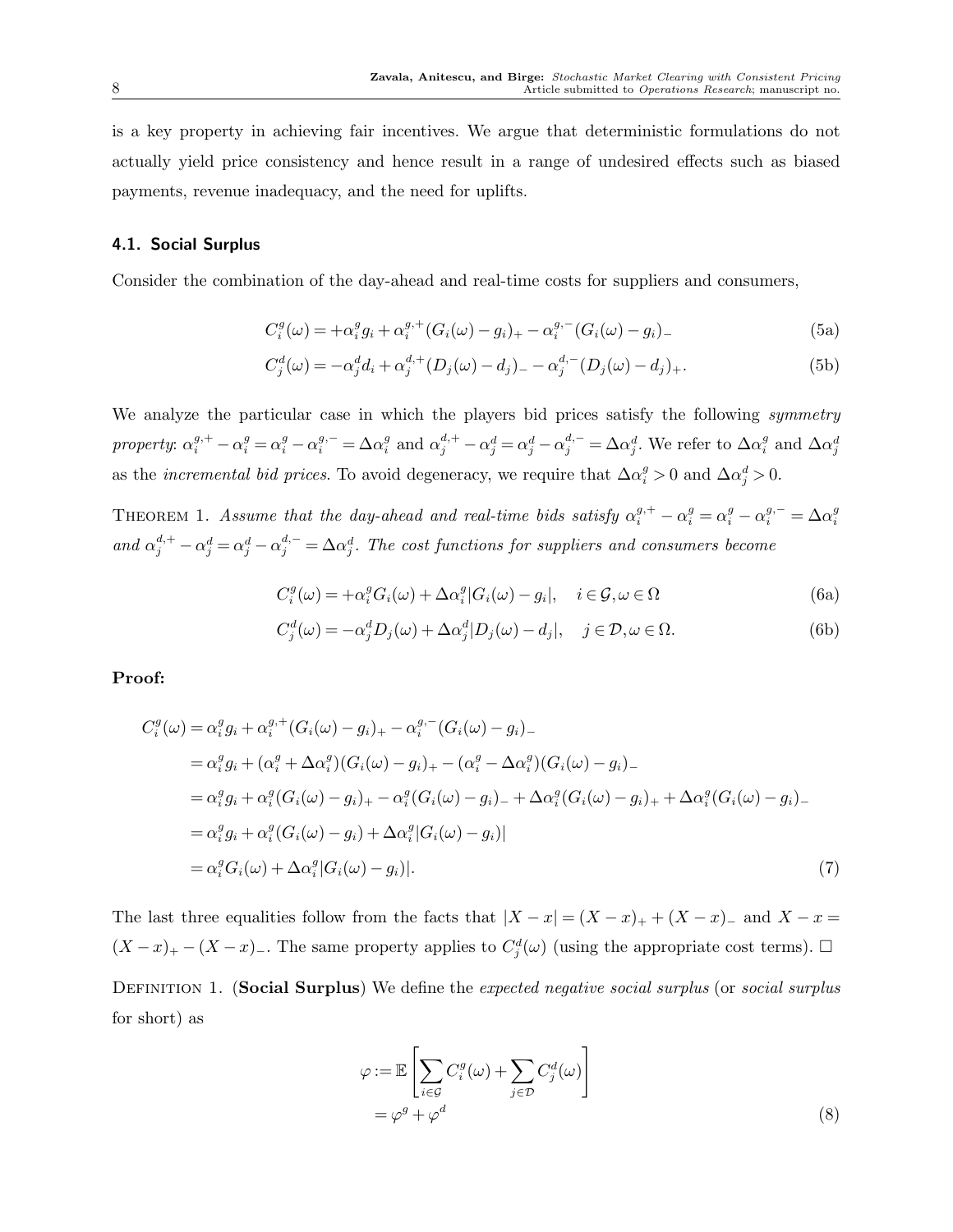with  $C_i^g(\cdot), C_j^d(\cdot)$  defined as in (6) and where  $\varphi^g, \varphi^d$  are the expected supply and consumer costs,

$$
\varphi^{g} := \mathbb{E}\left[\sum_{i \in \mathcal{G}} C_{i}^{g}(\omega)\right]
$$
\n
$$
= \sum_{i \in \mathcal{G}} \left(+\alpha_{i}^{g} \mathbb{E}[G_{i}(\omega)] + \Delta \alpha_{i}^{g} \mathbb{E}\left[|G_{i}(\omega) - g_{i}|\right]\right)
$$
\n
$$
\varphi^{d} := \mathbb{E}\left[\sum_{j \in \mathcal{D}} C_{j}^{d}(\omega)\right]
$$
\n
$$
= \sum_{j \in \mathcal{D}} \left(-\alpha_{j}^{d} \mathbb{E}\left[D_{j}(\omega)\right] + \Delta \alpha_{j}^{d} \mathbb{E}\left[|D_{j}(\omega) - d_{j}|\right]\right).
$$
\n(9b)

This particular structure of the expected social suplus function was noticed by Pritchard et al. (2010) and provides interesting insights. From Equation (9), we note that the expected quantities  $\mathbb{E}[G_i(\omega)], \mathbb{E}[D_i(\omega)]$  act as forecasts of the day-ahead quantities and are priced by using the dayahead bids  $\alpha_i^g$ ,  $\alpha_d^j$  (first term). This immediately suggests that it is the *expected cleared quantities*  $G_i(\omega), D_j(\omega)$  and not the capacities  $\bar{g}_i, \bar{d}_j$  that are to be used as forecasts, as is done in the day-ahead formulation (3). The second term penalizes deviations of the real-time quantities from the dayahead commitments using the incremental bids  $\Delta \alpha_i^g$  and  $\Delta \alpha_j^d$ . The  $\ell_1$  structure of the second term also suggests that if the expected social surplus function is minimized, day-ahead quantities will tend to converge to the median of the real-time quantities, because of property (2b). A deterministic setting, however, cannot guarantee optimality in this sense because it minimizes the day-ahead and real-time components of the surplus function separately. The expected social surplus for the deterministic formulation is obtained by solving the day-ahead problem (3) followed by the solution of the real-time problem (4) for all scenarios  $\omega \in \Omega$ . The day-ahead surplus and the expected value of the real-time surplus are then combined to obtain the expected surplus  $\varphi^{det}$ .

A deterministic setting can yield surplus inefficiencies because it cannot properly anticipate the effect of day-ahead decision on real-time market decisions. For instance, certain suppliers can be inflexible in the sense that they cannot modify their day-ahead supply easily in the real-time market (e.g., coal plants). This results in constraints of the form  $g_i = G_i(\omega)$ ,  $\omega \in \Omega$  or  $d_j = D_j(\omega)$ ,  $\omega \in \Omega$ . This inflexibility can trigger inefficiencies because the operator is forced to use expensive units in the real-time market (e.g., combined-cycle) or because load shedding is needed to prevent infeasibilities. Most studies on stochastic market clearing and unit commitment have focused on showing improvements in social surplus over deterministic formulations. Many of those reports, however, report minimal benefits. In Section 6 we demonstrate that even when social surplus differences are negligible, the resulting prices and payments can be drastically different. Consequently, surplus can be a misleading metric. This situation motivates us to consider alternative metrics for monitoring performance.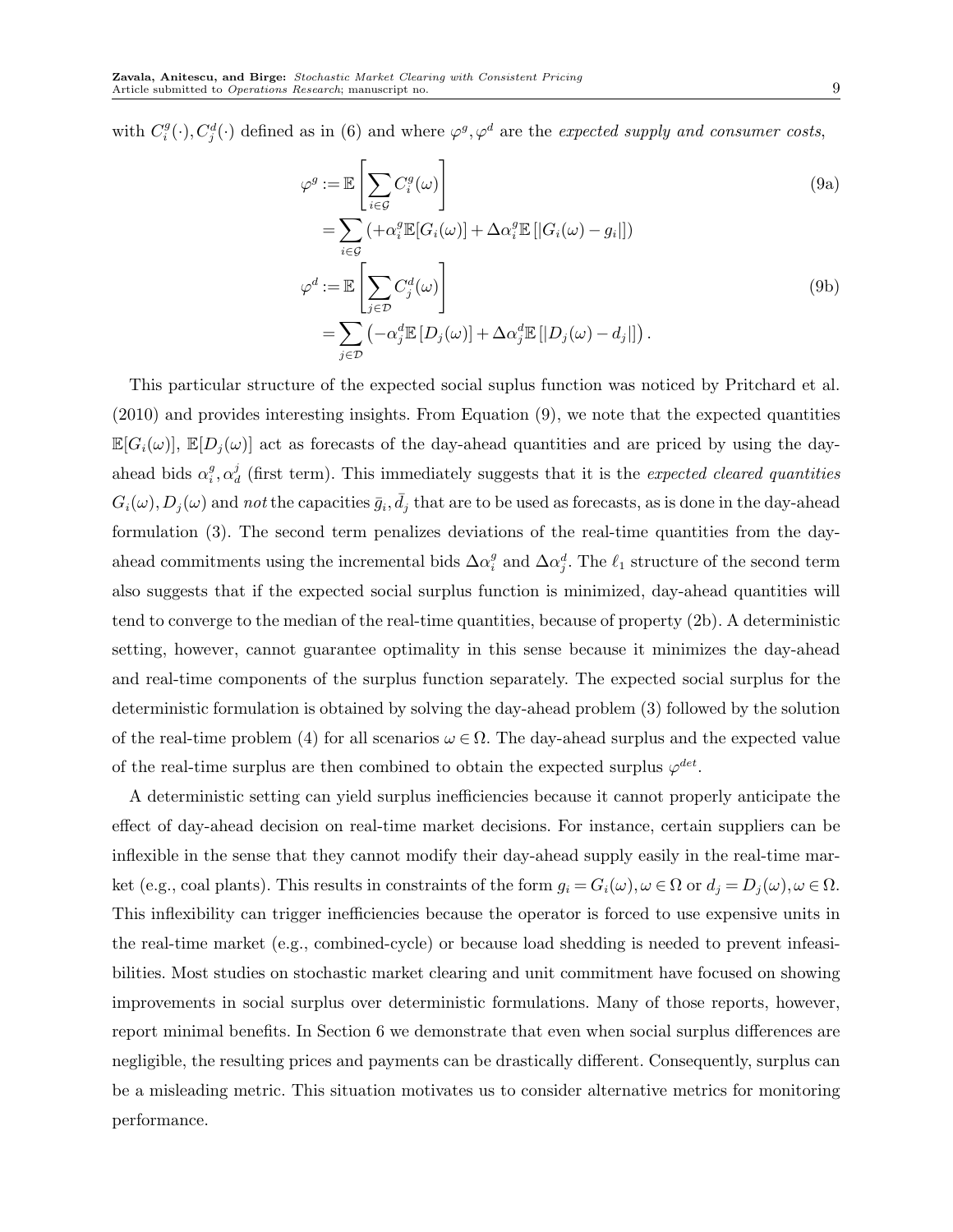In the following discussion, we define different metrics based on market behavior in expectation. A practical way of interpreting these expected metrics is the following: assume that the market conditions of a given day are repeated over a sequence of days and we collect the results over such period by using each day as an scenario. We then compute a certain metric (like the social welfare) to perform the comparisons between the stochastic and deterministic clearing mechanisms to evaluate performance. In this sense, market behavior in expectation can also interpreted as long run market behavior.

## 4.2. Pricing Consistency

We seek that the day-ahead prices be consistent representations of the expected real-time prices. In other words, we seek that the *expected price distortions* (also known as *expected price premia*)  $\pi_n - \mathbb{E}[\Pi_n(\omega)], n \in \mathcal{N}$  be zero or at least in a bounded neighborhood. This is desired for various reasons that we will explain.

DEFINITION 2. (Price Distortions) We define the expected price distortion or expected price premia as

$$
\mathcal{M}_n^{\pi} := \pi_n - \mathbb{E} \left[ \Pi_n(\omega) \right], \quad n \in \mathcal{N}.
$$
 (10)

We say that the *price is consistent* at node  $n \in \mathcal{N}$  if  $\mathcal{M}_n^{\pi} = 0$ . In addition, we define the *node* average and maximum absolute distortions,

$$
\mathcal{M}_{avg}^{\pi} := \frac{1}{|\mathcal{N}|} \sum_{n \in \mathcal{N}} |\mathcal{M}_n^{\pi}| \tag{11a}
$$

$$
\mathcal{M}_{max}^{\pi} := \max_{n \in \mathcal{N}} |\mathcal{M}_n^{\pi}|.
$$
\n(11b)

Pricing consistency is related to the desire that day-ahead and real-time prices converge, as is discused by Ott (2003). Note, however, that it is unrealistic to expect that day-ahead and realtime prices converge in each scenario. This is possible only in the absence of uncertainty (capacity forecasts are perfect such as in the perfect information setting). Any real-time deviation in capacity from a day-ahead forecast will lead to a deviation between day-ahead and real-time prices. It is possible, however, to ensure that day-ahead and real-time prices converge in expectation. This situation also implies that any deviation of the real-time price from the day-ahead price is entirely the result of unpredictable random factors. This is also equivalent to saying that day-ahead prices converge to the expected value of the real-time prices.

Pricing consistency cannot be guaranteed with deterministic formulations because the day-ahead clearing model forecasts real-time capacities, not real-time quantities. Consequently, players are forced to "summarize" their possible real-time capacities in single statistics  $\bar{d}_j$ ,  $\bar{g}_i$ ,  $\bar{f}_\ell$ . Typically,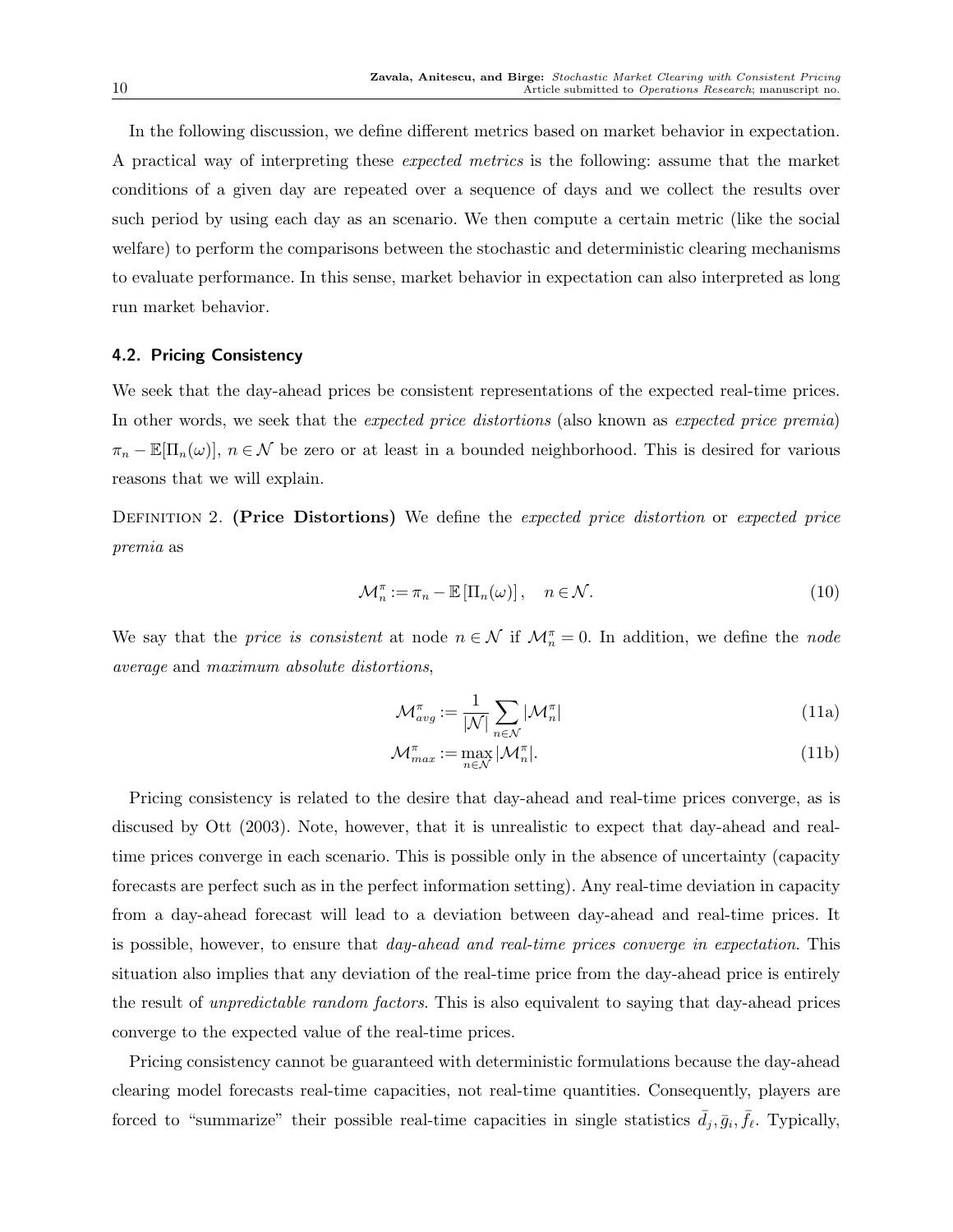expected values are used. This summarization, however, is inconsistent because it does not effectively averages out real-time market performance as the structure of the surplus function (9) suggests. In fact, as we show in Section 5, expected values need not be the right statistic to use in the day-ahead market. This is consistent with the observations made by Morales et al. (2014). In addition, we note that certain random variables might be difficult to summarize (e.g., if they follow multimodal and heavy-tailed distributions).

## 4.3. Suppliers and Consumer Payments

As argued by Kaye et al. (1990), we can also justify the desire of seeking price consistency by analyzing the *payments* to the market players. The payment includes the day-ahead settlement plus the correction payment given at real-time prices, as is the standard practice in market operations. For more details, see Ott (2003) and Pritchard et al. (2010).

DEFINITION 3. (Payments) The payments to suppliers and from consumers for scenario  $\omega in\Omega$ are defined as follows:

$$
P_i^g(\omega) := g_i \pi_{n(i)} + (G_i(\omega) - g_i) \Pi_{n(i)}(\omega)
$$
  
=  $g_i(\pi_{n(i)} - \Pi_{n(i)}(\omega)) + G_i(\omega) \Pi_{n(i)}(\omega), \quad i \in \mathcal{G}, \omega \in \Omega$  (12a)

$$
P_j^d(\omega) := -d_j \pi_{n(i)} - (D_j(\omega) - d_j) \Pi_{n(j)}(\omega)
$$
  
=  $d_j(\Pi_{n(i)}(\omega) - \pi_{n(i)}) - D_j(\omega) \Pi_{n(j)}(\omega), \quad j \in \mathcal{D}, \omega \in \Omega.$  (12b)

We say that the *expected payments are fair* if they satisfy

$$
\mathbb{E}\left[P_i^g(\omega)\right] = +\mathbb{E}\left[G_i(\omega)\Pi_{n(i)}(\omega)\right], \quad i \in \mathcal{G}
$$
\n(13a)

$$
\mathbb{E}\left[P_j^d(\omega)\right] = -\mathbb{E}\left[D_j(\omega)\Pi_{n(j)}(\omega)\right], \quad j \in \mathcal{D},\tag{13b}
$$

where

$$
\mathbb{E}\left[P_i^g(\omega)\right] = +g_i\mathcal{M}_{n(i)}^{\pi} + \mathbb{E}\left[G_i(\omega)\Pi_{n(i)}(\omega)\right], \quad i \in \mathcal{G}
$$
\n(14a)

$$
\mathbb{E}\left[P_j^d(\omega)\right] = -d_j \mathcal{M}_{n(j)}^{\pi} - \mathbb{E}\left[D_j(\omega)\Pi_{n(j)}(\omega)\right], \quad j \in \mathcal{D}.
$$
\n(14b)

If the prices are consistent at each node  $n \in \mathcal{N}$ , the expected payments are fair. The definition of fairness is motivated by the following observations. The price distortion is factored in the expected payments. From (14) we see that price distortions (premia) can bias benefits toward a subset of players. In particular, if the premium at a given node is negative  $(\mathcal{M}_n^{\pi} < 0)$ , a supplier will not benefit from the day-ahead markey but a consumer will. If  $\mathcal{M}_n^{\pi} > 0$ , the oppostive holds true. This situation can prevent consumers from providing price-responsive demands. We can thus conclude that price consistency ensures *payment fairness* with respect to suppliers and consumers.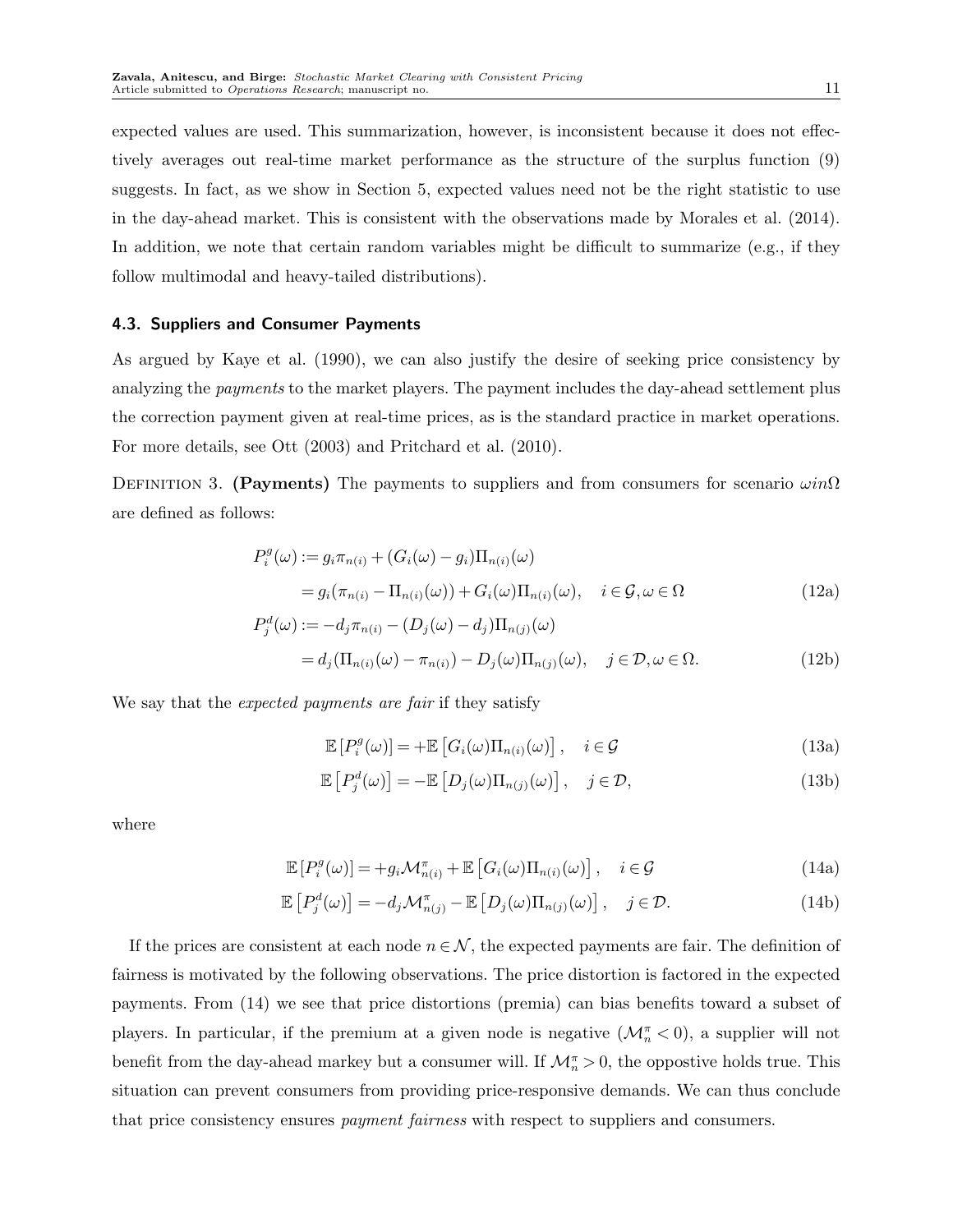Price consistency is also desired because, depending on their position toward risk, certain players can benefit more than others from exploiting the premia. If the premia are positive, risk-averse players benefit. If the premia are negative, risk-taking players benefit. Therefore, price consistency also ensures fairness in this sense. In fact, as discussed by Bessembinder and Lemmon (2002), and efficient market setting must ensure that price consistency holds (regardless of the players position toward risk) as the number of players converges to infinity.

Kaye Kaye et al. (1990) argue that setting the day-ahead prices to the expected real-time prices (price consistency) is desirable because it effectively eliminates the day-ahead component of the market. Consequently, the market operates (in expectation) as a pure real-time market. This situation is desirable because it implies that the day-ahead market does not interfere with the incentives provided by real-time markets. This is particularly important for players that benefit from realtime market variability (such as peaking units and price-response demands). This also implies that the ISO does not have any preference to either risk-taking or risk-averse players. We also highight that price consistency does not imply that premia do not exist; they can exist in each scenario but not in expectation.

Deterministic formulations can yield persistent price premia that benefit a subset of players or that can be used for market manipulation. For instance, consider the case in which a wind farm forecast has a very similar mean but very different variance (uncertainty) for several consecutive days. If the expected forecast is used, the day-ahead prices will be consistently the same for all days, thus making them more predictable and biased toward a subset of players. While the use of risk-adaptive reserves can help ameliorate this effect, this approach is not guaranteed to achieve price consistency.

## 4.4. Uplift Payments

From (14) we see that if the premium at a given node is negative  $(\mathcal{M}_n^{\pi} < 0)$ , negative payments (losses) can be incurred by the suppliers. The reason is that  $g_i$  and the term  $\mathbb{E}\left[G_i(\omega)\Pi_{n(i)}(\omega)\right]$ are non-negative if the prices are non-negative. Moreover, even if the payments are positive, they might not cover the supplier costs, and the supplier will incur in a loss. This issue is analyzed by Wong and Fuller (2007) and Morales et al. (2012). It is thus desired that suppliers be paid at least as much as what they asked for and it is desired that consumers do not pay more than what they are willing to pay for. This is formally stated in the following definition.

DEFINITION 4. (Wholeness) We say that suppliers and consumers are *whole in expectation* if

$$
\mathbb{E}\left[P_i^g(\omega)\right] \geq \mathbb{E}\left[C_i^g(\omega)\right], \quad i \in \mathcal{G} \tag{15a}
$$

$$
-\mathbb{E}\left[P_j^d(\omega)\right] \le -\mathbb{E}\left[C_j^d(\omega)\right], \quad j \in \mathcal{D}.\tag{15b}
$$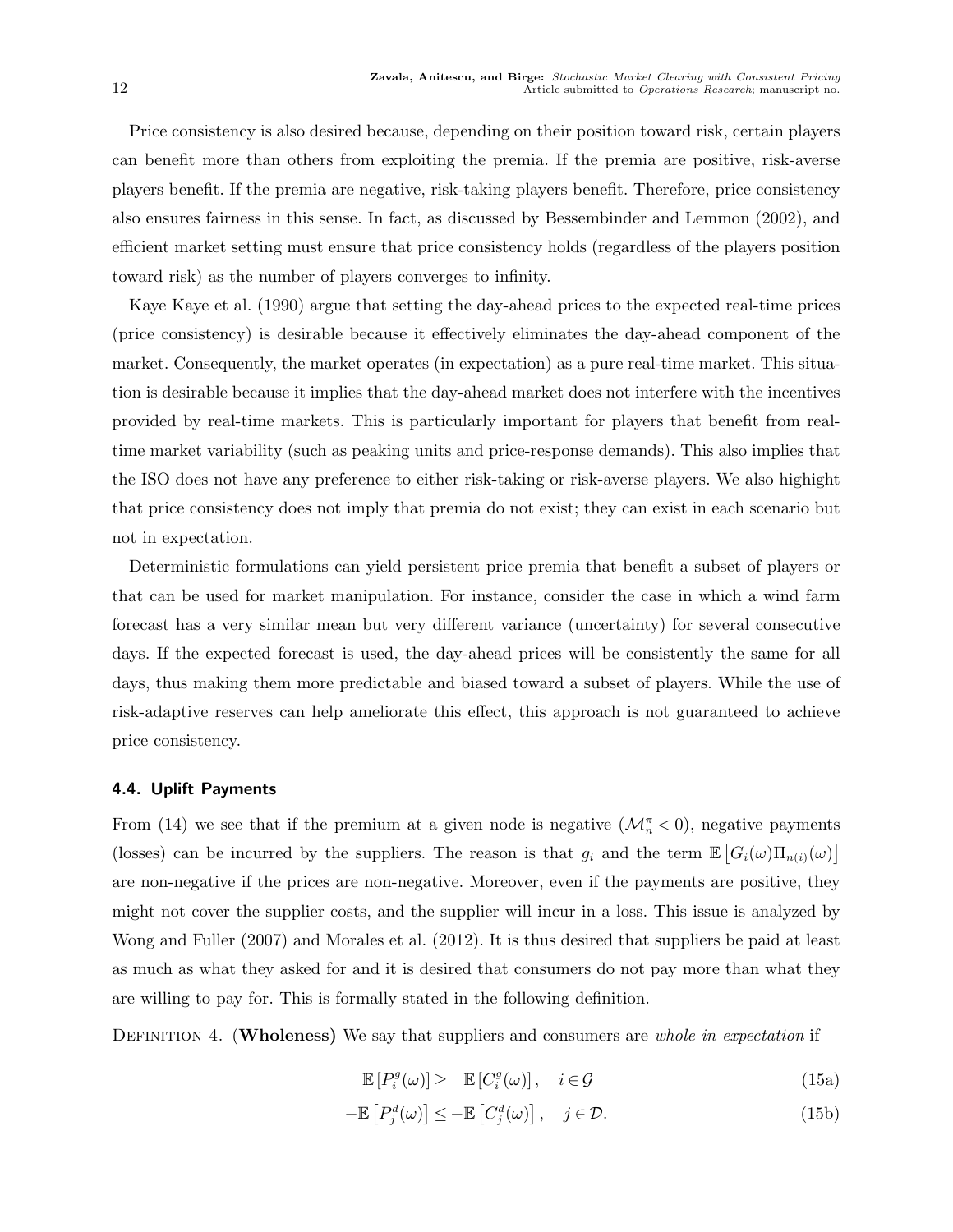If the players are not made whole, they can leave the market this hinders diversification. Uplift payments are routinely used by the ISOs to avoid this situation Galiana et al. (2003), Baldick et al. (2005). Uplift can result from inadequate representations of system behavior such as nonconvexities O'Neill et al. (2005). We will demonstrate that uplifts can also arise from inappropiate statistical representations of real-time market performance as that introduced by deterministic clearing. Consequently, uplift payments are a useful metric to determine the effectiveness of a given clearing formulation.

DEFINITION 5. (Uplift Payments) We define the expected uplift payments to suppliers and consumers as

$$
\mathcal{M}_i^U := -\min\left\{ \mathbb{E}[P_i^g(\omega)] - \mathbb{E}[C_i^g(\omega)], 0 \right\}, \quad i \in \mathcal{G}
$$
\n(16a)

$$
\mathcal{M}_j^U := -\min\left\{\mathbb{E}[P_j^d(\omega)] - \mathbb{E}[C_j^d(\omega)], 0\right\}, \quad j \in \mathcal{D}.
$$
 (16b)

We also define the total uplift as  $\mathcal{M}^U := \sum$ i∈G  $\mathcal{M}_i^U + \sum$ j∈D  $\mathcal{M}^U_j$  .

# 4.5. Revenue Adequacy

An efficient clearing procedure must ensure that the ISO does not run into financial deficit. In other words, the ISO must have a positive cash flow (payments collected from consumers are greater than the payments given to suppliers). We consider the following expected revenue definition, used by Pritchard et al. (2010), to assess performance with respect to this case.

DEFINITION 6. (Revenue Adequacy) The expected net payment to the ISO is defined as

$$
\mathcal{M}^{ISO} := \mathbb{E}\left[\sum_{i \in \mathcal{G}} P_i^g(\omega) + \sum_{j \in \mathcal{D}} P_j^d(\omega)\right]
$$

$$
= \sum_{i \in \mathcal{G}} \mathbb{E}[P_i^g(\omega)] + \sum_{j \in \mathcal{D}} \mathbb{E}[P_j^d(\omega)].
$$
(17)

We say that the ISO is *revenue adequate in expectation* if  $\mathcal{M}^{ISO} \leq 0$ .

Revenue adequacy guarantees that, in expectation, the ISO will not run into financial deficit. The collected revenue is used to pay for financial transmission rights (FTRs). This topic is analyzed by Philpott and Pritchard (2004). In particular, when a line is congested, a price difference is created between nodes, and this creates a payment to the holder of the FTR. This implies that, the stronger the friction, the more revenue the holder can collect. We define these FTR payments in an analogous manner to the suppliers and consumers payments,

DEFINITION 7. (FTRs) The FTR payments for line  $\ell \in \mathcal{L}$  and scenario  $\omega \in \Omega$  are defined as

$$
P_{\ell}^{f}(\omega) := f_{\ell}(\pi_{snd(\ell)} - \pi_{rec(\ell)}) + (F_{\ell}(\omega) - f_{\ell})(\Pi_{snd(\ell)}(\omega) - \Pi_{rec(\ell)}(\omega)).
$$
\n(18)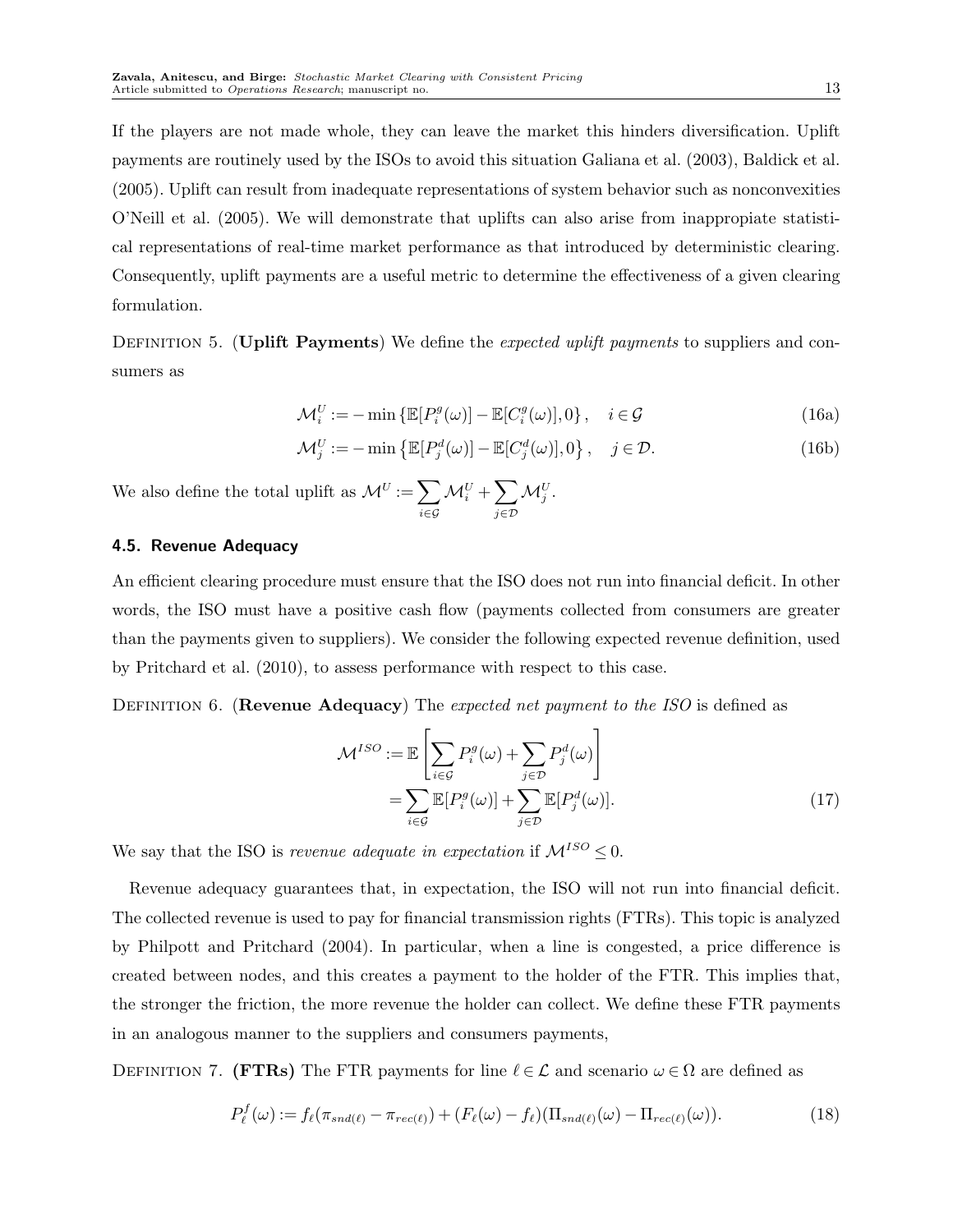Using this definition we have that

$$
\mathbb{E}\left[P_{\ell}^{f}(\omega)\right] = f_{\ell}(\pi_{snd(\ell)} - \pi_{rec(\ell)}) + \mathbb{E}\left[(F_{\ell}(\omega) - f_{\ell})(\Pi_{snd(\ell)}(\omega) - \Pi_{rec(\ell)}(\omega))\right]
$$

$$
= f_{\ell}\left(\mathcal{M}_{snd(\ell)}^{\pi} - \mathcal{M}_{rec(\ell)}^{\pi}\right) + \mathbb{E}\left[F_{\ell}(\omega)\left(\Pi_{snd(\ell)}(\omega) - \Pi_{rec(\ell)}(\omega)\right)\right].
$$
(19)

This definition is an extension of the deterministic variant presented by Philpott and Pritchard (2004). Note that the forward component of the payment is a function of the price distortion differences  $\mathcal{M}_{snd(\ell)}^{\pi} - \mathcal{M}_{rec(\ell)}^{\pi}$ . We now show the net payment to the ISO can be made equal to the sum of the expected FTR payments over all transmission lines and that the day-ahead component is eliminated if the distortions are zero. To establish this result, consider the following flow balance equations.

$$
\sum_{\ell \in \mathcal{L}_n^{rec}} f_{\ell} - \sum_{\ell \in \mathcal{L}_n^{snd}} f_{\ell} + \sum_{i \in \mathcal{G}_n} g_i - \sum_{i \in \mathcal{D}_n} d_i = 0, (\pi_n) \qquad n \in \mathcal{N}
$$
\n
$$
\sum_{\ell \in \mathcal{L}_n^{rec}} (F_{\ell}(\omega) - f_{\ell}) - \sum_{\ell \in \mathcal{L}_n^{snd}} (F_{\ell}(\omega) - f_{\ell}) + \sum_{i \in \mathcal{G}_n} (G_i(\omega) - g_i)
$$
\n
$$
- \sum_{j \in \mathcal{D}_n} (D_j(\omega) - d_j) = 0, (p(\omega) \Pi_n(\omega)) \qquad \omega \in \Omega, n \in \mathcal{N}
$$
\n(20b)

The first equation is the balance for day-ahead quantities and flows, as in (3b). The second equation corresponds to the real-time market balance, but this is written in terms of differences, as opposed to (4c). This is key to establish the following property.

Theorem 2. Assume the flow balance equations (20a)-(20b) are satisfied for a given set of cleared quantities and flows  $g_i, G_i(\cdot), d_j, D_j(\cdot), f_\ell, F_\ell(\cdot)$ , and let  $\mathcal{M}^{ISO}$  be given by (17). Then

$$
\mathcal{M}^{ISO} = -\sum_{\ell \in \mathcal{L}} \mathbb{E}\left[P_{\ell}^{f}(\omega)\right].
$$
\n(21)

If, in addition, the price distortion differences satisfy  $\left( {\mathcal M}_{snd(\ell)}^{\pi} - {\mathcal M}_{rec(\ell)}^{\pi}\right) = 0$  for all  $\ell \in {\mathcal L},$  then

$$
\mathcal{M}^{ISO} = -\sum_{\ell \in \mathcal{L}} \mathbb{E}\left[F_{\ell}(\omega) \left(\Pi_{\text{snd}(\ell)}(\omega) - \Pi_{\text{rec}(\ell)}(\omega)\right)\right]. \tag{22}
$$

**Proof:** If the flow balances hold, we have

$$
0 = \sum_{n \in \mathcal{N}} \pi_n \left( \sum_{\ell \in \mathcal{L}_n^{rec}} f_{\ell} - \sum_{\ell \in \mathcal{L}_n^{snd}} f_{\ell} + \sum_{i \in \mathcal{G}_n} g_i - \sum_{j \in \mathcal{D}_n} d_j \right) + \mathbb{E} \left[ \sum_{n \in \mathcal{N}} \Pi_n(\omega) \left( \sum_{\ell \in \mathcal{L}_n^{rec}} (F_{\ell}(\omega) - f_{\ell}) - \sum_{\ell \in \mathcal{L}_n^{snd}} (F_{\ell}(\omega) - f_{\ell}) + \sum_{i \in \mathcal{G}_n} (G_i(\omega) - g_i) - \sum_{j \in \mathcal{D}_n} (D_j(\omega) - d_j) \right) \right].
$$
\n(23)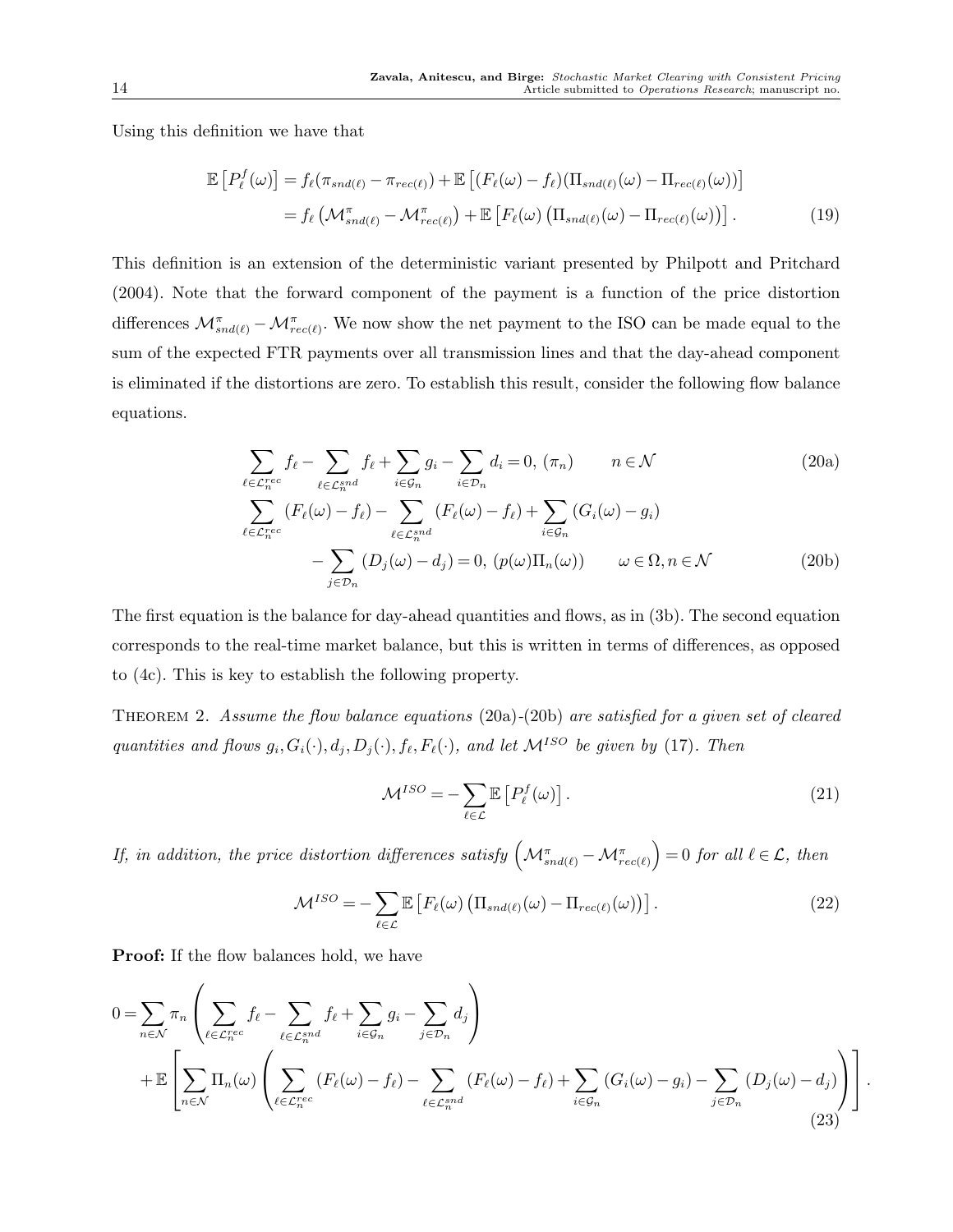Consequently, for any arbitrary set of prices  $\pi_n, \Pi_n(\cdot)$ , we have

$$
\sum_{n \in \mathcal{N}} \pi_n \left( \sum_{\ell \in \mathcal{L}_n^{rec}} f_{\ell} - \sum_{\ell \in \mathcal{L}_n^{ind}} f_{\ell} \right) + \mathbb{E} \left[ \sum_{n \in \mathcal{N}} \Pi_n(\omega) \left( \sum_{\ell \in \mathcal{L}_n^{rec}} (F_{\ell}(\omega) - f_{\ell}) - \sum_{\ell \in \mathcal{L}_n^{snd}} (F_{\ell}(\omega) - f_{\ell}) \right) \right]
$$
\n
$$
= \sum_{n \in \mathcal{N}} \pi_n \left( \sum_{i \in \mathcal{G}_n} g_i - \sum_{j \in \mathcal{D}_n} d_j \right) + \mathbb{E} \left[ \sum_{n \in \mathcal{N}} \Pi_n(\omega) \left( \sum_{i \in \mathcal{G}_n} (G_i(\omega) - g_i) - \sum_{j \in \mathcal{D}_n} (D_j(\omega) - d_j) \right) \right]
$$
\n
$$
= \sum_{i \in \mathcal{G}_n} \pi_{n(i)} g_i + \mathbb{E} \left[ \sum_{i \in \mathcal{G}_n} \Pi_{n(i)}(\omega) (G_i(\omega) - g_i) \right] - \sum_{j \in \mathcal{D}_n} \pi_{n(j)} d_j - \mathbb{E} \left[ \sum_{j \in \mathcal{D}_n} \Pi_{n(j)}(\omega) (D_j(\omega) - d_j) \right]
$$
\n
$$
= \mathcal{M}^{ISO}.
$$

The last expression is holds from (14) and from the definition (17). We also have that

$$
\sum_{n \in \mathcal{N}} \pi_n \left( \sum_{\ell \in \mathcal{L}_n^{rec}} f_{\ell} - \sum_{\ell \in \mathcal{L}_n^{end}} f_{\ell} \right) + \mathbb{E} \left[ \sum_{n \in \mathcal{N}} \Pi_n(\omega) \left( \sum_{\ell \in \mathcal{L}_n^{rec}} (F_{\ell}(\omega) - f_{\ell}) - \sum_{\ell \in \mathcal{L}_n^{snd}} (F_{\ell}(\omega) - f_{\ell}) \right) \right]
$$
\n
$$
= \sum_{n \in \mathcal{N}} (\pi_n - \mathbb{E}[\Pi_n(\omega)]) \left( \sum_{\ell \in \mathcal{L}_n^{rec}} f_{\ell} - \sum_{\ell \in \mathcal{L}_n^{end}} f_{\ell} \right) + \mathbb{E} \left[ \sum_{n \in \mathcal{N}} \Pi_n(\omega) \left( \sum_{\ell \in \mathcal{L}_n^{rec}} F_{\ell}(\omega) - \sum_{\ell \in \mathcal{L}_n^{snd}} F_{\ell}(\omega) \right) \right].
$$

We use the following identity:

$$
\sum_{n \in \mathcal{N}} \pi_n \left( \sum_{\ell \in \mathcal{L}_n^{rec}} f_{\ell} - \sum_{\ell \in \mathcal{L}_n^{snd}} f_{\ell} \right) = \sum_{\ell \in \mathcal{N}} f_{\ell} (\pi_{rec(n)} - \pi_{snd(n)}).
$$
(24)

The first result follows by applying this identity to day-ahead and real-time flows and by using the definition of the expected FTR payments and price distortions. The second result follows by setting the price distortions to zero for all  $n \in \mathcal{N}$ .  $\Box$ 

Theorem 2 establishes a connection between the ISO revenue and FTR payments and provides the following insights.

• FTR payments are given by the price differences between nodes times the flows. If the price difference is large, the FTR payment also will be large. Theorem 2 states that if the prices are consistent, we have that the ISO net revenue is the expected value of the FTR payments in the realtime market, which implies that the day-ahead component is eliminated. This property deserves special attention. Recent studies have found persistent positive premia in electricity markets. The ISOs have incorporated purely financial players (virtual players) in an attempt to reduce these price gaps. The evidence provided by Bowden et al. (2009) and Birge et al. (2013), however, demonstrates that this has not been fully effective. A hypothesis of Birge et al. (2013) is that certain financial players manipulate their demand bids in trying to increase their FTR payments by creating artificial congestion. If the day-ahead component of the FTR payments is effectively eliminated,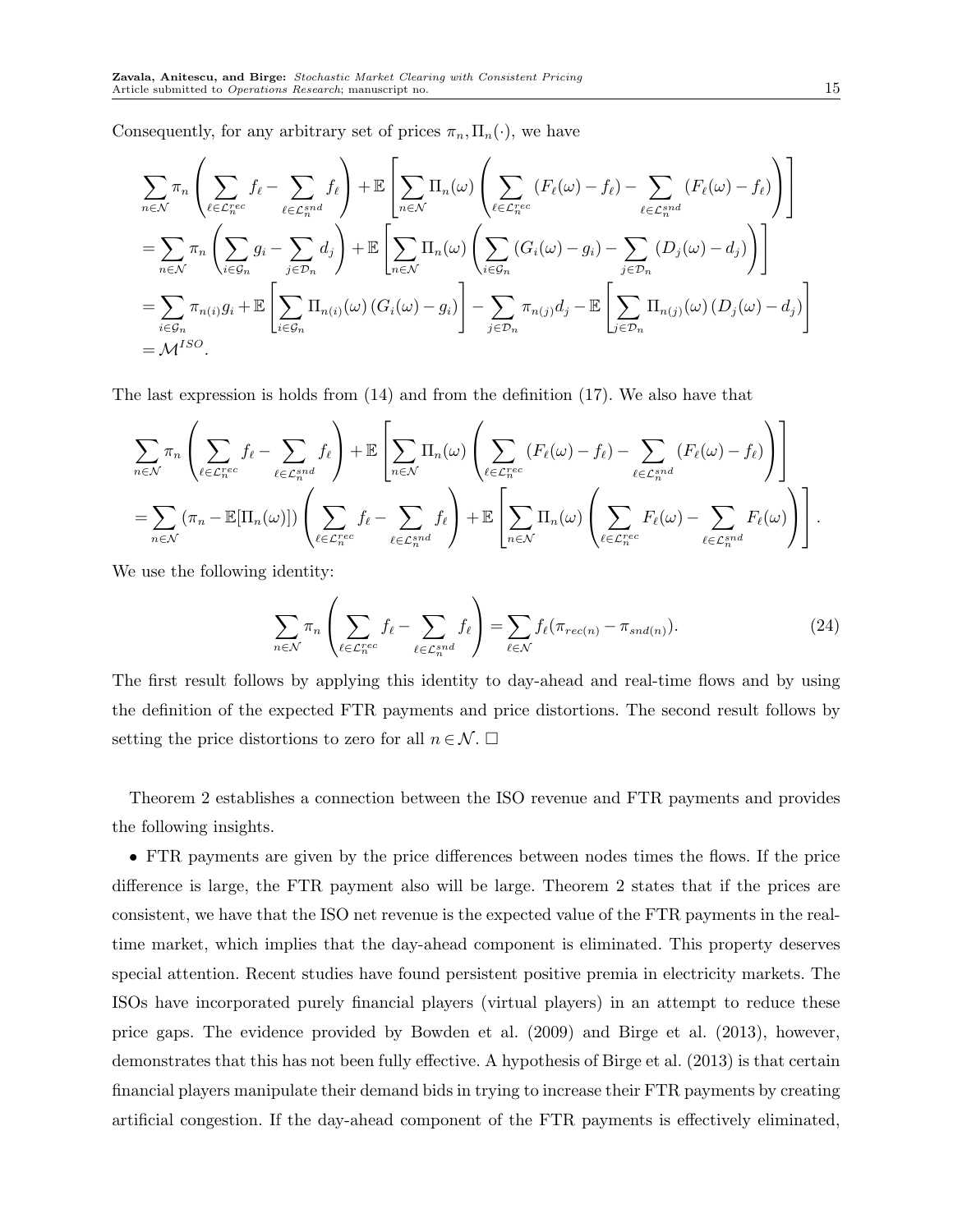FTR payments become less predictable, and thus the market is more difficult to manipulate. In other words, the market is affected only by unpredictable randomness. Note that it is also possible (as we demonstrate in Section 6) that artificial premia are being introduced into the market because of the inability of deterministic clearing settings to properly average out real-time market conditions.

• If revenue adequacy holds, then  $\sum_{\ell \in \mathcal{L}} \mathbb{E}\left[P^f_{\ell}(\omega)\right] \geq 0$ . Consequently, a lack of revenue adequacy will make FTR holders incur a loss.

• Revenue adequacy and fair payments are not mutually exclusive. A given clearing can yield fair payments but not revenue adequacy and viceversa. Consequently, we seek to have the clearing satisfies both revenue adequacy and payment fairness.

• If all prices in the network are equal for each scenario (for any quantities and flows satisfying the network equations), then  $\mathcal{M}^{ISO}=0$ . The reason is that, if prices are equal, then FTR payments are zero. From Theorem 2 we have that the FTR payments are equal to the net ISO revenue  $\mathcal{M}^{ISO}$ . This case includes the trivial case in which all lines in the network are uncongested or, equivalently, that the network has a single node.

## 4.6. Stochastic Formulation

Motivated by the structure of the expected surplus function and of the flow balance equations and the resulting properties, we consider the stochastic market clearing formulation.

$$
\min_{d_j, D_j(\cdot), g_i, G_i(\cdot), f_\ell, F_\ell(\cdot)} \varphi^{sto} := \mathbb{E} \left[ \sum_{i \in \mathcal{G}} \alpha_i^g G_i(\omega) + \Delta \alpha_i^g | G_i(\omega) - g_i \right] + \mathbb{E} \left[ \sum_{j \in \mathcal{D}} -\alpha_j^d D_j(\omega) + \Delta \alpha_j^d | D_j(\omega) - d_j \right] + \mathbb{E} \left[ \sum_{\ell \in \mathcal{L}} \Delta \alpha_\ell^f | F_\ell(\omega) - f_\ell \right]
$$
\n(25a)

$$
\text{s.t.} \sum_{\ell \in \mathcal{L}_n^{rec}} f_{\ell} - \sum_{\ell \in \mathcal{L}_n^{snd}} f_{\ell} + \sum_{i \in \mathcal{G}_n} g_i - \sum_{i \in \mathcal{D}_n} d_i = 0, \ (\pi_n) \qquad n \in \mathcal{N} \tag{25b}
$$

$$
\sum_{\ell \in \mathcal{L}_n^{rec}} (F_{\ell}(\omega) - f_{\ell}) - \sum_{\ell \in \mathcal{L}_n^{snd}} (F_{\ell}(\omega) - f_{\ell}) + \sum_{i \in \mathcal{G}_n} (G_i(\omega) - g_i)
$$

$$
- \sum_{j \in \mathcal{D}_n} (D_j(\omega) - d_j) = 0, (p(\omega) \Pi_n(\omega)) \qquad \omega \in \Omega, n \in \mathcal{N}
$$
(25c)

$$
-\bar{F}_{\ell}(\omega) \le F_{\ell}(\omega) \le \bar{F}_{\ell}(\omega), \ \omega \in \Omega, \ell \in \mathcal{L}
$$
\n(25d)

$$
0 \le G_i(\omega) \le \bar{G}_i(\omega), \qquad \omega \in \Omega, i \in \mathcal{G}
$$
\n
$$
(25e)
$$

$$
0 \le D_i(\omega) \le \bar{D}_j(\omega), \qquad \omega \in \Omega, j \in \mathcal{D}
$$
\n
$$
(25f)
$$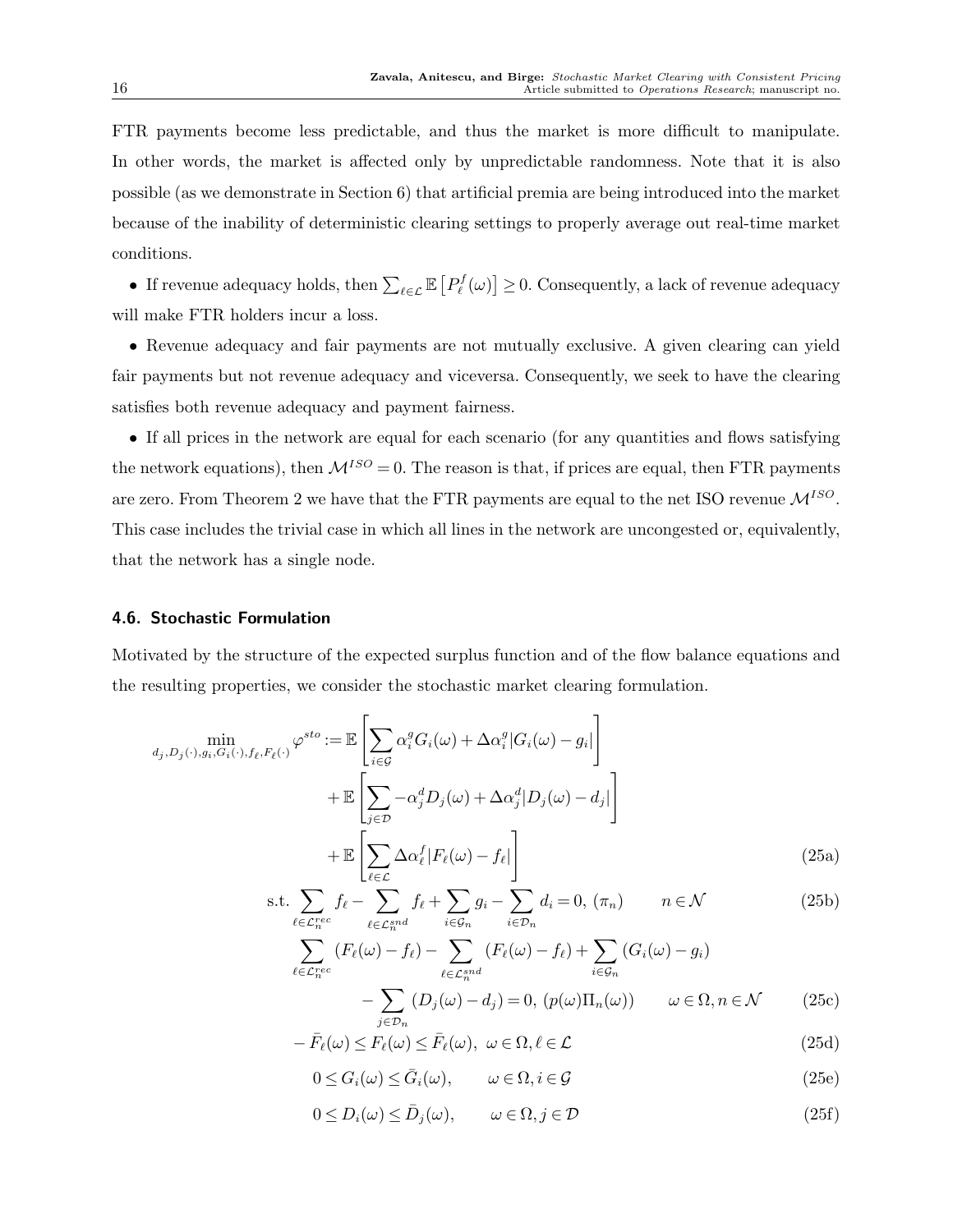Note that the objective function can be written as

$$
\varphi^{sto} := \varphi + \sum_{\ell \in \mathcal{L}} \Delta \alpha_{\ell}^f \mathbb{E} \left[ |F_{\ell}(\omega) - f_{\ell}| \right],\tag{26}
$$

where  $\varphi$  is the negative surplus function defined in (8) and  $\Delta \alpha_{\ell}^{f} > 0$  are penalty parameters.

The stochastic setting provides a natural mechanism to *anticipate* the effects of day-ahead decisions on real-time market corrections, and it minimizes the expected social surplus directly, which includes contributions from the day-ahead and real-time markets. This optimality property gives rise to several important pricing and payment properties, as we will see in the following section.

The above formulation is partially based on the one proposed by Pritchard et al. (2010). The common features are the following.

• The real-time prices (duals of the network balance (25c)) have been weighted by their corresponding probabilities. This feature will enable us to construct the Lagrange function of the problem in terms of expectations.

• The network balance in the real-time market is written in terms of the residual quantities  $(G_i(\omega) - g_i), (D_j(\omega) - d_j)$ , and flows  $(F_\ell(\omega) - f_\ell)$ . This feature will be key in obtaining consistent prices and it emphasizes the fact that the real-time market is a market of corrections. As shown in Theorem 2, this structure also guarantees consistency between the ISO net revenue and the FTR payments.

The differences between the proposed formulation and the one presented by Pritchard et al. (2010) are the following.

• The formulation does not impose bounds on the day-ahead quantities and flows. In Section 5 we will prove that the penalization terms render bounds for the day-ahead quantities and flows redundant. In Section 6 we will demonstrate that considering bounds on day-ahead variables together with penalization terms can lead to price inconsistency.

• The objective function penalizes deviations between day-ahead and real-time flows in addition to supply and demand quantities. In Section 5 we will show that this is key to ensure consistent pricing throughout the network.

• We allow for randomness in the transmission line capacities. In Section 5 we will see that doing so has no effect on the underlying properties of the model.

We refer to the solution of the stochastic formulation  $(25)$  as the *here-and-now* solution to reflect the fact that a single implementable decision must be made now in anticipation of the uncertain future and that day-ahead quantities and flows are scenario-independent. We also consider the (ideal, non-implementable) wait-and-see (WS) solution. For details, refer to Birge and Louveaux (1997). In the WS setting, we assume that the capacities for each scenario are actually known at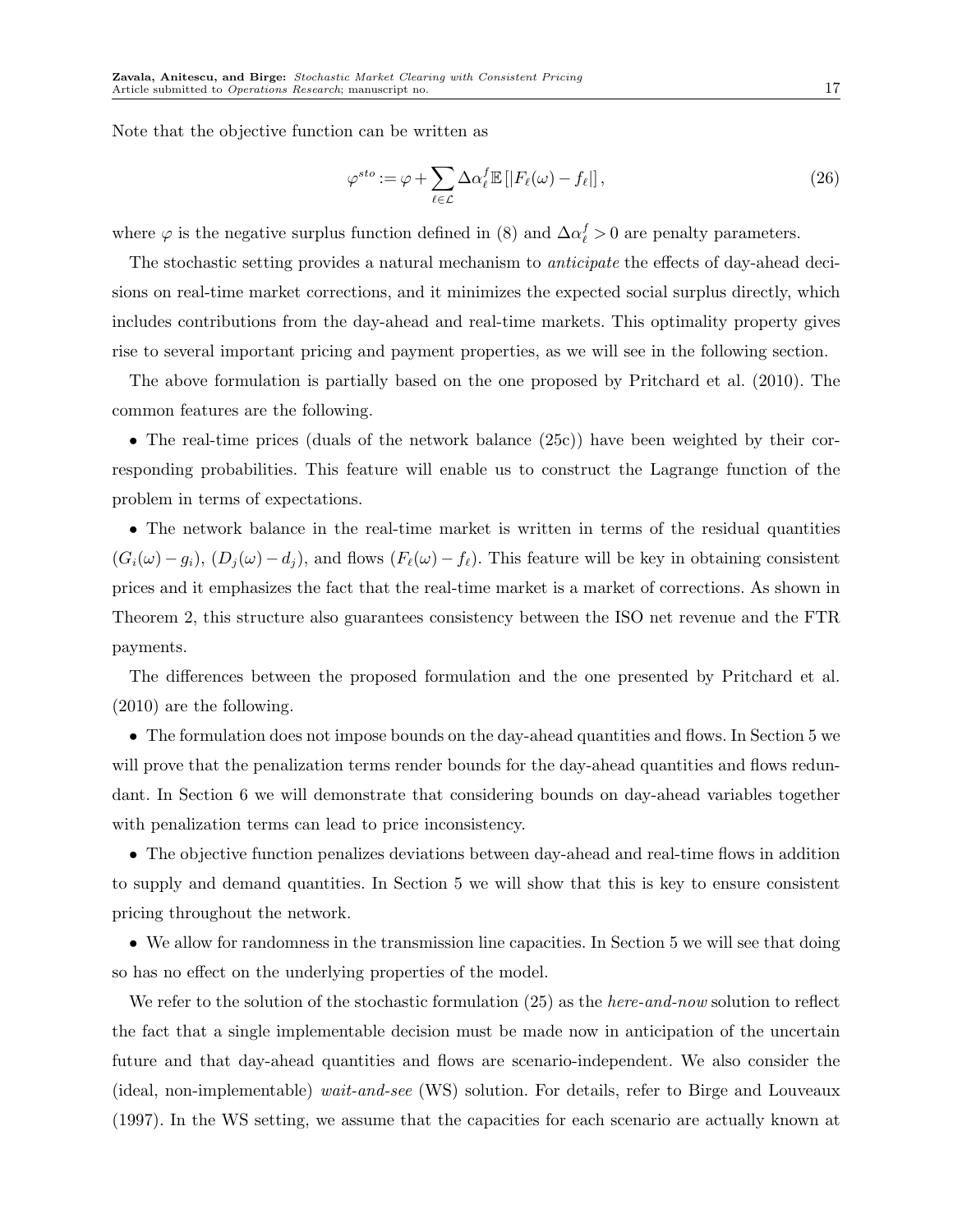the moment of decision. In other words, we assume availability of perfect information. In order to obtain the WS solution, the clearing problem (25) is solved by allowing first-stage decisions  $g_i, d_j, f_\ell$ to be scenario-dependent. It is not difficult to prove that in this case, each scenario generates day-ahead prices and quantities that are equal to real-time counterparts because no corrections are necessary. We denote the expected social surplus obtained under perfect information as  $\varphi_{WS}^{sto}$ .

The penalty structure of the social surplus function opens the possibility of considering different formulations. For instance, quadratic penalties have been proposed by Pritchard et al. (2010) and Khazaei et al. (2013), that result from using a quadratic supply and demand costs function. Comparisons of the proposed framework with quadratic penalty formulations are presented in Section 7.

To motivate the following discussions, we use a stochastic formulation with no network constraints:

$$
\min_{d_j, g_i, G_i(\cdot), D(\cdot)} \mathbb{E}\left[\sum_{i \in \mathcal{G}} \alpha_i^g G_i(\omega) + \Delta \alpha_i^g |G_i(\omega) - g_i|\right] + \mathbb{E}\left[\sum_{j \in \mathcal{D}} -\alpha_j^d D_j(\omega) + \alpha_j^d |D_j(\omega) - d_j|\right] \tag{27a}
$$

$$
s.t. \sum_{i \in \mathcal{G}} g_i = \sum_{j \in \mathcal{D}} d_j \quad (\pi) \tag{27b}
$$

$$
\sum_{i \in \mathcal{G}} (G_i(\omega) - g_i) = \sum_{j \in \mathcal{D}} (D_j(\omega) - d_j) \quad \omega \in \Omega \quad (p(\omega)\Pi(\omega))
$$
\n(27c)

$$
0 \le G_i(\omega) \le \bar{G}_i(\omega), \quad i \in \mathcal{G}, \omega \in \Omega
$$
\n
$$
(27d)
$$

$$
0 \le D_j(\omega) \le \bar{D}(\omega), \quad j \in \mathcal{D}, \omega \in \Omega.
$$
\n
$$
(27e)
$$

This formulation assumes infinite transmission capacity. In this case, the entire network collapses into a single node; consequently, a single day-ahead price  $\pi$  and real-time price  $\Pi(\omega)$  are used.

# 5. Properties of Stochastic Clearing

In this section, we prove that the stochastic formulations yield bounded price distortions and that these distortions can be made arbitrarily small, leading to payment fairness. In addition, we prove that day-ahead quantities are bounded by real-time quantities and that they converge to the medians of the real-time quantities when the distortions are zero. Further, we prove that the formulation yields revenue adequacy and zero uplifts in expectation.

## 5.1. No Network Constraints

To simplify the presentation, we begin with the single-node formulation and then generalize the results to the case of network constraints. We recall that the partial Lagrange function of the single node problem (27) is given by

$$
\mathcal{L}(d_j, D_j(\cdot), g_i, G_i(\cdot), \pi, \Pi(\cdot)) =
$$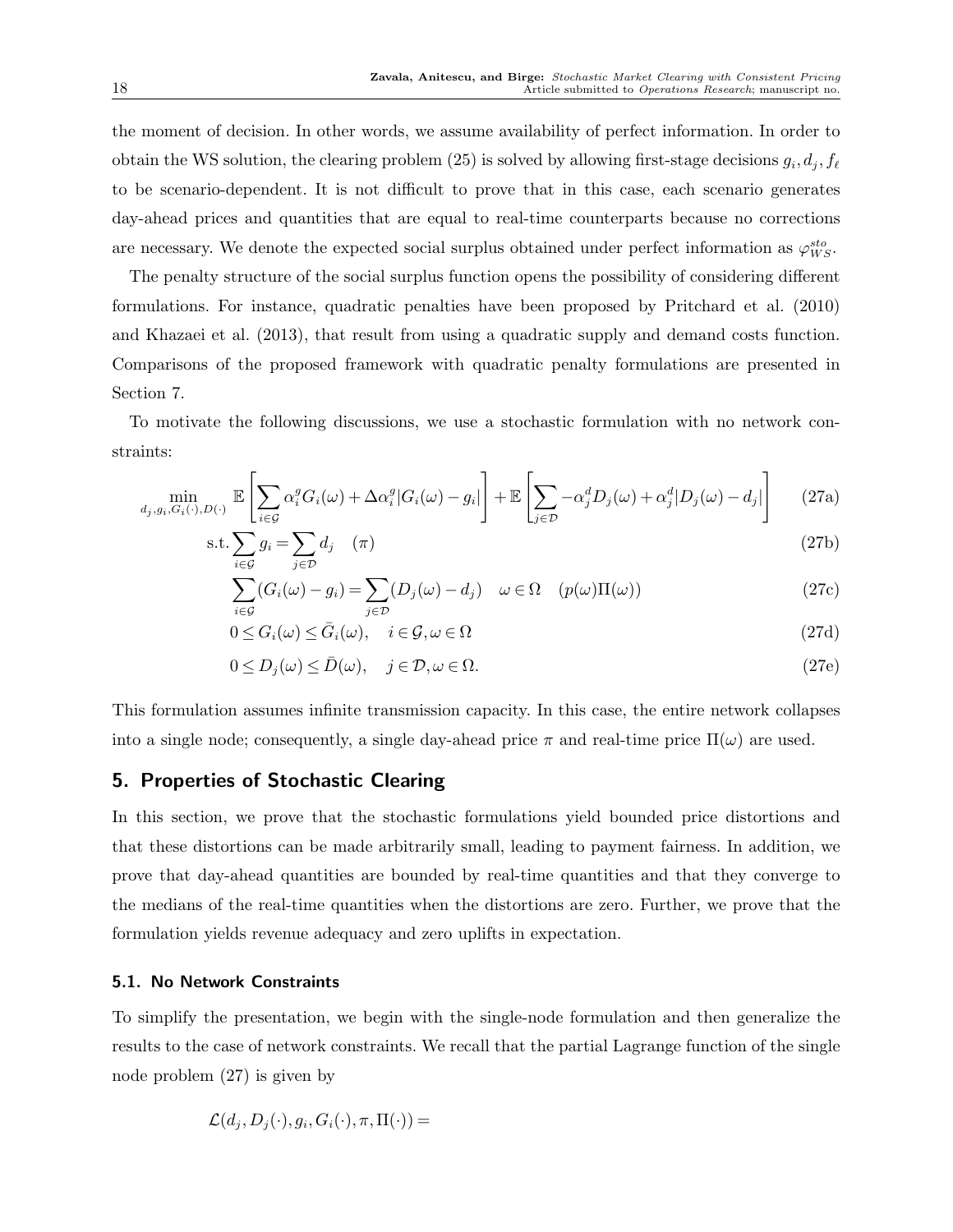$$
\mathbb{E}\left[\sum_{i\in\mathcal{G}}\alpha_i^g G_i(\omega) + \Delta\alpha_i^g |G_i(\omega) - g_i|\right] - \mathbb{E}\left[\sum_{j\in\mathcal{D}}\alpha_j^d D_j(\omega) - \alpha_j^d |D_j(\omega) - d_j|\right] \n- \pi\left(\sum_{i\in\mathcal{G}}g_i - \sum_{j\in\mathcal{D}}d_j\right) - \mathbb{E}\left[\Pi(\omega)\left(\sum_{i\in\mathcal{G}}(G_i(\omega) - g_i) - \sum_{j\in\mathcal{D}}(D_j(\omega) - d_j)\right)\right].
$$
\n(28)

Note that the contribution of the balance constraints can be written in expected value form if we weight the Lagrange multipliers of the balance equations (prices) by the probabilities  $p(\omega)$ .

Theorem 3. Consider the single-node stochastic clearing problem (27), and assume that the incremental bid costs satisfy  $\Delta \alpha_j^d > 0$ ,  $j \in \mathcal{D}$  and  $\Delta \alpha_i^g > 0$ ,  $i \in \mathcal{G}$ . The price distortion  $\mathcal{M}^{\pi} = \pi - \mathbb{E}[\Pi(\omega)]$ is bounded as

$$
|\mathcal{M}^{\pi}| \le \Delta \alpha,\tag{29}
$$

where

$$
\Delta \alpha = \min \left\{ \min_{i \in \mathcal{G}} \Delta \alpha_i^g, \min_{j \in \mathcal{D}} \Delta \alpha_j^d \right\}.
$$
\n(30)

Proof: The stationarity conditions of the partial Lagrange function with respect to the day-ahead quantities  $d_j, g_i$  are given by

$$
\partial_{d_j} \mathcal{L} = 0 = \Delta \alpha_j^d \mathbb{P}(d_j \ge D_j(\omega)) - \Delta \alpha_j^d \mathbb{P}(d_j \le D_j(\omega)) + \pi - \mathbb{E}[\Pi(\omega)] \quad j \in \mathcal{D}
$$
 (31a)

$$
\partial_{g_i} \mathcal{L} = 0 = \Delta \alpha_i^g \mathbb{P}(g_i \ge G_i(\omega)) - \Delta \alpha_i^g \mathbb{P}(g_i \le G_i(\omega)) - \pi + \mathbb{E}[\Pi(\omega)] \quad i \in \mathcal{G}, \tag{31b}
$$

where  $\mathbb{P}(A)$  denotes the probability of event A. To obtain these relationships, we used the property

$$
\partial_x |X - x| = \begin{cases} +1 \text{ if } X < x \\ -1 \text{ if } X > x. \end{cases} \tag{32}
$$

From this we have that

$$
\partial_x \mathbb{E}[|X(\omega) - x|] = \mathbb{E}\left[\mathbf{1}_{X(\omega) < x} - \mathbf{1}_{X(\omega) > x}\right]
$$
\n
$$
= \mathbb{E}\left[\mathbf{1}_{X(\omega) < x} + \mathbf{1}_{X(\omega) = x} - \mathbf{1}_{X(\omega) = x} - \mathbf{1}_{X(\omega) > x}\right]
$$
\n
$$
= \mathbb{P}(X(\omega) \le x) - \mathbb{P}(X(\omega) \ge x). \tag{33}
$$

Here,  $\mathbf{1}_A$  is the indicator function of event A. Rearranging expression (31a), we obtain

$$
0 = \Delta \alpha_j^d \mathbb{P}(d_j \ge D_j(\omega)) - \Delta \alpha_j^d \mathbb{P}(d_j \le D_j(\omega)) + \pi - \mathbb{E}[\Pi(\omega)]
$$
  
=  $\Delta \alpha_j^d \mathbb{P}(d_j \ge D_j(\omega)) - \Delta \alpha_j^d (1 - \mathbb{P}(d_j \ge D_j(\omega)) + \pi - \mathbb{E}[\Pi(\omega)]$   
=  $2\Delta \alpha_j^d \mathbb{P}(d_j \ge D_j(\omega)) - \Delta \alpha_j^d + \pi - \mathbb{E}[\Pi(\omega)].$  (34)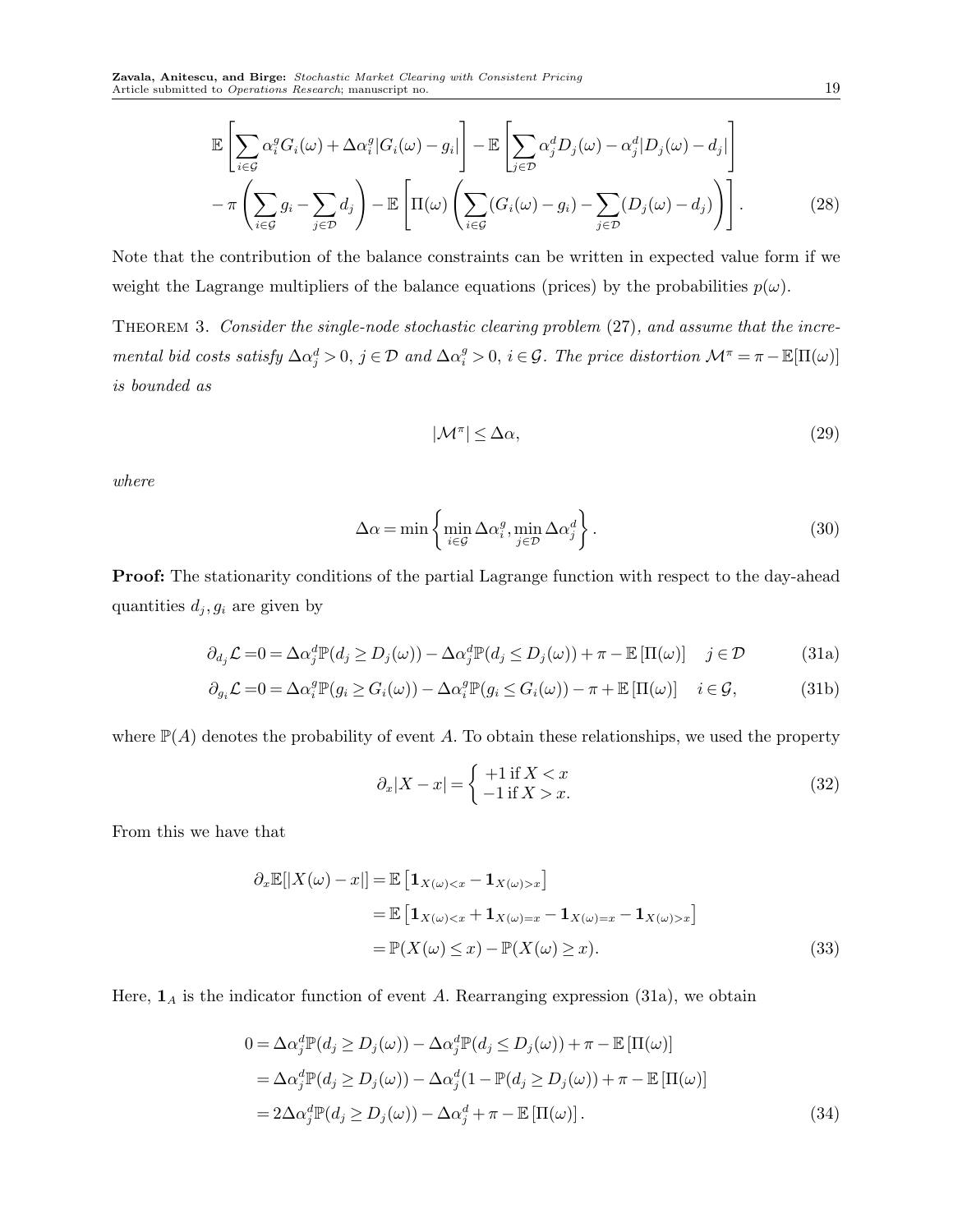Similarly, (31b) becomes

$$
0 = 2\Delta\alpha_i^g \mathbb{P}(g_i \ge G_i(\omega)) - \Delta\alpha_i^g - \pi + \mathbb{E}\left[\Pi(\omega)\right].
$$
\n(35)

If we rearrange expressions  $(34)-(35)$ , we obtain

$$
\mathbb{P}(d_j \ge D_j(\omega)) = \frac{\Delta \alpha_j^d - \pi + \mathbb{E}\left[\Pi(\omega)\right]}{2\Delta \alpha_j^d} \tag{36a}
$$

$$
\mathbb{P}(g_i \ge G_i(\omega)) = \frac{\Delta \alpha_i^g + \pi - \mathbb{E}[\Pi(\omega)]}{2\Delta \alpha_i^g}.
$$
\n(36b)

Because  $\sum_{\omega \in \Omega} p(\omega) = 1$ , we know that  $0 \leq \mathbb{P}(d_j \geq D_j(\omega)) \leq 1$  and  $0 \leq \mathbb{P}(g_i \geq G_i(\omega)) \leq 1$ . We thus have,

$$
0 \le \frac{\Delta \alpha_j^d - \pi + \mathbb{E}\left[\Pi(\omega)\right]}{2\Delta \alpha_j^d} \le 1\tag{37a}
$$

$$
0 \le \frac{\Delta \alpha_i^g + \pi - \mathbb{E}[\Pi(\omega)]}{2\Delta \alpha_i^g} \le 1.
$$
\n(37b)

These constraints have a feasible solution if  $\Delta \alpha_j^d$ ,  $\Delta \alpha_i^g > 0$ . The above relationships are equivalent to,

$$
-\Delta \alpha_j^d \le \pi - \mathbb{E}\left[\Pi(\omega)\right] \le \Delta \alpha_j^d \tag{38a}
$$

$$
-\Delta \alpha_i^g \le \pi - \mathbb{E}\left[\Pi(\omega)\right] \le \Delta \alpha_i^g. \tag{38b}
$$

or, equivalently,

$$
|\pi - \mathbb{E}[\Pi(\omega)]| \le \Delta \alpha_j^d, \qquad j \in \mathcal{D}
$$
\n(39a)

$$
|\pi - \mathbb{E}[\Pi(\omega)]| \le \Delta \alpha_i^g, \qquad i \in \mathcal{G}.
$$
 (39b)

The proof is complete.  $\Box$ 

The price distortion is bounded by the smallest of all  $\Delta \alpha_i^g$  and  $\Delta \alpha_j^d$ , which we denote as  $\Delta \alpha$ . This implies that if we let  $\Delta \alpha$  (i.e., at least one incremental bid) be sufficiently small, then we can make the price distortion  $\mathcal{M}^{\pi}$  arbitrarily small. This is a highly desirable feature because it makes the price distortion robust to market manipulation. Note also that the bound is independent of the cleared quantities, which also reflects the robust behavior induced by the  $\ell_1$  penalties. Boundedness of the price distortion also eliminates the day-ahead component of the suppliers and consumer payments and thus achieves payment fairness. We highlight that the condition  $\Delta \alpha_i^d$ ,  $\Delta \alpha_i^g > 0$  assumed that Theorem 3 is also required for nondegeneracy of the solution.

We now prove that the day-ahead quantities  $d_j, g_i$  obtained from the stochastic clearing model are implicitly bounded by the minimum and maximum real-time quantities. Consequently, no dayahead bounds are needed.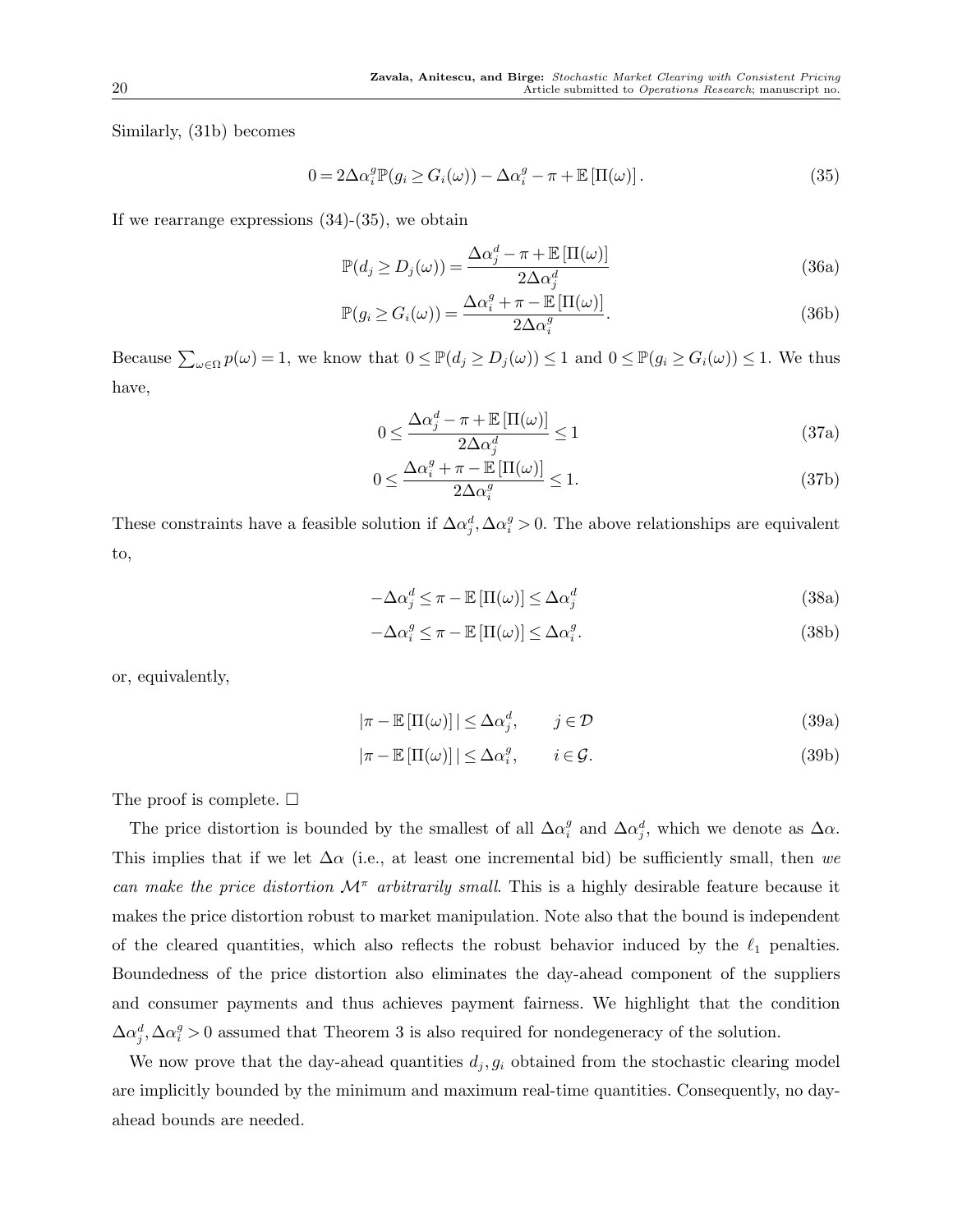THEOREM 4. Consider the single-node stochastic clearing problem (27), and let the assumptions of Theorem 3 hold. The day-ahead quantities are bounded by the real-time quantities as

$$
\min_{\omega \in \Omega} D_j(\omega) \le d_j \le \max_{\omega \in \Omega} D_j(\omega), \ j \in \mathcal{D}
$$
\n(40a)

$$
\min_{\omega \in \Omega} G_i(\omega) \le g_i \le \max_{\omega \in \Omega} G_i(\omega), \ i \in \mathcal{G}.\tag{40b}
$$

**Proof:** From  $(38)$ , consider the case in which the price distortion hits the lower bound for a given demand,  $\pi - \mathbb{E}[\Pi(\omega)] = -\Delta \alpha_j^d$ . From (36a) we have

$$
0 = 2\Delta\alpha_j^d \mathbb{P}(d_j \ge D_j(\omega)) - 2\Delta\alpha_j^d,\tag{41}
$$

and  $\mathbb{P}(d_j \geq D_j(\omega)) = 1$ . This implies that  $d_j \geq D_j(\omega)$ ,  $\forall \omega \in \Omega$  and  $d_j \geq \min_{\omega \in \Omega} D_j(\omega) \geq 0$ . If  $\pi$  $\mathbb{E}[\Pi(\omega)] = -\Delta \alpha_j^d$ , we have  $\mathbb{P}(d_j \leq D_j(\omega)) = 1$ . This implies that  $d_j \leq D_j(\omega)$ ,  $\forall \omega \in \Omega$  and  $d_j \leq \Omega$  $\max_{\omega \in \Omega} D_j(\omega)$ . We thus conclude that  $d_j$  is bounded from below by  $\min_{\omega \in \Omega} D_j(\omega)$  and from above by  $\max_{\omega \in \Omega} D_j(\omega)$ . The same procedure can be followed to prove that  $g_i$  is bounded from below by  $\min_{\omega \in \Omega} G_i(\omega)$  and from above by  $\max_{\omega \in \Omega} G_i(\omega)$ .  $\square$ 

The implicit bound on the day-ahead quantities  $d_j, g_i$  is a key property of the stochastic model proposed because it implies that we do not have to choose day-ahead capacities  $\bar{g}_i$ ,  $\bar{d}_j$  (e.g., summarization statistics). These are automatically set by the model through the scenario information. This is important because, as we have mentioned, obtaining proper summarizing statistics for complex probability distributions might not be trivial. This also prevents the possibility of players manipulating their day-ahead capacities.

We now prove that if the price distortion is zero, the day-ahead quantities converge to the median of the real-time quantities.

Theorem 5. Consider the stochastic clearing problem (27) and let the assumptions of Theorem 3 hold. If the price distortion is zero at the solution, then

$$
d_j = \mathbb{M}[D_j(\omega)], j \in \mathcal{D}
$$
\n(42a)

$$
g_i = \mathbb{M}[G_i(\omega)], \ i \in \mathcal{G}.
$$
\n
$$
(42b)
$$

**Proof:** From (36a)-(36b) we have that if  $\pi = \mathbb{E}[\Pi(\omega)] = 0$ , then  $\mathbb{P}(d_j \geq D_j(\omega)) = \frac{1}{2}$ , which implies  $d_j = \mathbb{M}[D_j(\omega)], j \in \mathcal{D}$ . We also have that  $\mathbb{P}(g_i \ge G_i(\omega)) = \frac{1}{2}$ , which implies  $g_i = \mathbb{M}[G_i(\omega)], i \in \mathcal{G}$ .

This result implies that the day-ahead quantities  $d_j, g_i$  can obe guaranteed to converge to the expected values of the real-time quantities  $\mathbb{E}[D_i(\omega)], \mathbb{E}[G_i(\omega)]$  only for the case in which the probability distributions are symmetric. The reason is that, in such a case, the mean and the median coincide. In other words, the expected value is not necessarily the right statistic to be used for the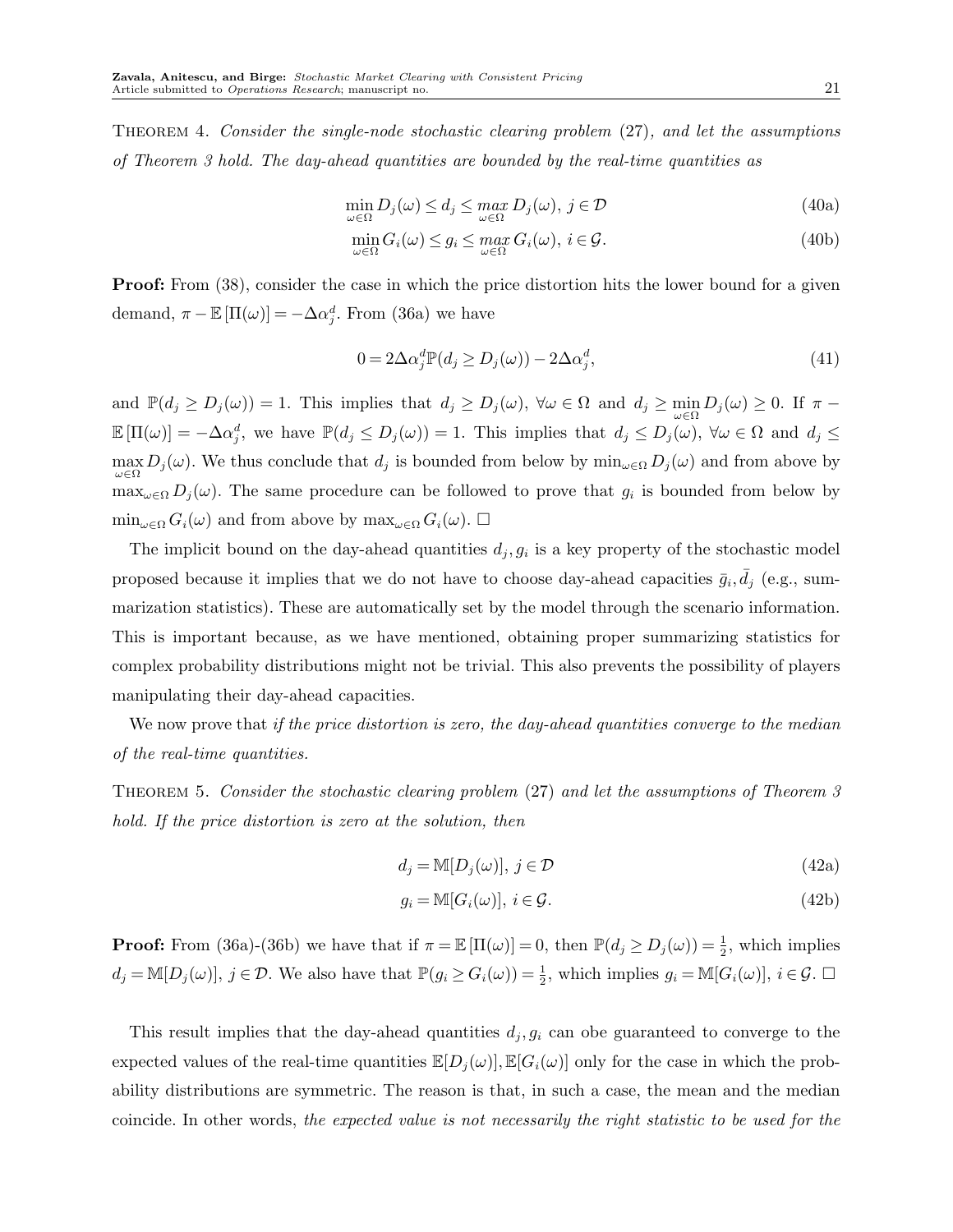capacities in the day-ahead market. In fact, for our model, it is also not necessarily the median (although from the model properties we see that such behavior can be expected if the price distortion is zero). We emphasize that convergence to median quantities is the result of the  $\ell_1$  penalty structure of the surplus function. In Section 7 we show that a quadratic penalty yields day-ahead quantities converging to the expected value of the real-time quantities.

We now prove that the stochastic formulation yields zero uplifts in expectation. Revenue adequacy is not considered because this is a single-node problem. We use the strategy followed by Morales et al. (2012). For this discussion, we denote a minimizer of the partial Lagrange function (subject to the constraints (27d) and (27e)) as  $d_j^*, D_j(\cdot)^*, g_i^*, G_i(\cdot)^*, \pi^*, \Pi^*(\cdot)$ . Because the problem is convex, we know that the optimal prices  $\pi^*, \Pi^*(\cdot)$  satisfy

$$
(d_j^*, D_j(\cdot)^*, g_i^*, G_i^*(\cdot)) = \underset{d_j, D_j(\cdot), g_i, G_i(\cdot)}{\text{argmin}} \mathcal{L}(d_j, D_j(\cdot), g_i, G_i(\cdot), \pi^*, \Pi^*(\cdot)) \text{ s.t. } (27d) - (27e). \tag{43}
$$

Moreover, at fixed  $\pi^*, \Pi^*(\cdot)$ , the partial Lagrange function can be separated as

$$
\mathcal{L}(d_j, D_j(\cdot), g_i, G_i(\cdot), \pi^*, \Pi^*(\cdot)) = \sum_{i \in \mathcal{G}} \mathcal{L}_i^g(g_i, G_i(\cdot), \pi^*, \Pi^*(\cdot)) + \sum_{j \in \mathcal{D}} \mathcal{L}_j^d(d_j, D_j(\cdot), \pi^*, \Pi^*(\cdot)), \tag{44}
$$

where

$$
\mathcal{L}_i^g(g_i, G_i(\cdot), \pi^*, \Pi^*(\cdot)) := \mathbb{E}[C_i^g(\omega)] - \mathbb{E}[P_i^g(\omega)], i \in \mathcal{G}
$$
\n(45a)

$$
\mathcal{L}_j^d(d_j, D_j(\cdot), \pi^*, \Pi^*(\cdot)) := \mathbb{E}[C_j^d(\omega)] - \mathbb{E}[P_j^d(\omega)], j \in \mathcal{D}.
$$
 (45b)

Consequently, one can minimize the partial Lagrange function by minimizing (45) independently.

THEOREM 6. Consider the single-node clearing problem (27), and let the assumptions of Theorem 3 hold. Any minimizer  $d_j^*, D_j(\cdot)^*, g_i^*, G_i(\cdot)^*, \pi^*, \Pi^*(\cdot)$  of (27) yields zero uplift payments in expectation:

$$
\mathcal{M}_i^U = 0, \quad i \in \mathcal{G} \tag{46a}
$$

$$
\mathcal{M}_j^U = 0, \quad j \in \mathcal{D}.\tag{46b}
$$

**Proof:** It suffices to show that  $\mathbb{E}[C_i^g(\omega)] \geq \mathbb{E}[P_i^g(\omega)]$  for all  $i \in \mathcal{G}$  and  $\mathbb{E}[P_j^d(\omega)] \leq \mathbb{E}[C_j^d(\omega)]$  for all  $j \in \mathcal{D}$ . For fixed  $\pi^*$ ,  $\Pi^*(\omega)$ , the candidate solution  $d_j = 0, D_j(\cdot) = 0, g_i = 0, G_i(\cdot) = 0$  is feasible for (43) with values  $\mathcal{L}_i^g(g_i, G_i(\cdot), \pi^*, \Pi^*(\cdot) = 0, i \in \mathcal{G}$  and  $\mathcal{L}^d(d_j, D_j(\cdot), \pi^*, \Pi^*(\cdot) = 0, j \in \mathcal{D}$ . Because the candidate is suboptimal we have  $\mathcal{L}_{i}^{g}(g_i^*, G_i^*(\cdot), \pi^*, \Pi^*(\cdot)) \leq \mathcal{L}_{i}^{g}(g_i, G_i(\cdot), \pi^*, \Pi^*(\cdot)) = 0$ and  $\mathcal{L}_j^d(d_j^*, D_j^*(\cdot), \pi^*, \Pi^*(\cdot)) \leq 0$ . Equation (45) and the definition of  $\mathcal{M}_i^U$  and  $\mathcal{M}_j^U$  in (16) give the result.  $\square$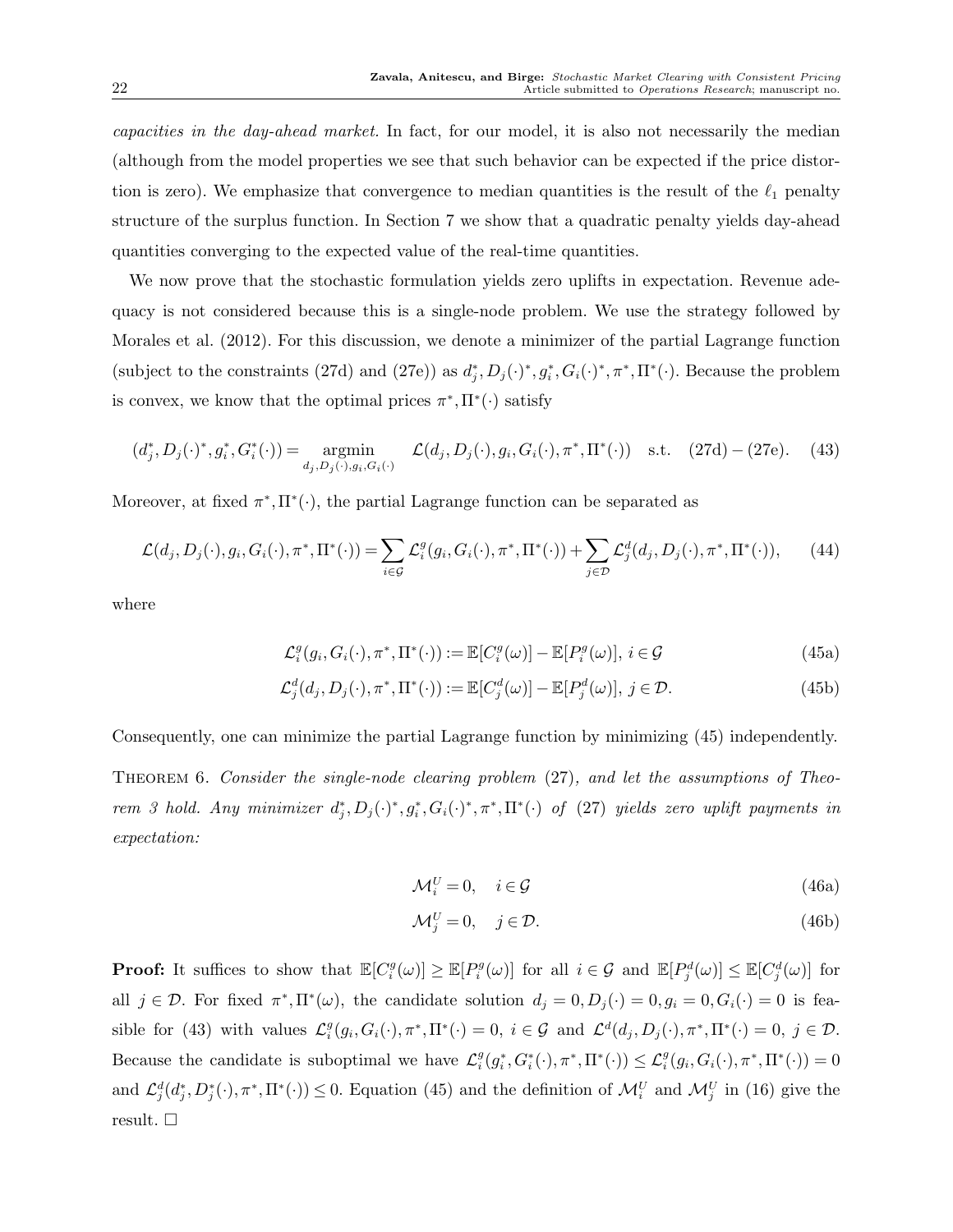#### 5.2. Network Constraints

Having established some insights into the properties of the stochastic model, we now turn our attention to the full stochastic problem with network constraints (25) and generalize our results.

It is well known that stochastic formulations yield a better expected social surplus. This follows from the well-known inequality (see Birge and Louveaux (1997)):

$$
\varphi_{WS}^{sto} \le \varphi^{sto} \le \varphi^{det}.\tag{47}
$$

This follows from the fact that the stochastic formulation will lead to a lower recourse cost (real-time penalty costs) than will the deterministic solution because the deterministic day-ahead problem does not anticipate recourse actions. The wait-and-see setting can perfectly anticipate real-time market conditions and therefore its real-time penalties are zero. This makes it the optimal, but nonimplementable, policy.

We now establish boundedness of the price distortions throughout the network. To establish our result, we need the following definitions. We define the subset  $\bar{\mathcal{N}} \subseteq \mathcal{N}$  containing all nodes at which at least one supplier or consumer is connected. We recall that the partial Lagrange function problem (25) is given by

$$
\mathcal{L}(d_j, D_j(\cdot), g_i, G_i(\cdot), f_\ell, F_\ell(\cdot), \pi_n, \Pi_n(\cdot)) =
$$
\n
$$
\mathbb{E}\left[\sum_{i\in\mathcal{G}} \alpha_i^g G_i(\omega) + \Delta \alpha_i^g |G_i(\omega) - g_i|\right] - \mathbb{E}\left[\sum_{j\in\mathcal{D}} \alpha_j^d D_j(\omega) - \alpha_j^d |D_j(\omega) - d_j|\right] + \sum_{\ell\in\mathcal{L}} \Delta \alpha_\ell^f \mathbb{E}\left[|F_\ell(\omega) - f_\ell|\right]
$$
\n
$$
-\sum_{n\in\mathcal{N}} \pi_n \left(\sum_{\ell\in\mathcal{L}_n^{rec}} f_\ell - \sum_{\ell\in\mathcal{L}_n^{snd}} f_\ell + \sum_{i\in\mathcal{G}_n} g_i - \sum_{i\in\mathcal{D}_n} d_i\right)
$$
\n
$$
-\mathbb{E}\left[\sum_{n\in\mathcal{N}} \Pi_n(\omega) \left(\sum_{\ell\in\mathcal{L}_n^{rec}} (F_\ell(\omega) - f_\ell) - \sum_{\ell\in\mathcal{L}_n^{snd}} (F_\ell(\omega) - f_\ell) + \sum_{i\in\mathcal{G}_n} (G_i(\omega) - g_i) - \sum_{j\in\mathcal{D}_n} (D_j(\omega) - d_j)\right)\right].
$$
\n(48)

Theorem 7. Consider the stochastic clearing model (25) and assume that the incremental bid costs satisfy  $\Delta \alpha_j^d > 0$ ,  $j \in \mathcal{D}$ ,  $\Delta \alpha_i^g > 0$ ,  $i \in \mathcal{G}$ , and  $\Delta \alpha_\ell^f > 0$ ,  $\ell \in \mathcal{L}$ . The price distortions  $\mathcal{M}_n^{\pi}$ ,  $n \in \mathcal{N}$ are bounded as

$$
|\mathcal{M}_n^{\pi}| \le \Delta \alpha_n, \ n \in \bar{\mathcal{N}},\tag{49a}
$$

$$
|\mathcal{M}_{\mathit{snd}(\ell)}^{\pi} - \mathcal{M}_{\mathit{rec}(\ell)}^{\pi}| \leq \Delta \alpha_{\ell}^{f}, \, \ell \in \mathcal{L},\tag{49b}
$$

where

$$
\Delta \alpha_n = \min \left\{ \min_{i \in \mathcal{G}_n} \Delta \alpha_i^g, \min_{j \in \mathcal{D}_n} \Delta \alpha_j^d \right\}, \ n \in \bar{\mathcal{N}}. \tag{50}
$$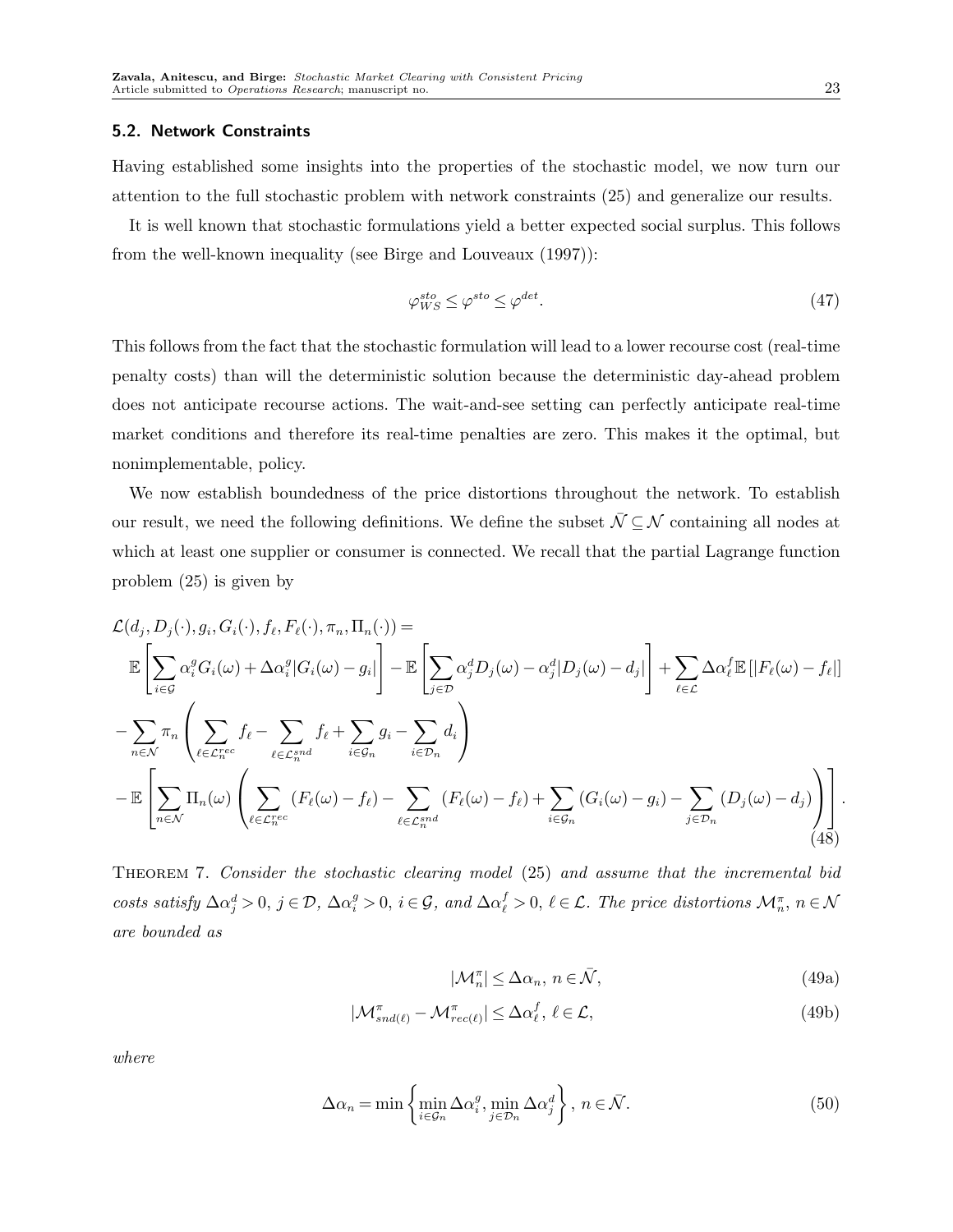Proof: The stationarity conditions of the partial Lagrange function with respect to the day-ahead quantities  $g_i, d_j$  are given by

$$
\partial_{d_j} \mathcal{L} = 0 = \Delta \alpha_j^d \mathbb{P}(d_j \ge D_j(\omega)) - \Delta \alpha_j^d \mathbb{P}(d_j \le D_j(\omega)) + \pi_{n(j)} - \mathbb{E} \left[ \Pi_{n(j)}(\omega) \right] \quad j \in \mathcal{D}
$$
 (51a)

$$
\partial_{g_i} \mathcal{L} = 0 = \Delta \alpha_i^g \mathbb{P}(g_i \ge G_i(\omega)) - \Delta \alpha_i^g \mathbb{P}(g_i \le G_i(\omega)) - \pi_{n(i)} + \mathbb{E} \left[ \Pi_{n(i)}(\omega) \right] \quad i \in \mathcal{G}, \tag{51b}
$$

where we recall that  $n(i)$  is the node at which supplier i is connected and  $n(j)$  is the node at which demand  $j$  is connected. Following the same bounding procedure used in the proof of Theorem 3, we obtain

$$
-\Delta \alpha_j^g \le \mathcal{M}_{n(j)}^{\pi} \le \Delta \alpha_j^d, \ j \in \mathcal{D}
$$
\n<sup>(52a)</sup>

$$
-\Delta \alpha_i^g \le \mathcal{M}_{n(i)}^{\pi} \le \Delta \alpha_i^g, \ i \in \mathcal{G}.\tag{52b}
$$

Because  $\Delta \alpha_n$  is the smallest incremental bid price at node  $n \in \overline{\mathcal{N}}$ , we obtain the bound

$$
-\Delta\alpha_n \le \mathcal{M}_n^{\pi} \le \Delta\alpha_n, \ n \in \bar{\mathcal{N}}.\tag{53}
$$

We now establish the second result. From the stationarity conditions with respect to the day-ahead flows we obtain

$$
0 = \Delta \alpha_{\ell}^{f} \mathbb{P}(f_{\ell} \ge F_{\ell}(\omega)) - \Delta \alpha_{\ell}^{f} \mathbb{P}(f_{\ell} \le F_{\ell}(\omega)) + \pi_{snd(\ell)} - \mathbb{E}\left[\Pi_{snd(\ell)}\right] - \pi_{rec(\ell)} + \mathbb{E}\left[\Pi_{rec(\ell)}\right], \ \ell \in \mathcal{L}.
$$
 (54)

Because  $0 \leq \mathbb{P}(f_{\ell} \geq F_{\ell}(\omega)) \leq 1$  and  $\mathbb{P}(f_{\ell} \geq F_{\ell}(\omega)) = 1 - \mathbb{P}(f_{\ell} \leq F_{\ell}(\omega))$ , we have

$$
\mathbb{P}(f_{\ell} \ge F_{\ell}(\omega)) = \frac{\Delta \alpha_{\ell}^{f} + \mathcal{M}_{snd(\ell)}^{\pi} - \mathcal{M}_{rec(\ell)}^{\pi}}{2\Delta \alpha_{\ell}^{f}}
$$
(55)

and

$$
-\Delta\alpha_{\ell}^{f} \leq \mathcal{M}_{snd(\ell)}^{\pi} - \mathcal{M}_{rec(\ell)}^{\pi} \leq \Delta\alpha_{\ell}^{f}, \quad \ell \in \mathcal{L}.
$$
\n(56)

The proof is complete.  $\Box$ 

If  $\Delta \alpha_\ell^f$  are made arbitrarily small, then the difference between the distortions at adjacent nodes can be made arbitrarily small. From Theorem 2 we have that this is enough to guarantee that the day-ahead component of the FTR payments is eliminated. The boundedness of the difference between distortions also implies that if the price distortion on one of the extremes of the line is bounded, then the price distortion at the other extreme will be bounded. Thus, the price distortions remain bounded throughout the network by the incremental bid costs at the nodes  $n \in \overline{\mathcal{N}}$ , which guarantees payment fairness thoughout the network. To illustrate this, consider the case in which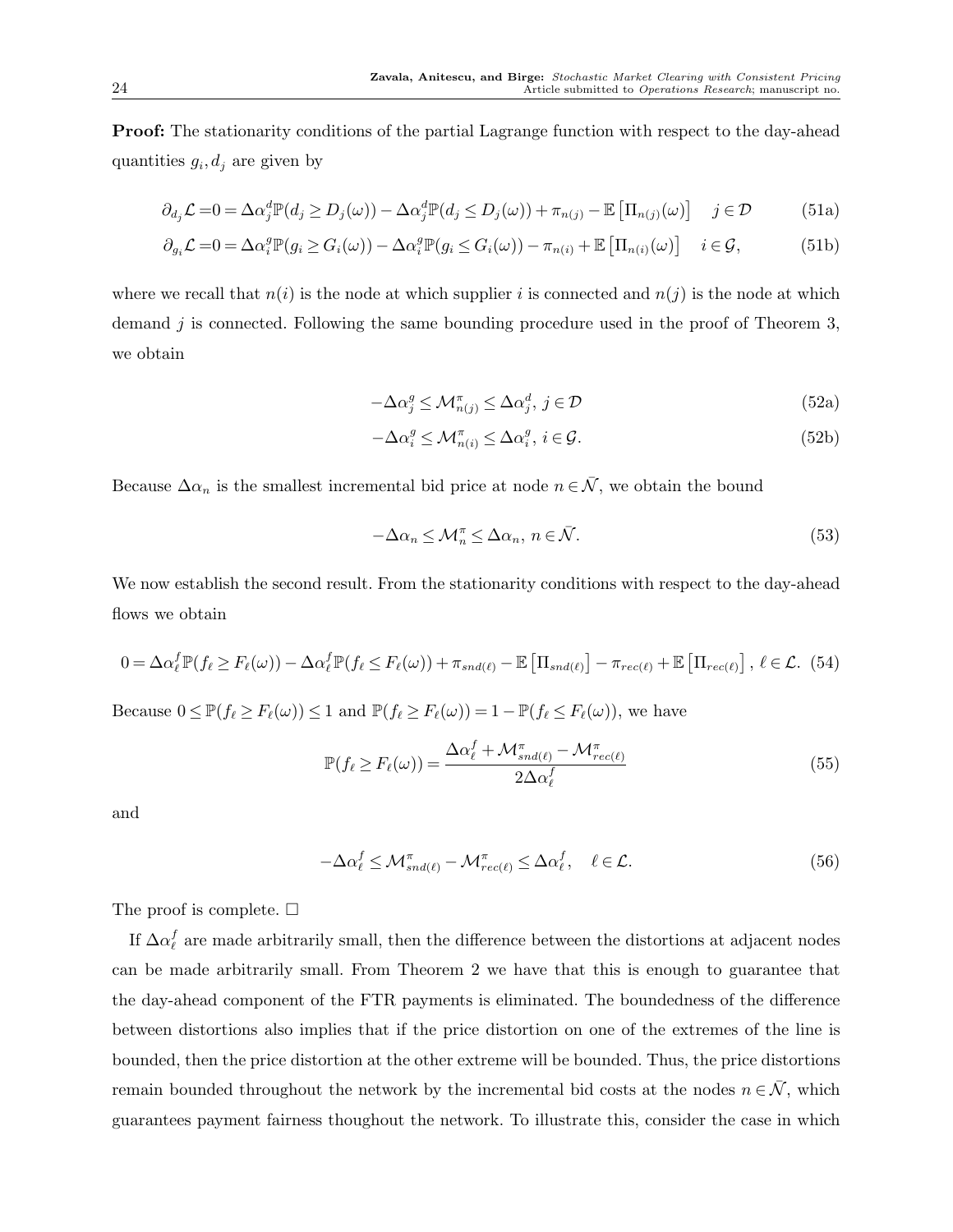the distortion at the sending node of a given line is bounded as  $-\Delta \alpha_{snd(\ell)} \leq \mathcal{M}_{snd(\ell)}^{\pi} \leq \Delta \alpha_{snd(\ell)}$ and that the distortion difference is bounded as  $-\Delta \alpha_\ell^f \leq \mathcal{M}_{snd(\ell)}^{\pi} - \mathcal{M}_{rec(\ell)}^{\pi} \leq \Delta \alpha_\ell^f$ . We thus have

$$
-\Delta\alpha_{\ell}^{f} - \Delta\alpha_{snd(\ell)} \leq \mathcal{M}_{rec(\ell)}^{\pi} \leq \Delta\alpha_{\ell}^{f} + \Delta\alpha_{snd(\ell)}.
$$
\n(57)

If  $\Delta \alpha_{\ell}^{f}$  is sufficiently small then the distortion at the receiving and sending nodes have the same bounds; and if the distortion  $\Delta \alpha_{snd(\ell)}$  is made sufficiently small, then both distortions can be made arbitrarily small. We now state two results that are natural extensions of Theorems 5 and 4.

Theorem 8. Consider the stochastic clearing model (25), and let the assumptions of Theorem 7 hold. The day-ahead quantities and flows are bounded by the real-time quantities and flows as

$$
\min_{\omega \in \Omega} D_j(\omega) \le d_j \le \max_{\omega \in \Omega} D_j(\omega), \ j \in \mathcal{D}
$$
\n(58a)

$$
\min_{\omega \in \Omega} G_i(\omega) \le g_i \le \max_{\omega \in \Omega} G_i(\omega), \ i \in \mathcal{G}
$$
\n(58b)

$$
\min_{\omega \in \Omega} F_{\ell}(\omega) \le f_{\ell} \le \max_{\omega \in \Omega} F_{\ell}(\omega), \ \ell \in \mathcal{L}.\tag{58c}
$$

Proof: For the suppliers and demands, we can use the same procedure used in the proof of Theorem 4. The bounds on the day-ahead flows follow the same argument as well. From (54) we have the implicit bound  $0 \leq \mathbb{P}(f_{\ell} \geq F_{\ell}(\omega)) \leq 1$ , because  $\sum_{\omega \in \Omega} p(\omega) = 1$ . If  $\mathbb{P}(f_{\ell} \geq F_{\ell}(\omega)) = 1$  then we have  $f_{\ell} \ge \min_{\omega \in \Omega} F_{\ell}(\omega)$ . If  $\mathbb{P}(f_{\ell} \le F_{\ell}(\omega)) = 1$ , then  $f_{\ell} \le \max_{\omega \in \Omega} F_{\ell}(\omega)$ .  $\Box$ 

Theorem 9. Consider the stochastic clearing problem (25), and let the assumptions of Theorem *7* hold. If the price distortions  $\mathcal{M}_n^{\pi}$ ,  $n \in \mathcal{N}$  are zero at the solution, then

$$
d_j = \mathbb{M}[D_j(\omega)], j \in \mathcal{D}
$$
\n(59a)

$$
g_i = \mathbb{M}[G_i(\omega)], \ i \in \mathcal{G}
$$
\n<sup>(59b)</sup>

$$
f_{\ell} = \mathbb{M}[F_{\ell}(\omega)], \ \ell \in \mathcal{L}.\tag{59c}
$$

**Proof:** From (51) we have that if  $\mathcal{M}_n^{\pi}$ ,  $n \in \bar{\mathcal{N}}$ , then  $\mathbb{P}(d_j \geq D_j(\omega)) = \frac{1}{2}$ , which implies  $d_j =$  $\mathbb{M}[D_j(\omega)], j \in \mathcal{D}$ . We also have that  $\mathbb{P}(g_i \ge G_i(\omega)) = \frac{1}{2}$ , which implies  $g_i = \mathbb{M}[G_i(\omega)], i \in \mathcal{G}$ . From (55) we see that this implies that  $\mathcal{M}_{snd(\ell)}^{\pi}, \mathcal{M}_{rec(\ell)}^{\pi} = 0$  and  $\mathbb{P}(f_{\ell} \geq F_{\ell}(\omega)) = \frac{1}{2}$ .  $\Box$ 

We treat the penalty terms purely as a means to constrain the day-ahead flows and induce the desired pricing properties. Our results indicate that this can be done with no harm by allowing  $\Delta \alpha_\ell^f$  to be sufficiently small. Moreover, making these arbitrarily small gurantees that the expected social surplus of the stochastic problem (26) satisfies  $\varphi^{sto} \approx \varphi$ . The alternative, is to simply impose day-ahead bounds on the form  $-\bar{f}_{\ell} \leq f_{\ell} \leq \bar{f}_{\ell}$  and to eliminate the  $\ell_1$  penalty terms on the flows. In this case, however, we cannot guarantee that the difference between price distortions at adjacent nodes is bounded, as we illustrate in the next section. In addition, similar to the case of day-ahead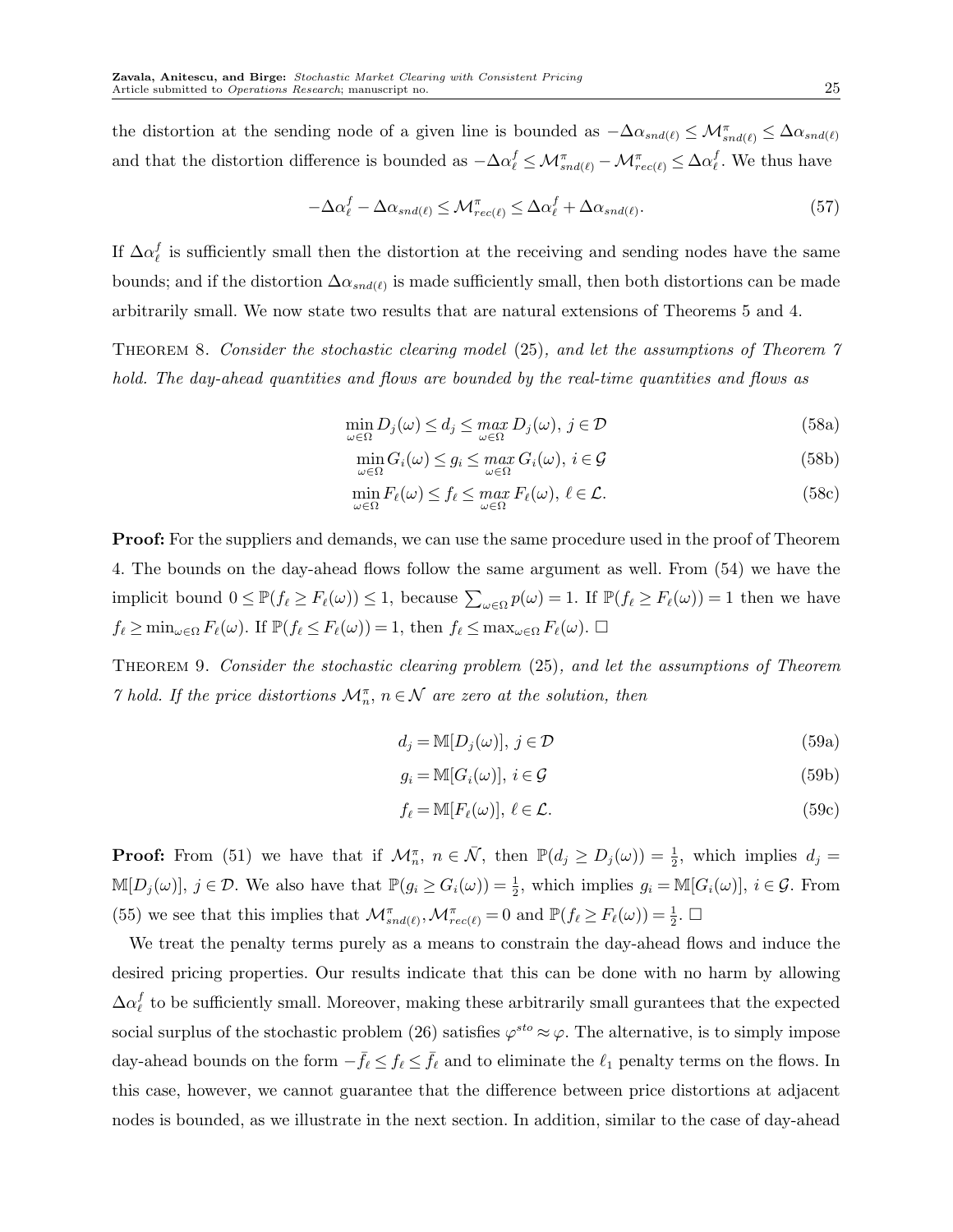quantities, imposing day-ahead bounds on flows would require us to choose a proper statistic for  $f_{\ell}$ , which might not be trivial to do.

We now prove revenue adequacy and zero uplift payments in expectation for the networkconstrained formulation. We denote a minimizer of the partial Lagrange function (48) (subject to the constraints (25d) and (25f)) as  $d_j^*, D_j^*(\cdot), g_i^*, G_i^*(\cdot), f_\ell^*, F_\ell^*(\cdot), \pi_n^*, \Pi_n^*(\cdot)$ . Because the problem is convex, we know that the prices  $\pi_n^*, \Pi_n^*(\cdot)$  satisfy

$$
(d_j^*, D_j(\cdot)^*, g_i^*, G_i^*(\cdot), f_\ell^*, F_\ell^*(\cdot)) = \underset{d_j, D_j(\cdot), g_i, G_i(\cdot), f_\ell, F_\ell(\cdot)}{\text{argmin}} \mathcal{L}(d_j, D_j(\cdot), g_i, G_i(\cdot), f_\ell, F_\ell(\cdot), \pi^*, \Pi^*(\cdot))
$$
  
s.t. (25d) – (25f). (60)

Moreover, at  $\pi_n^*$ ,  $\Pi_n^*(\cdot)$ , the partial Lagrange function can be separated as

$$
\mathcal{L}(d_j, D_j(\cdot), g_i, G_i(\cdot), f_\ell, F_\ell(\cdot), \pi_n^*, \Pi_n^*(\cdot)) =
$$
\n
$$
\sum_{i \in \mathcal{G}} \mathcal{L}_i^g(g_i, G_i(\cdot), \pi_n^*, \Pi_n^*(\cdot)) + \sum_{j \in \mathcal{D}} \mathcal{L}_j^d(d_j, D_j(\cdot), \pi_n^*, \Pi_n^*(\cdot)) - \mathcal{L}^f(f_\ell, F_\ell(\cdot), \pi^*, \Pi^*(\cdot)).
$$
\n(61)

where the first two terms are defined in (45) and

$$
\mathcal{L}^f(f_\ell, F_\ell(\cdot), \pi_n^*, \Pi_n^*(\cdot)) = \sum_{\ell \in \mathcal{L}_n^{rec}} f_\ell - \sum_{\ell \in \mathcal{L}_n^{snd}} f_\ell \left( \sum_{\ell \in \mathcal{L}_n^{rec}} \Pi_n(\omega) \left( \sum_{\ell \in \mathcal{L}_n^{rec}} (F_\ell(\omega) - f_\ell) - \sum_{\ell \in \mathcal{L}_n^{snd}} (F_\ell(\omega) - f_\ell) \right) \right) \tag{62}
$$

Consequently, one can minimize the partial Lagrange function by maximizing (62) and minimizing (45) independently. From Theorem 2 note that  $\mathcal{L}^f(f_\ell, F_\ell(\cdot), \pi^*, \Pi^*(\cdot)) = \mathcal{M}^{ISO}$ .

Theorem 10. Consider the stochastic clearing problem (25), and let the assumptions of Theorem *7* hold. Any minimizer  $d_j^*, D_j(\cdot)^*, g_i^*, G_i(\cdot)^*, f_\ell^*, F_\ell^*, \pi_n^*, \Pi_n^*(\cdot)$  of (25) yields zero uplift payments for all players and revenue adequacy in expectation:

$$
\mathcal{M}^{ISO} \le 0\tag{63a}
$$

$$
\mathcal{M}_i^U = 0, \quad i \in \mathcal{G}.\tag{63b}
$$

**Proof:** At fixed  $\pi_n^*$ ,  $\Pi_n^*(\cdot)$  we note that  $f_\ell = 0$ ,  $F_\ell(\cdot) = 0$  is a feasible candidate solution for the maximization of  $\mathcal{L}^f(f_\ell, F_\ell(\cdot), \pi_n^*, \Pi_n^*(\cdot))$  and that, at this suboptimal point, this term is zero. We thus have  $\mathcal{L}^f(f_\ell^*, F_\ell^*(\cdot), \pi_n^*, \Pi_n^*(\cdot)) \leq 0$ , which, from Theorem 2, implies  $\mathcal{M}^{ISO} \leq 0$ .  $\Box$ 

We highlight that the introduction of the penalty term for flows does not affect revenue adequacy and cost recovery because the partial Lagrange function remains separable for fixed prices.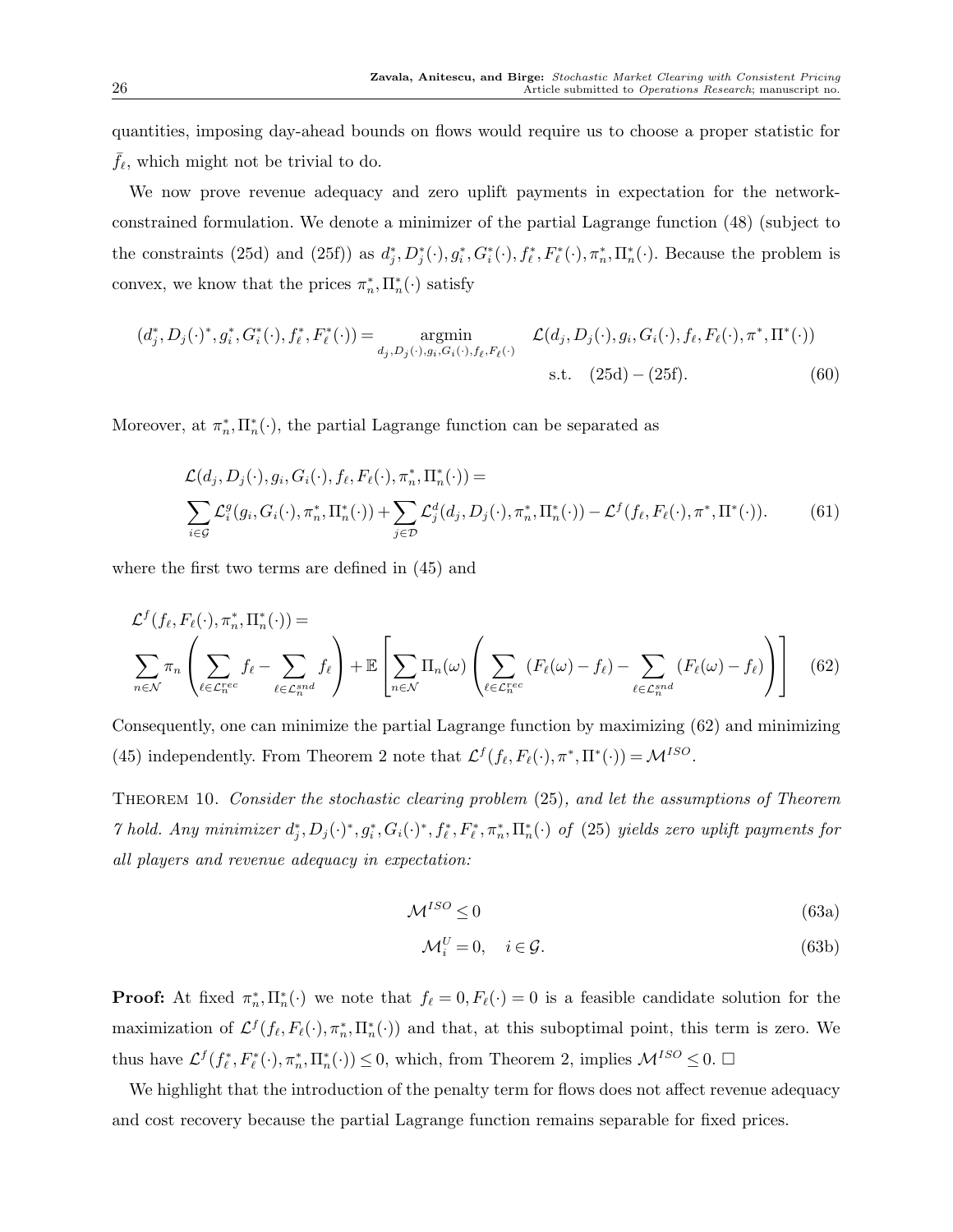# 6. Computational Studies

In this section, we illustrate the different properties of the stochastic model proposed. We also demonstrate that the stochastic model outperforms the deterministic one in all the metrics proposed. We also highlight that arguments based on social surplus alone can be misleading in assessing the benefits of stochastic formulations.

## 6.1. System I

We first consider system I sketched in Figure 1. The system has two deterministic suppliers on nodes 1 and 3 and a stochastic supplier on node 2. The stochastic supplier has three possible capacity scenarios  $G_2(\omega) = \{25, 50, 75\}$  MWh of equal probabilities  $p(\omega) = \{1/3, 1/3, 1/3\}$ . For deterministic clearing, the day-ahead capacity limit  $\bar{g}$  for the wind supplier will be set to 50 MWh, the expected value forecast. The demand in node 2 is deterministic and inelastic at a level of 100 MWh. We use  $\alpha^d = VOLL = 1000\%/MWh$  as the bid price and an incremental bid price of  $\Delta \alpha^d = 0.001$ . The bid prices  $\alpha_i^g$  for the suppliers are  $\{10,0.1,20\}$  \$/MWh, and the incremental bid prices  $\Delta \alpha_i^g$  are {1.0,0.01,2.0} \$/MWh. The transmission capacities of lines  $1 \rightarrow 2$  and  $3 \rightarrow 2$  are deterministic and set to  $\bar{F}_{1\to 2} = \{25, 25, 25\}$  MWh and  $\bar{F}_{2\to 3} = \{50, 50, 50\}$ , respectively. The line capacities have been designed such that the system becomes stressed in the scenario in which the stochastic supplier delivers only 25 MWh. In this scenario, both transmission lines become congested, and real-time prices will reach high values.



Figure 1 Scheme of System I.

We compare the performance of the deterministic, stochastic here-and-now, and the stochastic wait-and-see (WS) settings. The results are presented in Table 2. We compare the expected surplus for the suppliers  $\varphi^g$  as well as prices and quantities. Because the demand is inelastic, the surplus for the consumers  $\varphi^{load}$  is a constant. Consequently, we show only  $\varphi^g$ . For the deterministic setting, the expected supply surplus  $\varphi^g$  is \$783, and the day-ahead prices  $\pi_n$  are  $\{10,20,20\}$  \$/MWh. The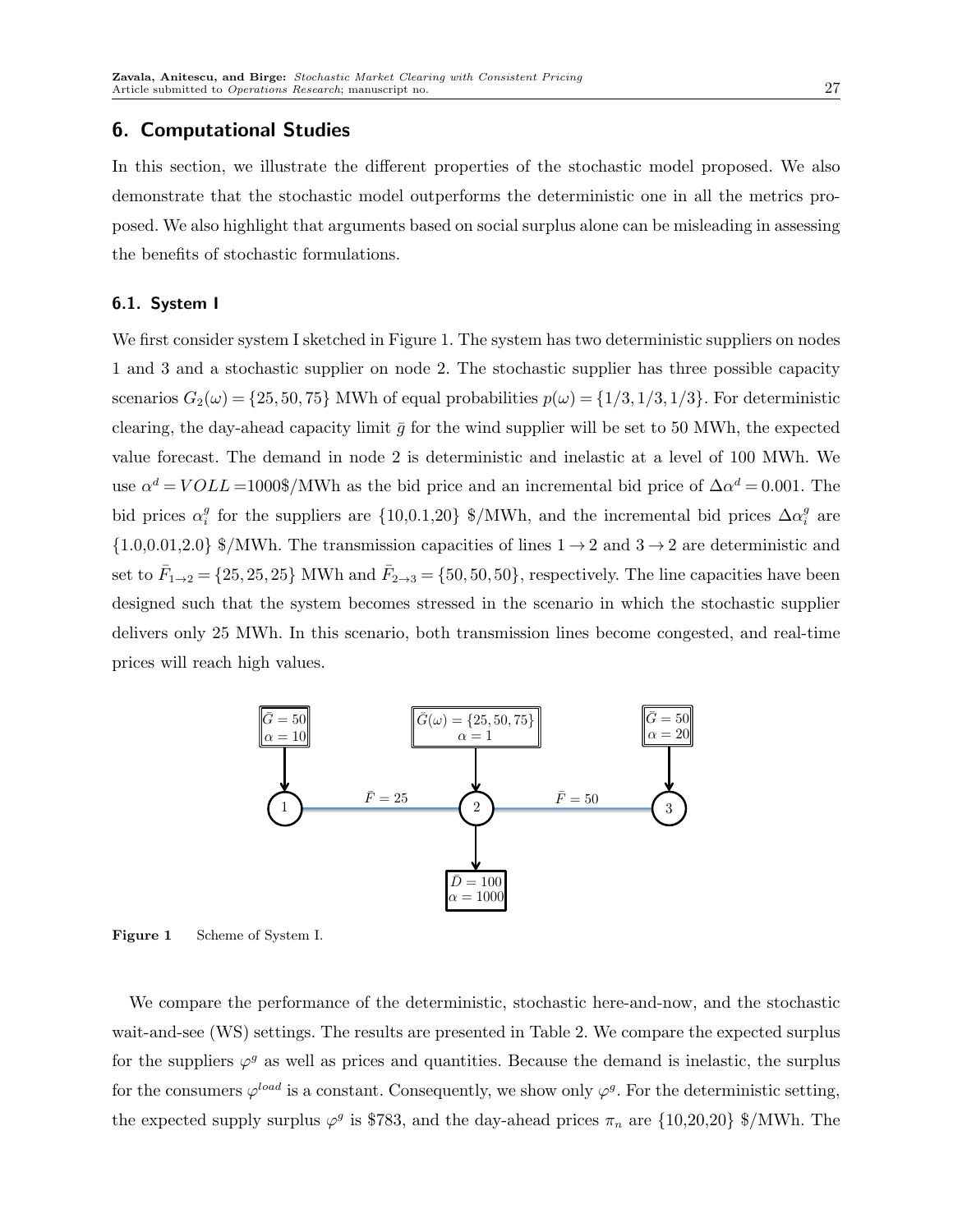price difference between the first two nodes results from the binding day-ahead flow for line  $1 \rightarrow 2$ line at 25 MWh. In the real-time market, the prices for each scenario  $\Pi_n(\omega)$  are  $\{10,803,412\}$ ,  $\{14,21,21\}$ , and  $\{10,16,16\}$  \$/MWh with expected value  $\mathbb{E}[\Pi_n(\omega)] = \{10,280,150\}$ . There is a strong distortion in the prices, indicated by the metrics  $\mathcal{M}_{avg}^{\pi} = 130$  and  $\mathcal{M}_{max}^{\pi} = 260$ . The deterministic supplier biases the solution toward the expected capacity of the wind supplier of 50 MWh and is overly optimistic about conditions in the real-time market.

We now analyze the clearing of the stochastic formulation. The day-ahead prices are  $\{10,276,148\}$ and the real-time prices are {10,790,406}, {10,20,20}, {10,18,18} with expected value {10,276,148}. The price distortion metrics  $\mathcal{M}_{avg}^{\pi}$ ,  $\mathcal{M}_{max}^{\pi}$  are both zero. We note that the expected surplus as well as the day-ahead and real-time quantities for the stochastic and deterministic formulations are the same. The reason is that the *the deterministic and stochastic formulations have the same primal* solution. This situation might lead the practitioner to believe that no benefits are obtained from the stochastic formulation. The prices obtained, however, are completely different. Hence once can see that arguments based on social surplus can be misleading.

The different prices obtained with both formulations lead to *drastically different payment dis*tributions among the market participants. As seen in Table 2, for the deterministic setting the suppliers obtain expected payments  $\mathbb{E}[P_i^g(\omega)]$  of  $\{250, -5553, 3799\}$  \$. The wind supplier receives negative payments, and requires an uplift to enable cost recovery. In this case, the expected cost  $\mathbb{E}[C_i^g(\omega)]$  for the wind supplier is \$5 and thus requires an expected uplift  $\mathcal{M}_i^U$  of \$5,548. For the stochastic formulation, the expected payments are \${250,7316,6886}. The wind supplier has positive payments and no uplift is required. This situation illustrates that the stochastic setting diversifies resources more efficiently.

From Table 1 we note that the stochastic WS solution is consistent in that it leads to no corrections of quantities in the real-time market and it yields the same day-ahead and real-time prices. Thus, we can guarantee convergence of day-ahead and real-time prices for each scenario only in the presence of perfect information. From Table 2 we can see that even if the social surplus is better for the WS solution compared with the here-and-now solution, the expected payments are higher only for the stochastic supplier. This result illustrates that we cannot, in general, expect higher payments for all participants if we have perfect information. It is important, however, to monitor the payment distribution for the case of perfect information in order to validate the performance of the stochastic model.

We also compare the ISO revenue for the different formulations. Note that all formulations are revenue adequate in expectation. The stochastic here-and-now solution reaches similar revenues as the wait-and-see counterpart. Both formulations collect an order of magnitude more revenue than does the deterministic counterpart.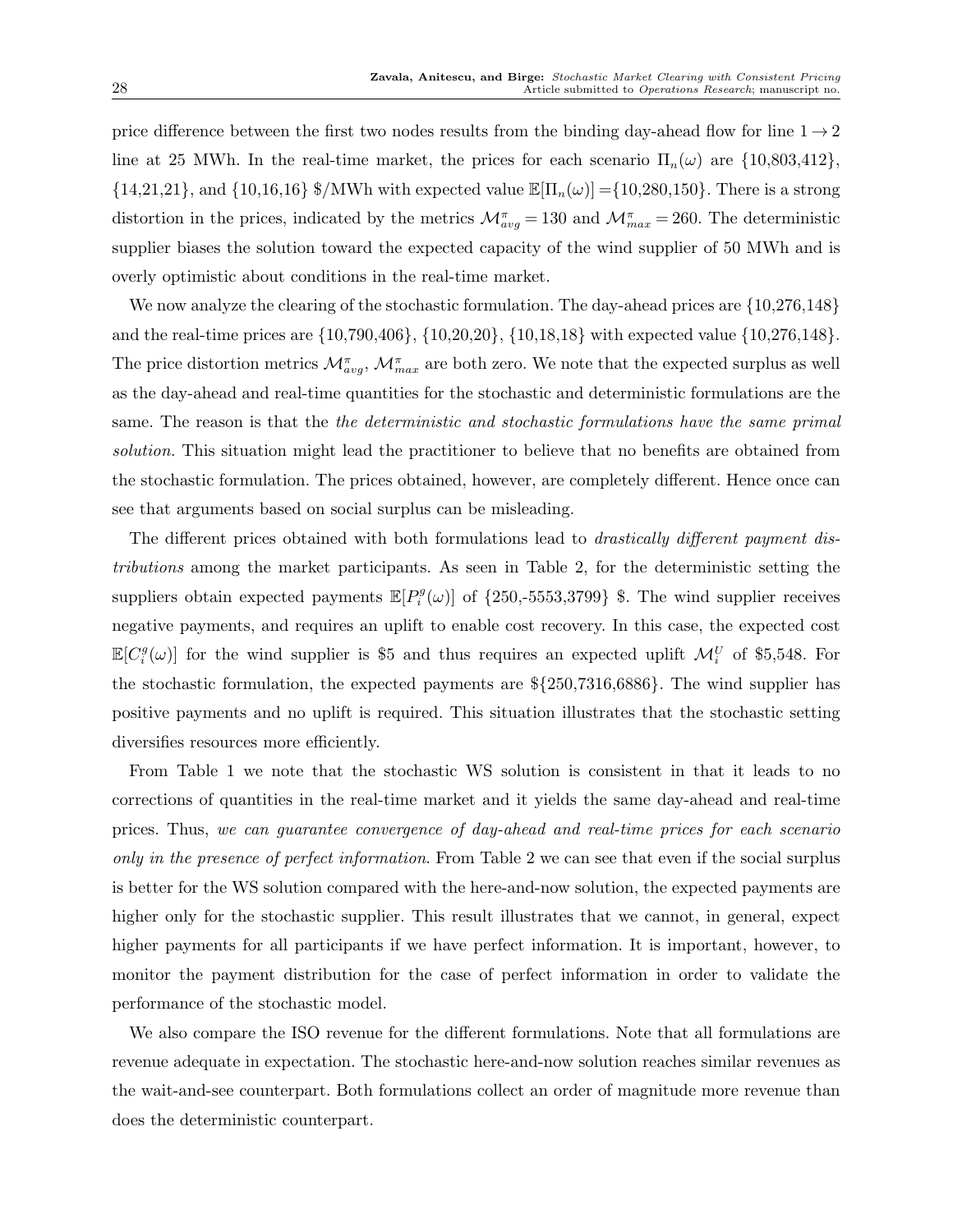|               | $g_i$        | $\pi_n$                     | $G_i(\omega)$             | $\Pi_n(\omega)$  | $\mathbb{E}[\Pi_n(\omega)]$ | $\varphi^g$ |
|---------------|--------------|-----------------------------|---------------------------|------------------|-----------------------------|-------------|
|               |              |                             | $\{25,2\overline{5,50\}}$ | $\{15,802,412\}$ |                             |             |
| Deterministic | ${25,50,25}$ | ${10,20,20}$                | ${25,50,25}$              | ${15,22,22}$     | ${15,280,150}$              | 835         |
|               |              |                             | ${25,75,0}$               | ${15,18,18}$     |                             |             |
|               |              |                             | $\{25,25,50\}$            | $\{10,790,406\}$ |                             |             |
| Stochastic    |              | ${25,50,25}$ ${10,276,148}$ | ${25,50,25}$              | ${10,20,20}$     | ${10,276,148}$              | 835         |
|               |              |                             | ${25,75,0}$               | ${10,18,18}$     |                             |             |
|               | ${25,25,50}$ | ${10,821,420}$              | $\{25,25,50\}$            | $\{10,803,412\}$ |                             |             |
| Stochastic-WS | ${25,50,25}$ | ${10,20,20}$                | ${25,50,25}$              | ${10,20,20}$     | ${10,281,150}$              | 800         |
|               | ${25,75,0}$  | ${10,20,20}$                | ${25,75,0}$               | ${10,20,20}$     |                             |             |

Table 1 System I. Comparison of quantities, prices, and social surplus.

Table 2 System I. Comparison of suppliers and ISO revenues.

|               | $\mathbb{E}[P_i^g(\omega)]$ | $\mathbb{E}[C_i^g(\omega)]$ | $\mathcal{M}^{ISO}$ |
|---------------|-----------------------------|-----------------------------|---------------------|
| Deterministic | ${250, -5553, 3799}$        | ${250,5,533}$               | -3504               |
| Stochastic    | ${250,7316,6886}$           | ${250,5,533}$               | -12955              |
| Stochastic-WS | ${250,7555,7055}$           | ${250,5,500}$ -13360        |                     |

6.1.1. Bounds on Day-ahead Quantities We now demonstrate that adding bounds on the day-ahead flows, as opposed to adding  $\ell_1$  penalty terms, can affect the pricing properties of the stochastic model. The price distortions  $\pi - \mathbb{E}[\Pi(\omega)]$  obtained using day-ahead flow bounds are  $\{-1.5, 0.0\}$  while those obtained with the penalty term using a penalty of  $\Delta \alpha^f = 0.001$  are {0.001, 0.001, 0.001}. The penalty term achieves the desired pricing property. The day-ahead flows obtained with the  $\ell_1$  penalty formulation are  $\{25, 25\}$ ; these are the medians of the real-time flows which are  $\{25, 50\}$  for scenario 1,  $\{25, 25\}$  for scenario 2, and  $\{25, 0\}$  for scenario 3. This also implies that the day-ahead flows are bounded and therefore day-ahead bounds are redundant.

6.1.2. Effect of Incremental Bid Prices We now illustrate the effect that the incremental bid prices have on the price distortion. Consider the case in which the demand in the central node is also stochastic and with scenarios  $D(\omega) = \{100, 50, 25\}$ . The stochastic supplier scenarios are again  $G(\omega) = \{25, 50, 75\}$ . We set the incremental bid price for the stochastic supplier  $\Delta \alpha_2^g$  to 1.0 and vary the demand incremental bid price  $\Delta \alpha^d$  on the range  $\{1.0, 0.001\}$ . In Table 3, we present the price distortions as a function of  $\Delta \alpha^d$ . The distortion remains bounded by the incremental bid and can be made arbitrarily small as we decrease the incremental bid. The result is consistent with the properties established.

## 6.2. System II

We now consider the more complex system presented in Figure 2. This is an adapted version of the system presented in Pritchard et al. (2010). The system has two stochastic suppliers in nodes 2 and 4 and three deterministic suppliers in nodes 1, 3, and 5. The stochastic suppliers can have 5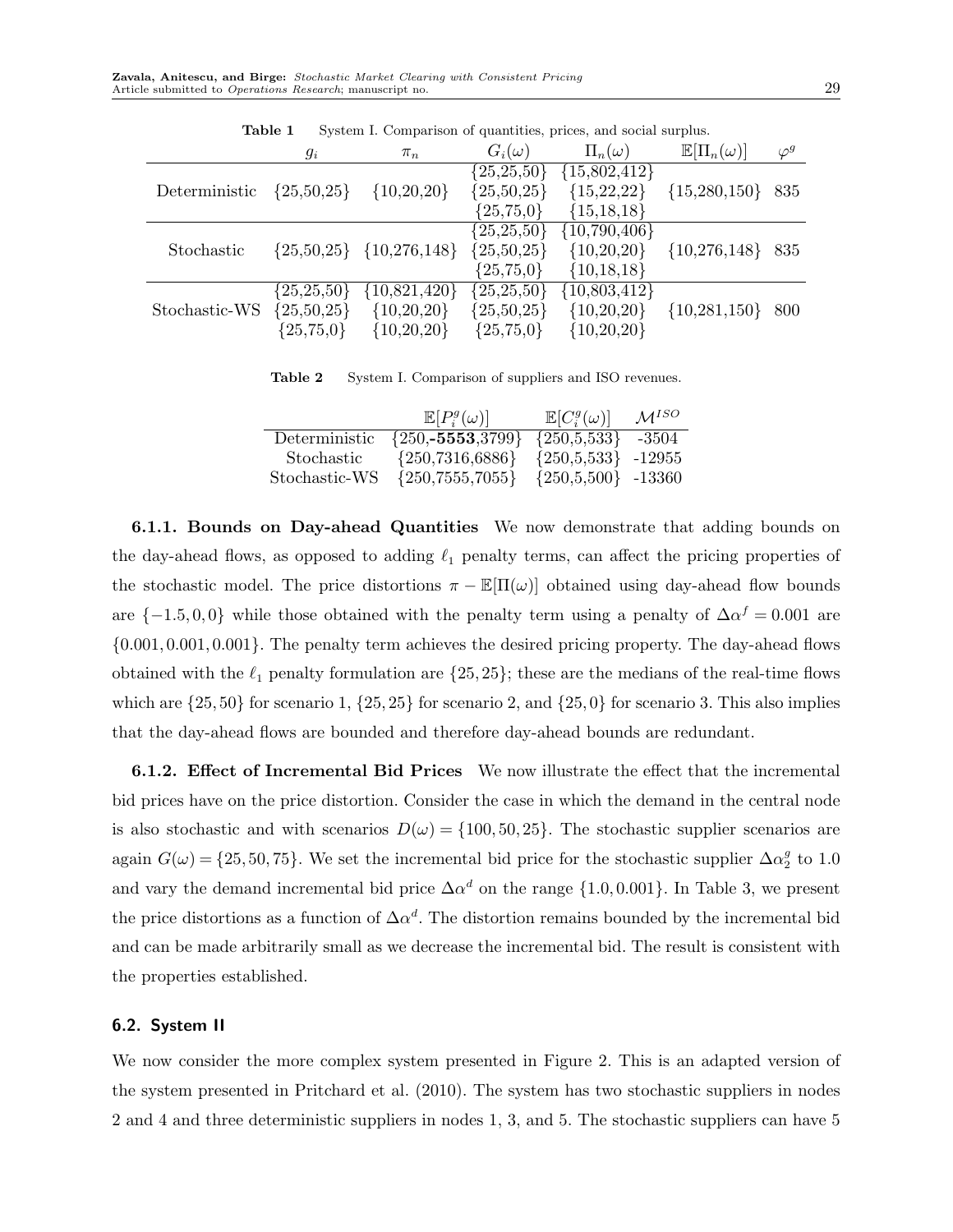

**Table 3** System I. Effect of incremental bid  $\Delta \alpha^d$  on maximum price distortion.

Figure 2 Scheme of System II.

possible capacities {10, 20, 60, 70, 90} MWh. The total number of scenarios is 25. These are obtained by permuting all possible capacities and we assigned equal probabilities. The demand in node 6 is stochastic as well (distributed normally) and it is treated as inelastic. We set  $\alpha^d = VOLL$  and  $\Delta \alpha^d = 0.001$ . We also set a penalty for the flows of  $\Delta \alpha_\ell^f = 0.001$ .

6.2.1. Price Distortion and Uplift Payments The results are presented in Tables 4 and 5. We first note that the price distortion for the deterministic setting is large, reaching values as large as -273 \$/MWh. Also note that the distortion (premia) is small and positive in nodes 1, 2, 6 and large and negative in nodes 3, 4, and 5. This is inefficient because it biases incentives towards a subset of players. In addition, the day-ahead prices are all equal to 100 \$/MWh because clearing the day-ahead market using expected values for the demand and for the stochastic suppliers yields a solution with no transmission congestion. The system is overly optimistic about performance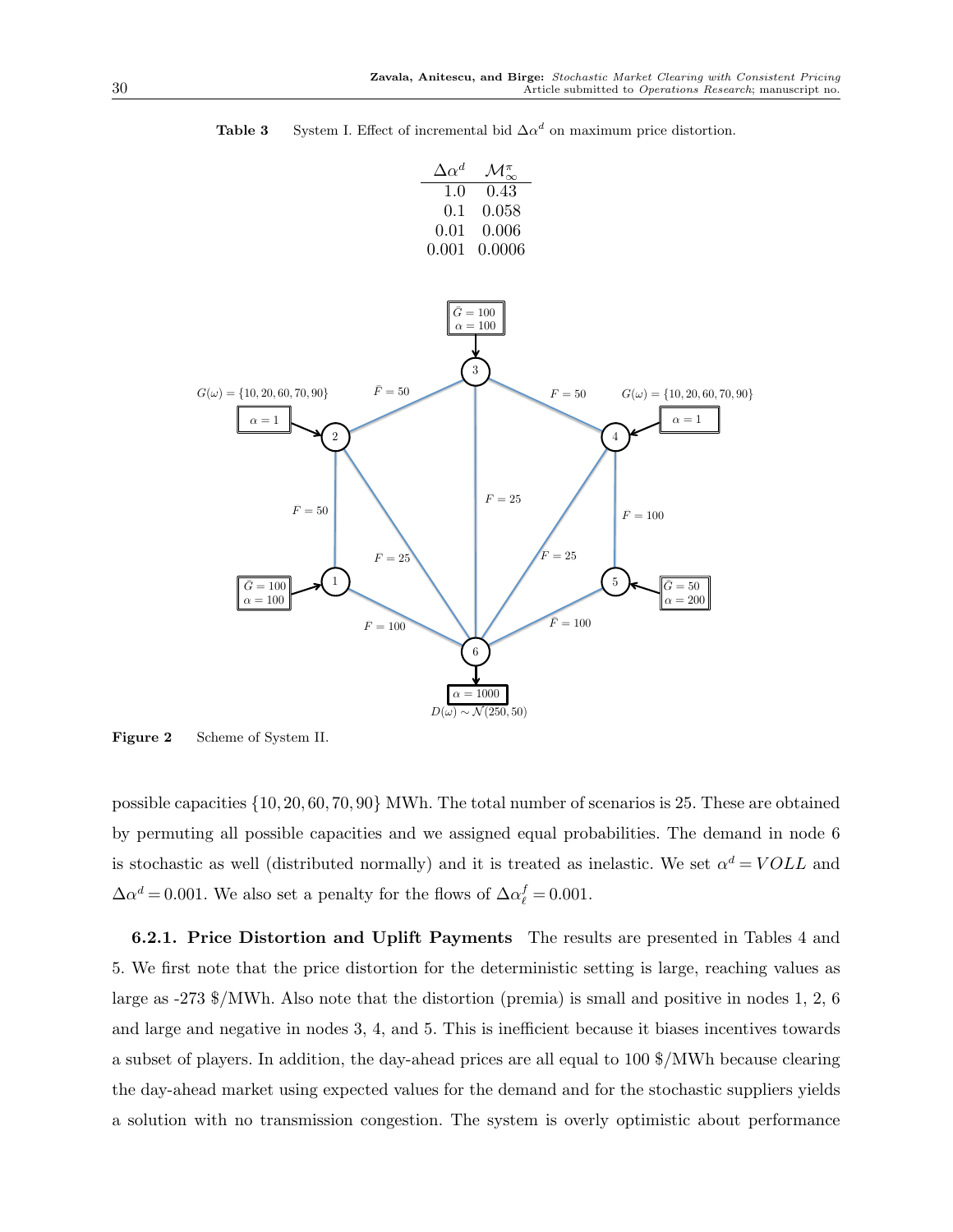in the real-time market where multiple scenarios exhibit transmission congestion, but the deterministic setting cannot foresee this. This situation is reflected in the ISO revenue collected, which is two orders of magnitude lower for the deterministic formulation compared with the stochastic formulation.

The stochastic formulation has almost the same expected social surplus as the deterministic formulation, but the price distortion is eliminated. Again, expected social surplus is a misleading metric. The largest price distortion is equal to the demand incremental bid price of 0.001, as expected. In Table 5 we see that payments for both formulations are similar except for the 4th supplier, which is a stochastic supplier. This supplier receives a negative payment and requires uplift under deterministic clearing. The uplift is eliminated by using the stochastic formulation. The expected payments and expected ISO revenue collected with the stochastic here-and-now solution are close to those of the perfect information solution.

Table 4 System II. Comparison of day-ahead prices and surplus with deterministic and stochastic formulations.

|                       | ୰ | $\mathcal{M}^{\pi}_{\infty}$               | $\pi_n$                            |
|-----------------------|---|--------------------------------------------|------------------------------------|
| Deterministic -217529 |   | $\{9,9,9,-205,-208,-273\}$                 | $\{100, 100, 100, 100, 100, 100\}$ |
| Stochastic            |   | $-217628 \{0.001, 0.001, 0.001, 0.00, 0\}$ | ${96,96,96,307,310,374}$           |
| Stochastic-WS -218266 |   |                                            |                                    |

Table 5 System II. Comparison of suppliers and ISO revenues with deterministic and stochastic formulations.

|               | $\mathbb{E}[P_i^g(\omega)]$                                       | $\mathbb{E}[C_i^g(\omega)]$           | $\mathcal{M}^{ISO}$ |
|---------------|-------------------------------------------------------------------|---------------------------------------|---------------------|
|               | Deterministic {7149,4974,5736,-2083,11001} {6863,52,5491,52,3201} |                                       | -1937               |
| Stochastic    | $\{7116, 4876, 5139, 8318, 11001\}$                               | $\{7116, 52, 5139, 52, 3200\}$ -60750 |                     |
| Stochastic-WS | $\{6794, 4760, 5120, 8362, 10910\}$                               | $\{6794, 49, 5120, 49, 2910\}$ -60300 |                     |

**6.2.2.** Median vs. Mean In Table 6 we compare the day-ahead quantities  $g_i$  with the medians  $\mathbb{M}[G_i(\omega)]$  and the means  $\mathbb{E}[G_i(\omega)]$  of the real-time quantities. As can be seen, convergence is achieved for all suppliers.

Table 6 System II. Day-ahead, median of real-time quantities, and mean of real-time quantities for suppliers.

|                           |    |    |     | Gen 1 Gen 2 Gen 3 Gen 4 Gen 5 |    |
|---------------------------|----|----|-----|-------------------------------|----|
| $q_i$                     | 68 | 60 | 42. | 60                            |    |
| $\mathbb{M}[G_i(\omega)]$ | 68 | 60 | 42  | 60                            |    |
| $\mathbb{E}[G_i(\omega)]$ | 70 | 50 | 49  | 49                            | 15 |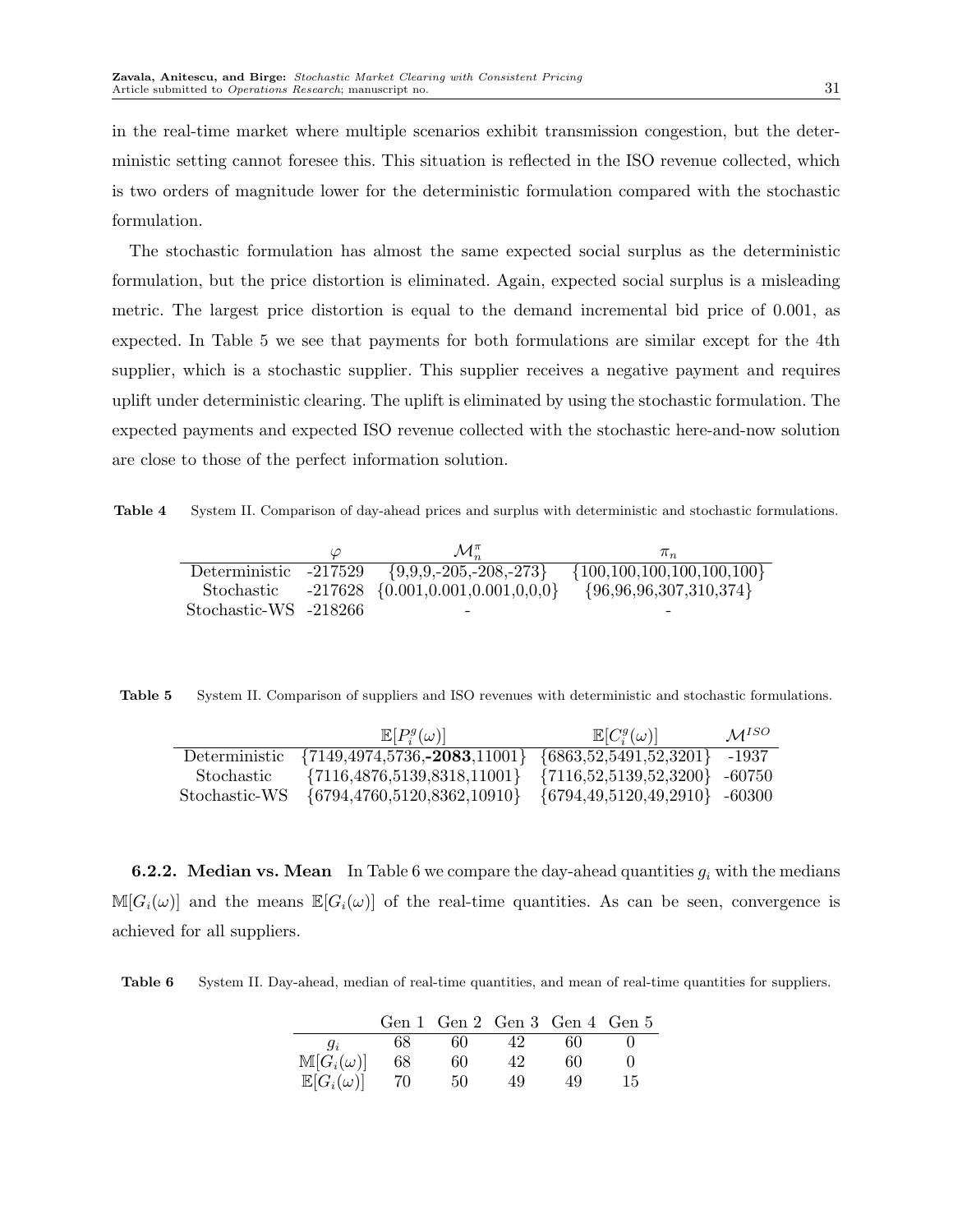6.2.3. Reliability Constraints We now consider the case in which there are random line failures. We consider 25 scenarios and we assume that each one of the lines  $1 \rightarrow 6, 2 \rightarrow 6, 3 \rightarrow 6$ ,  $4 \rightarrow 6$ , and  $5 \rightarrow 6$  fails in at least five scenarios. All scenarios have equal probability. The results are presented in Table 7.

The deterministic setting becomes revenue inadequate in this case, whereas the stochastic setting is revenue adequate and achieves an expected ISO revenue that is close to that of the perfect information setting. An average price distortion of 150 \$/MWh and a maximum distortion of 658 \$/MWh were obtained for the deterministic setting, indicating a pronounced effect of line failures on prices. The stochastic formulation eliminates the distortion and the need for uplift payments. Note also that the fourth supplier (stochastic) again faces a negative revenue under deterministic clearing and an uplift payment is needed. This again illustrates that deterministic clearing can affect resource diversification because it consistently biases the payments towards a subset of players.

Table 7 System II. Comparison of suppliers and ISO revenues with deterministic and stochastic formulations.

|            | $\mathbb{E}[P_i^g(\omega)]$                                             | $\mathbb{E}[C_i^g(\omega)]$ | $M^{ISO}$ |
|------------|-------------------------------------------------------------------------|-----------------------------|-----------|
|            | Deterministic {5803,4723,5100,-919,9627} {5231,50,3876,47,3387}         |                             | 40570     |
| Stochastic | $\{5107,3955,3683,7371,9623\}$ $\{5107,51,3683,46,3383\}$ -118103       |                             |           |
|            | Stochastic-WS {4951,3888,3422,7170,9479} {4951,47,3422,45,3079} -118283 |                             |           |

## 6.3. IEEE-118 System

We now demonstrate the properties of the stochastic setting in a more complex network. The IEEE-118 system comprises 118 nodes, 186 lines, 91 demand nodes, and 54 suppliers. We have 3 stochastic suppliers  $(4, 27, \text{ and } 52)$ , and we assign an installed capacity of 300 MWh to all of them. This represents 5% of the total generation capacity. We use 10 randomly generated scenarios for the stochastic suppliers assuming that they are independent, and we allow for fluctuations as large as 50% of the installed capacity. The demands are assumed to be deterministic and inelastic, and we set  $\Delta \alpha_j^d = 0.001$ . We set a penalty penalty parameter for the flows of  $\Delta \alpha_\ell^f = 0.001$ .

The results are presented in Table 8. The deterministic setting again requires uplift payments. Interestingly, the uplift payments are needed only for the stochastic suppliers (4 and 52). This again illustrates that deterministic clearing can block resource diversification. The price distortions for the deterministic setting can be as large as 280 \$/MWh. The stochastic formulation eliminates the uplift payments and eliminates the price distortion. The maximum distortion is  $\mathcal{M}_{\infty}^{\pi} = 0.0017$ . Note that this is smaller than 0.002, the sum of  $\Delta \alpha^f$  and  $\Delta \alpha^d$ .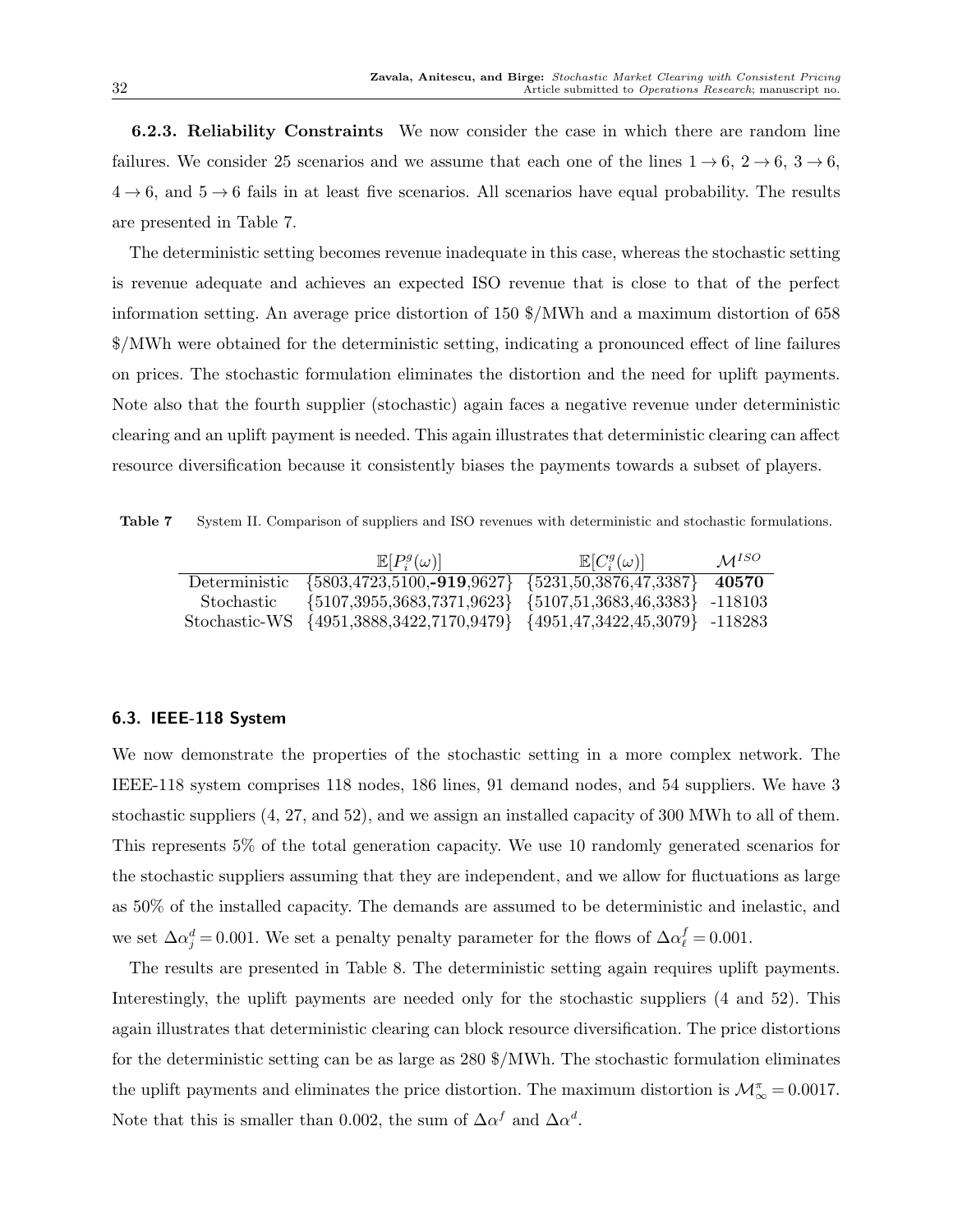| <b>Table 8</b> IEEE-118 System. Comparison of suppliers and ISO revenues with deterministic and stochastic |
|------------------------------------------------------------------------------------------------------------|
| formulations.                                                                                              |

|                               | $\mathcal{M}^U$ | $\varphi^g$ | $\mathcal{M}_{avg}^{\pi}$ | $\mathcal{M}^{\pi}_{max}$ | $M^{ISO}$                      |
|-------------------------------|-----------------|-------------|---------------------------|---------------------------|--------------------------------|
| Deterministic -13.797 344.142 |                 |             | - 16                      | 280                       | $-833,656$                     |
| Stochastic                    | O               |             |                           |                           | 343,959 0.0005 0.0017 -818,250 |
| $Stochastic-WS$               | $\cup$          | 343.578     | $\mathbf{U}$              |                           | -818,583                       |

If we relax  $\Delta \alpha_j^d$  to a value of 10, the maximum distortion is  $\mathcal{M}_{max}^{\pi} = 0.17$ . If we also relax  $\Delta \alpha_i^g$ (multiplying by a factor of 10), the maximum distortion becomes  $\mathcal{M}_{max}^{\pi} = 1.4$ . This illustrates that the pricing property remains fairly robust to variations of the incremental bid prices. This is remarkable feature of the model (given the complexity of the network) and a direct result of the  $\ell_1$  penalties. If we set day-ahead bounds on flows instead of  $\ell_1$  penalties, the maximum distortion obtained is  $\mathcal{M}_{max}^{\pi} = 3.2$ .

The difference in social surplus between deterministic and stochastic formulations is marginal (less than 1%). Also note that the penalty parameters for the flows can be set to arbitrarily small values because they have no economic interpretation. Consequently, they do not affect the social surplus significantly. The stochastic here-and-now solution results in collected ISO revenues that are more consistent with the wait-and-see clearing.

# 7. Quadratic Penalty Formulation

In this section, we provide some insights into the effect of adding a quadratic penalty into the objective function. We demonstrate that doing so results in day-ahead prices that converge to the expected value of the real-time prices. In addition, the day-ahead quantities converge to the expected values of the real-time quantities.

## 7.1. Properties

Consider the following simplified model with no network constraints.

$$
\min_{d_j, D_j(\cdot), G_i(\cdot),} \mathbb{E}\left[\sum_{i \in \mathcal{G}} \alpha_i^g G_i(\omega) + \frac{1}{2} \Delta \alpha_i^g (G_i(\omega) - g_i)^2\right] + \mathbb{E}\left[\sum_{j \in \mathcal{D}} -\alpha_j^d D_j(\omega) + \frac{1}{2} \Delta \alpha_j^d (D_j(\omega) - d_j)^2\right]
$$
(64a)

$$
s.t. \sum_{i \in \mathcal{G}} g_i = \sum_{j \in \mathcal{D}} d_j \quad (\pi) \tag{64b}
$$

$$
\sum_{i \in \mathcal{G}} G_i(\omega) - g_i = \sum_{j \in \mathcal{D}} D_j(\omega) - d_j, \quad \omega \in \Omega \quad (p(\omega)\Pi(\omega)) \tag{64c}
$$

$$
0 \le G_i(\omega) \le \bar{G}_i(\omega), \quad i \in \mathcal{G}, \quad \omega \in \Omega
$$
\n(64d)

$$
0 \le D_j(\omega) \le \bar{D}_j(\omega), \quad j \in \mathcal{D}, \quad \omega \in \Omega.
$$
\n(64e)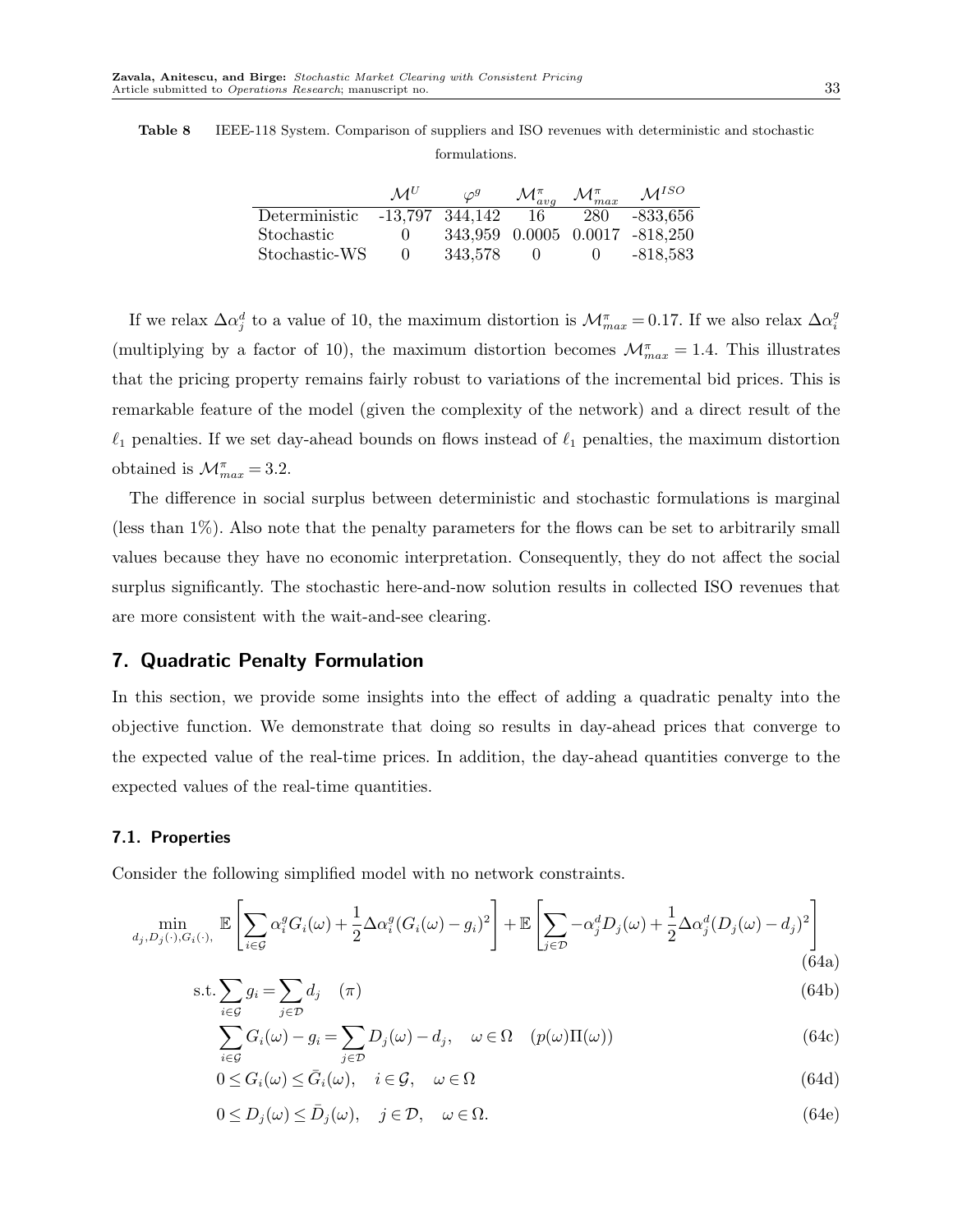The optimality conditions with respect to the day-ahead quantities are given by,

$$
0 = \Delta \alpha_j^d \mathbb{E}[D_j(\omega) - d_j] + \pi - \mathbb{E}[\Pi(\omega)], \quad j \in \mathcal{D}
$$
\n(65a)

$$
0 = \Delta \alpha_i^g \mathbb{E}[G_i(\omega) - g_i] - \pi + \mathbb{E}[\Pi(\omega)], \quad i \in \mathcal{G}
$$
\n(65b)

At a solution we know that  $\sum_{i\in\mathcal{G}} G_i(\omega) - g_i = \sum_{j\in\mathcal{D}} D_j(\omega) - d_j$  holds for all  $\omega \in \Omega$ . Consequently,  $\mathbb{E}\left[\sum_{i\in\mathcal{G}}G_i(\omega)-g_i\right]=\mathbb{E}\left[\sum_{j\in\mathcal{D}}D_j(\omega)-d_j\right]$  must also hold. This condition is equivalent to

$$
\sum_{i \in \mathcal{G}} \mathbb{E}\left[G_i(\omega) - g_i\right] = \sum_{j \in \mathcal{D}} \mathbb{E}\left[D_j(\omega) - d_j\right].\tag{66}
$$

Substituting the optimality conditions in this expression, we obtain

$$
(\pi - \mathbb{E}[\Pi(\omega)]) \sum_{i \in \mathcal{G}} \frac{1}{\Delta \alpha_i^g} = -(\pi - \mathbb{E}[\Pi(\omega)]) \sum_{j \in \mathcal{D}} \frac{1}{\Delta \alpha_j^d}.
$$
 (67)

If  $\Delta \alpha_i^g$ ,  $\Delta \alpha_j^d > 0$ , this relationship can hold only if  $\pi = \mathbb{E}[\Pi(\omega)]$ . From the optimality conditions we have that this implies that  $\mathbb{E}[G_i(\omega) - g_i] = 0$ ,  $\mathbb{E}[D_j(\omega) - d_j] = 0$  or  $g_i = \mathbb{E}[G_i(\omega)]$  and  $d_j = \mathbb{E}[D_j(\omega)]$ . The day-ahead quantities converge to the mean. This also implies that no bounds are needed for  $g_i$  and  $d_j$ . Generalizing these pricing and bounding properties to a more general network model is challenging because the probabilistic bounds induced by the  $\ell_1$  penalties do not hold any more. We explore the behavior of the quadratic penalty model empirically in a more general network setting.

## 7.2. Case Studies

We first use system II sketched in Figure 2 to perform the tests. For the quadratic penalty formulation we use the squared roots of the incremental costs used for the  $\ell_1$  formulations:  $\sqrt{\Delta \alpha_i^g}$ ,  $\sqrt{\Delta \alpha_i^g}$ . We impose bounds only on the day-ahead flows.

The resulting day-ahead generation quantities  $g_i$  are  $\{66, 48, 58, 45, 16\}$  and the expected real-time quantities  $\mathbb{E}[G_i(\omega)]$  are  $\{6, 48, 58, 44, 15\}$ . The day-ahead prices  $\pi_n$ are  $\{100, 100, 100, 281, 282, 350\}$ , and the expected the real-time prices  $\mathbb{E}[\Pi_n(\omega)]$  are  $\{100, 100, 100, 282, 283, 351\}$ . The day-ahead  $f_{\ell}$  and expected real-time flows  $\mathbb{E}[F_{\ell}(\omega)]$  are  ${-27, 1, 20, 40, 20, 69, 16, 85, -93}$  and  ${-25, 1, 21, 39, 21, 66, 16, 81, -92}$ , respectively. While there are slight differences between the flows, quantities, and prices, we can see that the model gives the desired pricing behavior.

The price distortions at all nodes for the IEEE-118 system can also be eliminated by using the quadratic penalty formulation. In addition, day-ahead and expected real-time quantities converge. The price distortions remain zero even if the incremental bid prices are increased by a factor of 10 and decreased by a factor of 0.1. This indicates that the formulation is robust. We have observed that uplifts are needed in some instances but these remain fairly small. We have also tested the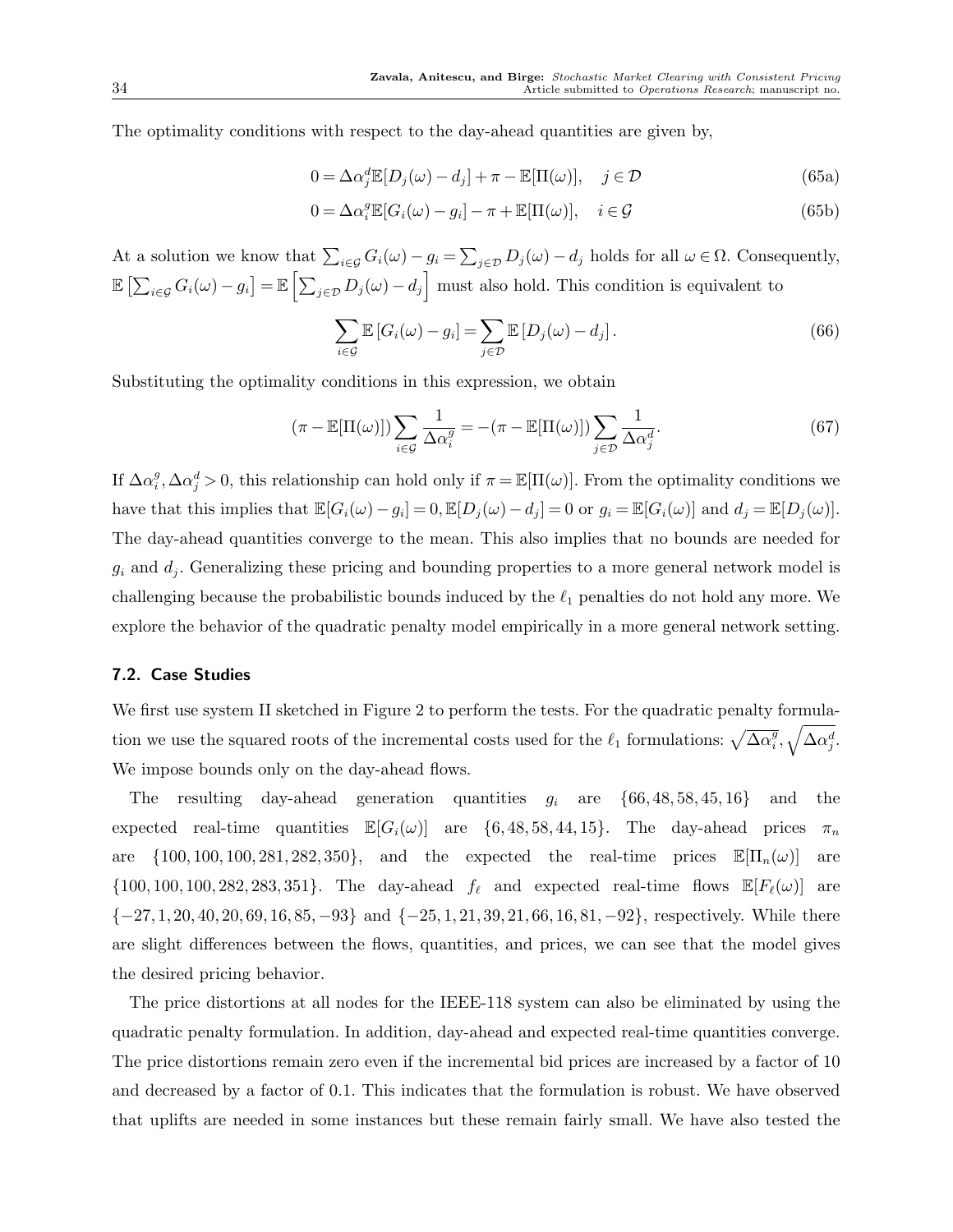quadratic penalty formulation using penalties on the day-ahead flows instead of bound constraints and we have found similar performance.

These results give some indication that one can derive stochastic clearing formulations that can achieve the desired pricing properties for different cost functions.

# 8. Conclusions and Future Work

We have demonstrated that deterministic market clearing formulations introduce strong and arbitrary distortions between day-ahead and expected real-time prices that bias incentives and block diversification. We present a stochastic formulation capable of eliminating these issues. The formulation is based on a social surplus function that accounts for expected costs and penalizes deviations between day-ahead and real-time quantities using  $\ell_1$  penalties. We show that the formulation yields day-ahead prices that are close to expected real-time prices. In addition, we show that day-ahead quantities and flows tend to converge to the median of real-time counterparts. We have also demonstrated that a quadratic penalty approach can induce convergence to expected value quantities, flows, and prices.

Future work requires extending the model in multiple directions. First, it is necessary to capture the progressive resolution of uncertainty by using multi-stage models and to incorporate ramping constraints and unit commitment decisions. Second, it is necessary to construct formulations that design day-ahead decisions that approach ideal wait-and-see behavior. Morales et al. (2014) demonstrate that this might be possible to do by using bi-level formulations, but a more detailed analysis is needed. Third, the proposed stochastic model is computationally more challenging than existing models available in the literature because it incorporates the detailed network in the first-stage. This leads to problems that much larger first-stage dimensions which are difficult to decompose and parallelize. Consequently, scalable strategies are needed.

# Acknowledgments

This work was supported by the U.S. Department of Energy, Office of Science, under Contract DE-AC02-06CH11357. We thank Mohammad Shahidehpour for providing the data for the IEEE-118 system. The first author thanks Paul Gribik, Tito Homem-de-Mello, and Bernardo Pagnoncelli for technical conversations and Antonio Conejo for providing references to existing work.

# References

- Ross Baldick, Udi Helman, Benjamin F Hobbs, and Richard P O'Neill. Design of efficient generation markets. Proceedings of the IEEE, 93(11):1998–2012, 2005.
- Hendrik Bessembinder and Michael L Lemmon. Equilibrium pricing and optimal hedging in electricity forward markets. the Journal of Finance, 57(3):1347–1382, 2002.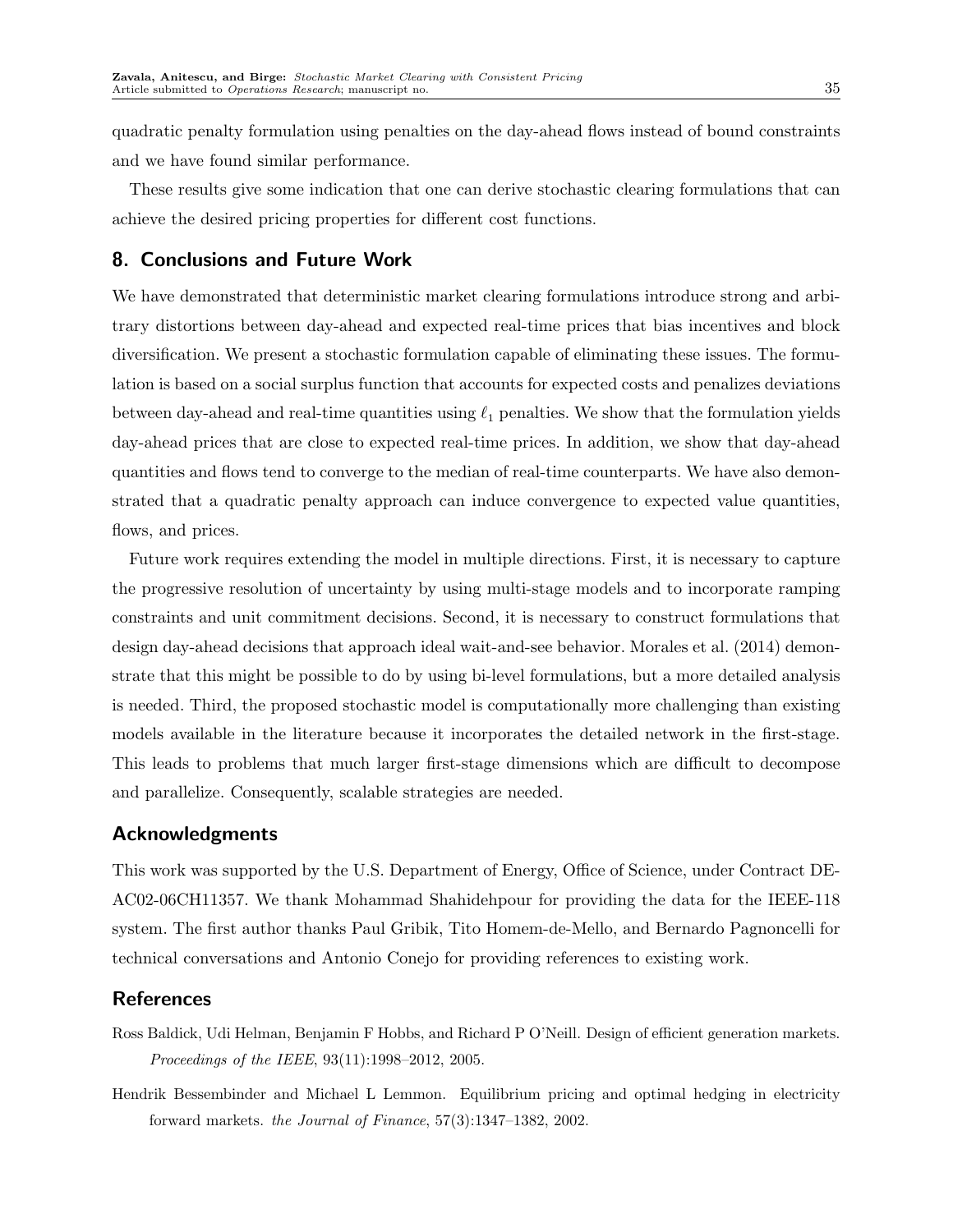- J. Birge, A. Hortasu, I. Mercadal, and M. Pavlin. The role of financial players in electricity markets: An empirical analysis of miso. Under Review, 2013.
- John R Birge and François V Louveaux. *Introduction to stochastic programming*. Springer, 1997.
- François Bouffard, Francisco D Galiana, and Antonio J Conejo. Market-clearing with stochastic security-part i: formulation. IEEE Transactions on Power Systems, 20(4):1818–1826, 2005.
- Nicholas Bowden, Su Hu, and James Payne. Day-ahead premiums on the Midwest ISO. The Electricity Journal, 22(2):64–73, 2009.
- Miguel Carrión and José M Arroyo. A computationally efficient mixed-integer linear formulation for the thermal unit commitment problem. Power Systems, IEEE Transactions on, 21(3):1371-1378, 2006.
- Emil M Constantinescu, Victor M Zavala, Matthew Rocklin, Sangmin Lee, and Mihai Anitescu. A computational framework for uncertainty quantification and stochastic optimization in unit commitment with wind power generation. Power Systems, IEEE Transactions on, 26(1):431-441, 2011.
- Francisco D Galiana, Alexis L Motto, and François Bouffard. Reconciling social welfare, agent profits, and consumer payments in electricity pools. Power Systems, IEEE Transactions on, 18(2):452–459, 2003.
- Paul R Gribik, Dhiman Chatterjee, Nivad Navid, and Li Zhang. Dealing with uncertainty in dispatching and pricing in power markets. In Power and Energy Society General Meeting, 2011 IEEE, pages 1–6. IEEE, 2011.
- BF Hobs. The next generation of electric power unit commitment models, volume 36. Springer, 2001.
- Shan Jin, Audun Botterud, and Sarah M Ryan. Temporal vs. stochastic granularity in thermal generation capacity planning with wind power. IEEE Transations on Power Systems, In Press, 2013.
- RJ Kaye, HR Outhred, and CH Bannister. Forward contracts for the operation of an electricity industry under spot pricing. IEEE Transactions on Power Systems, 5(1):46–52, 1990.
- Javad Khazaei, Golbon Zakeri, and SS Oren. Market clearing mechanisms under demand uncertainty. Technical report, Technical report, Electric Power Optimization Centre, University of Auckland, 2013.
- Cong Liu, Mohammad Shahidehpour, Yong Fu, and Zuyi Li. Security-constrained unit commitment with natural gas transmission constraints. Power Systems, IEEE Transactions on, 24(3):1523-1536, 2009.
- Juan M Morales, Antonio J Conejo, Kai Liu, and Jin Zhong. Pricing electricity in pools with wind producers. IEEE Transactions on Power Systems, 27(3):1366–1376, 2012.
- Juan M. Morales, Marco Zugno, Salvador Pineda, and Pierre Pinson. Electricity market clearing with improved scheduling of stochastic production. European Journal of Operational Research, 235(3):765  $-774, 2014.$  ISSN 0377-2217.
- Richard P O'Neill, Paul M Sotkiewicz, Benjamin F Hobbs, Michael H Rothkopf, and William R Stewart Jr. Efficient market-clearing prices in markets with nonconvexities. European Journal of Operational Research, 164(1):269–285, 2005.